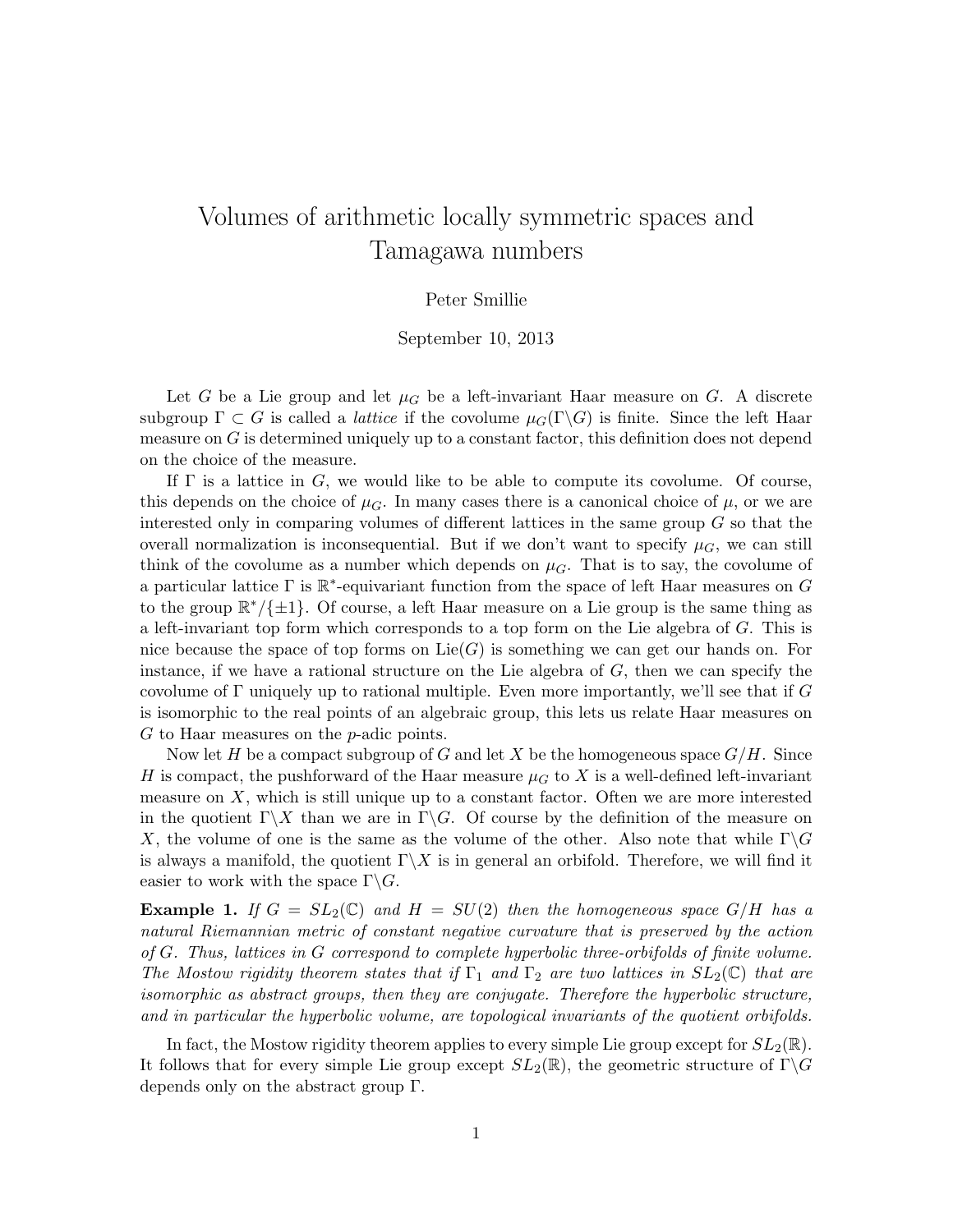**Example 2.** Two dimensional hyperbolic space is the quotient  $SL_2(\mathbb{R})/SO(2)$ . In two dimensions the hyperbolic structure of the quotient by  $\Gamma$  is no longer a topological invariant, but the hyperbolic volume still is. If  $\Gamma$  acts cocompactly and freely on X then this follows from Gauss-Bonnet: using the volume form on  $SL_2(\mathbb{R})/SO(2)$  corresponding to the hyperbolic metric, the volume of the quotient is  $-4\pi$  times its Euler characteristic. Since the quotient is a  $K(\Gamma, 1)$ , the Euler characteristic depends only on the abstract group  $\Gamma$ . In fact the same argument works if  $\Gamma$  acts with fixed points or if the quotient is noncompact but still of finite volume (Theorem (66)).

**Example 3.** The moduli space of principally polarized abelian varieties is the quotient of the homogeneous space  $Sp_n(\mathbb{Z})/SU(n)$  by the group  $Sp_n(\mathbb{Z})$ . It follows from Theorem (44) that this space has finite invariant volume.

In all these examples it's really the quotient of the homogeneous space that is of interest. Moreover, the homogeneous spaces above are all of the form  $G/K$  where G is a semi-simple Lie group and K is a *maximal* compact subgroup. These homogeneous spaces are called the symmetric spaces of non-compact type and their quotients are called the locally symmetric spaces of non-compact type. We briefly explain this terminology.

The symmetric spaces of non-compact type, as defined above, admit unique (up to scaling) G-invariant metrics and hence are naturally Riemannian manifolds. On the other hand, suppose  $M$  is a Riemannian manifold with the following property: the covariant derivative of its Riemannian curvature tensor is identically zero. Then one can show that the universal cover  $M$  satisfies

- 1. The isometry group of  $\widetilde{M}$  acts transitively.
- 2. For any point  $x \in \widetilde{M}$ , there is an isometry  $\varphi$  of  $\widetilde{M}$  such that  $\varphi(x) = x$  and the action of  $\varphi$  on the tangent space to  $\widetilde{M}$  is multiplication by -1.

The second property, which actually implies the first, is how differential geometers characterize a symmetric space. Such spaces have a very elegant classification, which mirrors the classification of semisimple groups. In particular, every symmetric space of negative sectional curvature is of the form  $G/K$  where G is a semisimple Lie group and K is a maximal compact subgroup. Since the negatively curved symmetric spaces are noncompact, they're called the symmetric spaces of noncompact type. Motivated by the study of locally symmetric spaces, we will restrict ourselves to studying semi-simple groups G. Also, the theory of covolumes in semi-simple groups seems to be the most inherently interesting.

We make one very important further assumption: that the lattice  $\Gamma$  is arithmetic. We'll define arithmeticity and discuss it at length in the first half of this paper. This assumption allows us to use tools from number theory to solve the geometric problem of computing volumes.

I think that it's important to emphasize at this point that even though restricting to arithmetic groups lets us use tools from the rigid world of number theory, in fact the finite covolume condition is already very rigid. In fact, most lattices in semisimple Lie groups are arithmetic. The strongest theorem to this effect is the Margulis arithmeticity theorem.

**Theorem 4.** [11] Let G be a semi-simple Lie group that is not isogeneous to  $SO(1,n) \times K$ or  $SU(1,n)\times K$  for any compact group K. Let  $\Gamma$  be a lattice in G that is irreducible in the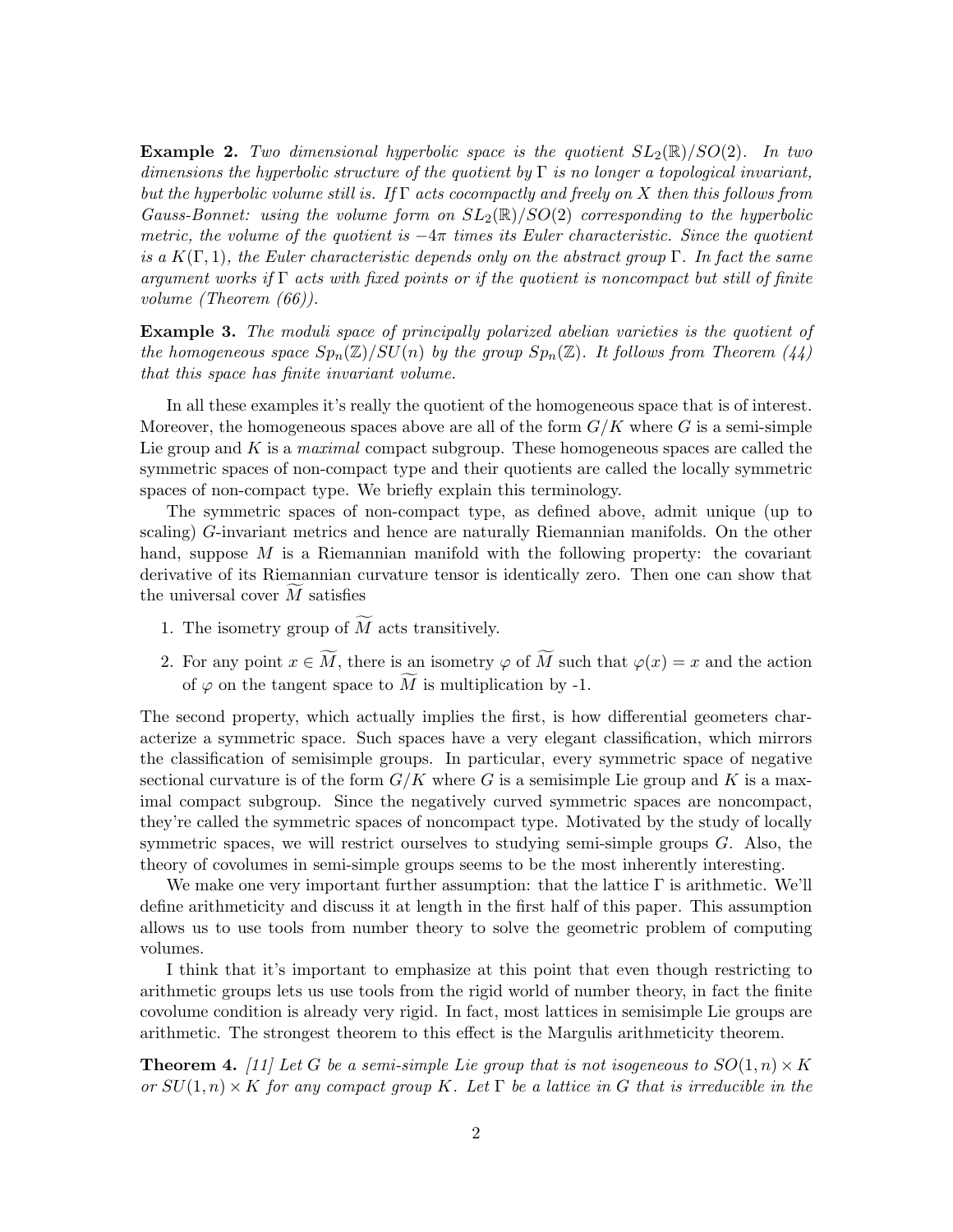sense that no finite index subgroup of  $\Gamma$  can be written as a product of lattices in different factors of G. Then  $\Gamma$  is arithmetic.

Note that  $SL(2,\mathbb{R})$  is isogeneous to  $SO(1,2)$  and  $SL(2,\mathbb{C})$  is isogeneous to  $SO(1,3)$ , so that the arithmeticity theorem does not apply to hyperbolic two- and three-manifolds, the two cases that we will work through in detail.

This paper consists of two parts. In the first part, I define arithmetic groups and give a description (Theorem 31)) of all arithmetic subgroups of a Lie group  $G$ . I then refine this description for the groups  $SL_2(\mathbb{R})$  and  $SL_2(\mathbb{C})$ . In the second part, I return to the question of computing covolumes. Section 2.1 contains a calculation of the volumes of  $SL_2(\mathbb{Z})\backslash SL_2(\mathbb{R})$  and  $Sp_{2n}(\mathbb{Z})\backslash Sp_{2n}(\mathbb{R})$ . In Sections 2.3 and 2.4 I give a quick introduction to adeles and Tamagawa numbers and explain how the Weil conjecture on Tamagawa numbers (Theorem (61)) translates into formulas for the covolumes of arithmetic lattices. In the last section, I specialize again to the groups  $SL_2(\mathbb{R})$  and  $SL_2(\mathbb{C})$  and write this formula down in these cases (Theorem (65)).

### 1 Arithmetic Groups

The goal of the first part of this paper is to define an arithmetic subgroup of a Lie group G. However, arithmetic groups are most naturally defined as subgroups of linear algebraic groups defined over a number field, so this is where we start. We begin with a discussion of linear algebraic groups. We'll use the boldface G for linear algerbaic groups to distinguish them from the Lie group  $G$ . For this section and the next, the group  $\bf{G}$  does not need to be semisimple.

**Definition 5.** A linear algebraic group over a field k of characteristic zero is a group object in the category of affine varieties over k. In other words, it is an affine variety  $\bf{G}$  defined over k such that there is a point e in G and morphisms of varieties  $\mu : G \times G \to G$  and  $\iota : \mathbf{G} \to \mathbf{G}$  satisfying the group axioms of the identity, multiplication, and inversion.

The following proposition lets us give a more concrete description of a linear algebraic group.

**Proposition 6.** A linear algebraic group **G** always admits a faithful finite dimensional representation.

*Proof.* Let R be the algebra  $k[x_1, \ldots x_n]/I(G)$  of regular functions on G. The group G acts faithfully on  $R$  on the right by pullback, but unfortunately it is infinite dimensional. But by Lemma (7) below, the subrepresentation generated by the functions  $x_1$  through  $x_n$  is finite dimensional. Since these functions separate the points of **, the action of**  $**G**$  **is still** faithful on this finite dimensional subrepresentation.  $\Box$ 

**Lemma 7.** Any function in the regular representation of  $G$  generates a finite dimensional subrepresentation.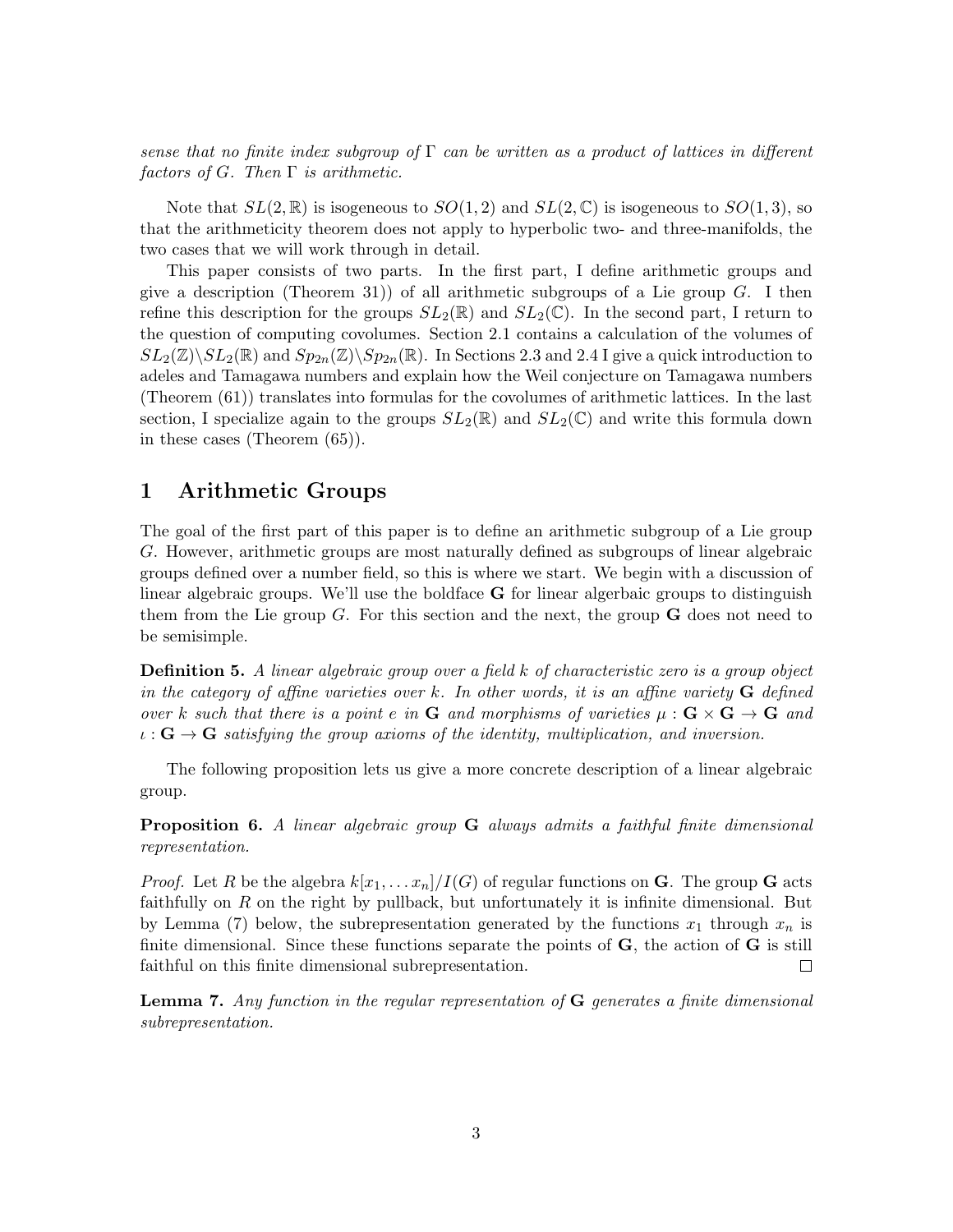*Proof.* The multiplication map  $\mu$ : **G** × **G** → **G** induces a map of rings  $\mu^*$ :  $R \otimes R \to R$ . If x is a function in R, decompose  $\mu^*x$  into simple tensors:

$$
\mu^*(x) = \sum_{i=1}^d y_i \otimes f_i.
$$

Then for any  $q \in \mathbf{G}$ ,

$$
g \cdot x(h) = x(hg) = \mu^*(x)(h,g) = \sum_{i=1}^d f_i(h)y_i(g).
$$

In particular  $g \cdot x$  is in the linear span of the d functions  $f_i$ .

A faithful *n*-dimensional representation of  $G$  over  $k$  gives injective homomorphism defined over k from **G** to the general linear group  $GL_n$ . The image of any algebraic morphism between affine varieties is an open subset of a Zariski-closed set; if it's also a homomorphism of groups then the image must be Zariski-closed. Therefore Proposition (6) implies that any linear algebraic group is isomorphic to a subgroup of  $GL_n$  defined by polynomial equations in the coefficients, for some sufficiently large  $n$ .

We end this subsection with a remark on some algebraic geometry preliminaries. Though some theorems are stated more generally, in fact all the varieties that we care about will be affine. The only subtleties will arise from working with affine varieties that are defined over different fields. In order to keep track of this, I find it helpful to use some of the basic notation of schemes. Namely, we wish to identify an affine variety X with its ring of regular functions  $R$ ; but, in order for arrows to go in the right direction, we will identify it instead with the ringed space Spec R. If this is confusing, reverse the arrows and think about commutative rings.

The variety X is defined over a field  $k$  if it comes equipped with a map to Spec  $k$ . A morphism  $\varphi: X \to Y$  between varieties over k is one that makes the diagram commute:



The most important thing about this perspective is that the variety  $X$  is not identified with the set of its k-points. Instead, the set of k-points of X is denoted  $X(k)$  and is defined to be the set of maps  $p$  so that the diagram commutes:



More generally, if A is and commutative k-algebra, the A-points of X, denoted  $X(A)$ , are

 $\Box$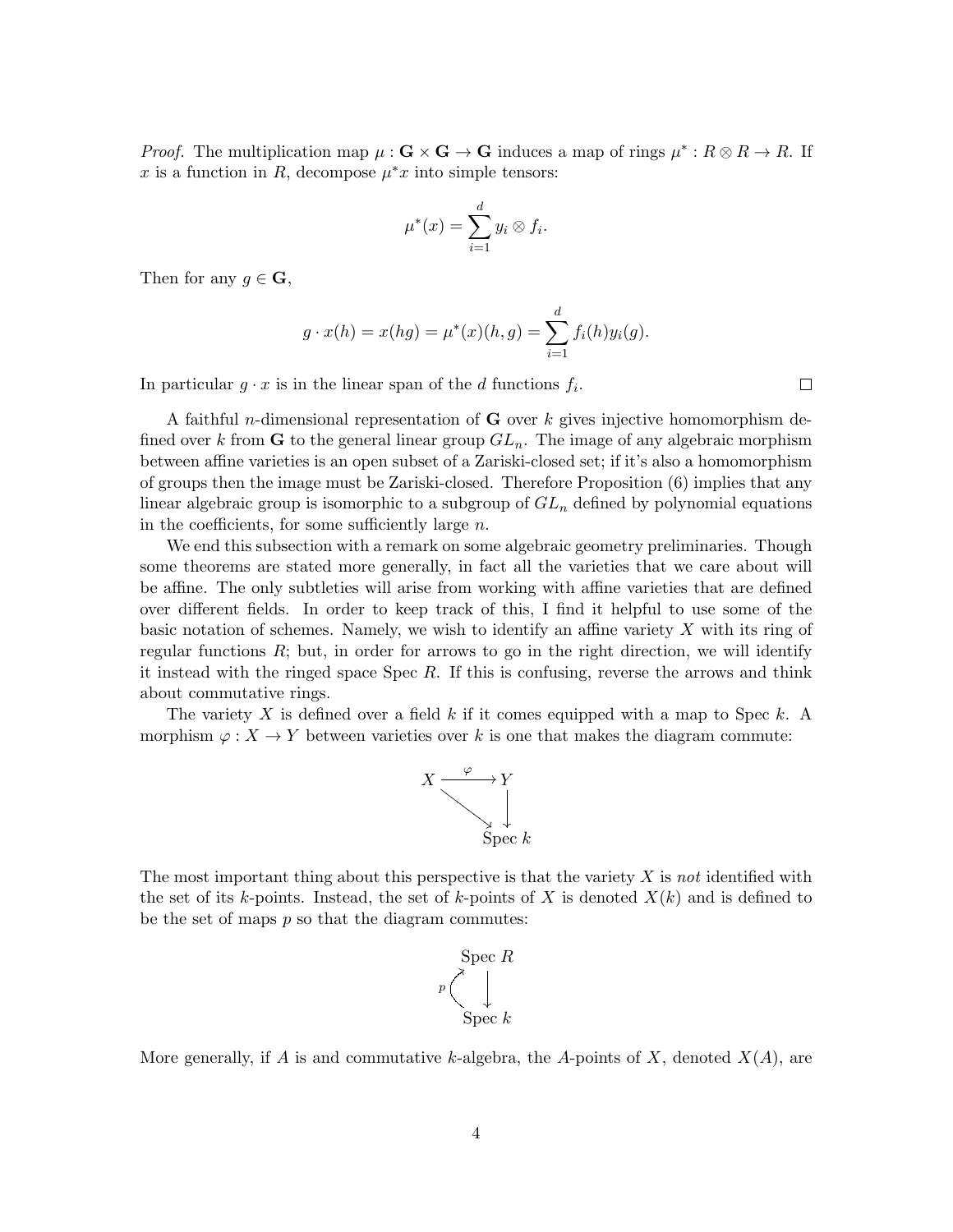the set of maps  $p$  so that the following diagram commutes:



Note that there is a canonical inclusion from the k points of X to the A points of X given by composing  $p : \mathrm{Spec} \, k \to X$  with the map from  $\mathrm{Spec} \, A \to \mathrm{Spec} \, k$ .

Now suppose that  $A = L$  is a field. Emphasizing again the distinction between the points of a variety and the variety itself, we define the *extension of scalars* of  $X$  from  $k$  to L, denoted  $X_L$ , as the pullback of X along the map Spec  $L \to \text{Spec } k$ . In particular, if A is an extension of L then  $X_L(A) = X(A)$ . If  $X = \text{Spec } R$  is affine, then  $X_L = \text{Spec } (R \otimes_k L)$ .

Finally, if  $X = G$  is a linear algebraic group over k, then the extension of scalars  $X_L$  is a linear algebraic group over L and if A is a k-algebra, the set  $X(A)$  inherits the structure of a regular old group.

### 1.1 Arithmetic Subgroups of Algebraic Groups

Now suppose that k is a number field, i.e. a finite extension of the rational numbers  $\mathbb{Q}$ , and let  $\mathcal{O}_k$  be the ring of integers inside k. Let  $GL_n(\mathcal{O}_k)$  be the subgroup of the group  $GL_n(k)$  whose matrix entries all lie in the ring  $\mathcal{O}_k$ . The group  $GL_n(\mathcal{O}_k)$  is an example of an arithmetic group.

The notation  $GL_n(\mathcal{O}_k)$  looks like the  $\mathcal{O}_k$  points of  $GL_n$ . If we think of  $GL_n$  as a linear algebraic group over a field (for instance Q would be an obvious choice), then this doesn't work since there are no maps from Spec  $\mathcal{O}_k$  to Spec Q. But if we want to interpret it as a set of  $\mathcal{O}_k$  points, we can. Let  $M_n$  be the algebra of  $n \times n$  matrices. The linear algebraic group  $GL_n$  can be described as the subvariety of  $M_n \times \mathbb{A}^1$  defined by the equation  $\det(A) \cdot \lambda = 1$ . Since all the coefficients of this polynomial are integers, we can think of  $GL_n$  as a 'group scheme' over the ring Z. The group  $GL_n(\mathcal{O}_k)$  is the group of  $\mathcal{O}_k$ -points of the group scheme  $GL_n$  over  $\mathbb{Z}$ .

A general arithmetic group is not the  $\mathcal{O}_k$  points of a group scheme. But if it is, then you can do something really neat, which is extend scalars to the fields  $\mathcal{O}_k/\mathfrak{p}$  where  $\mathfrak{p}$  is a prime ideal. This turns out to be extremely important to the theory of volumes. But when it comes time to do this, we'll do it concretely, so this is the last you'll hear about group schemes.

Let **G** be any algebraic group over a number field  $k$ . By Proposition  $(6)$ , there is an injective k-homomorphism from  $\bf{G}$  to  $GL_n$  for some n. Then the intersection of the image of  $\mathbf{G}(k)$  with  $GL_n(\mathcal{O}_k)$  gives an arithmetic subgroup of  $\mathbf{G}(k)$ , which we write as  $\mathbf{G}(\mathcal{O}_k)$ .

More invariantly, let  $V$  be a  $k$ -vector space on which  $G$  acts faithfully, at least up to isogeny. The natural generalization of  $\mathcal{O}_k^n$  to an arbitrary k-vector space V is unfortunately called a lattice, but this should not cause confusion with lattices in Lie groups.

**Definition 8.** Let k be a number field. An  $\mathcal{O}_k$ -lattice (or just a lattice) in a k-vector space V is a finitely generated  $\mathcal{O}_k$ -submodule M such that  $M \otimes_{\mathcal{O}_k} k = V$ .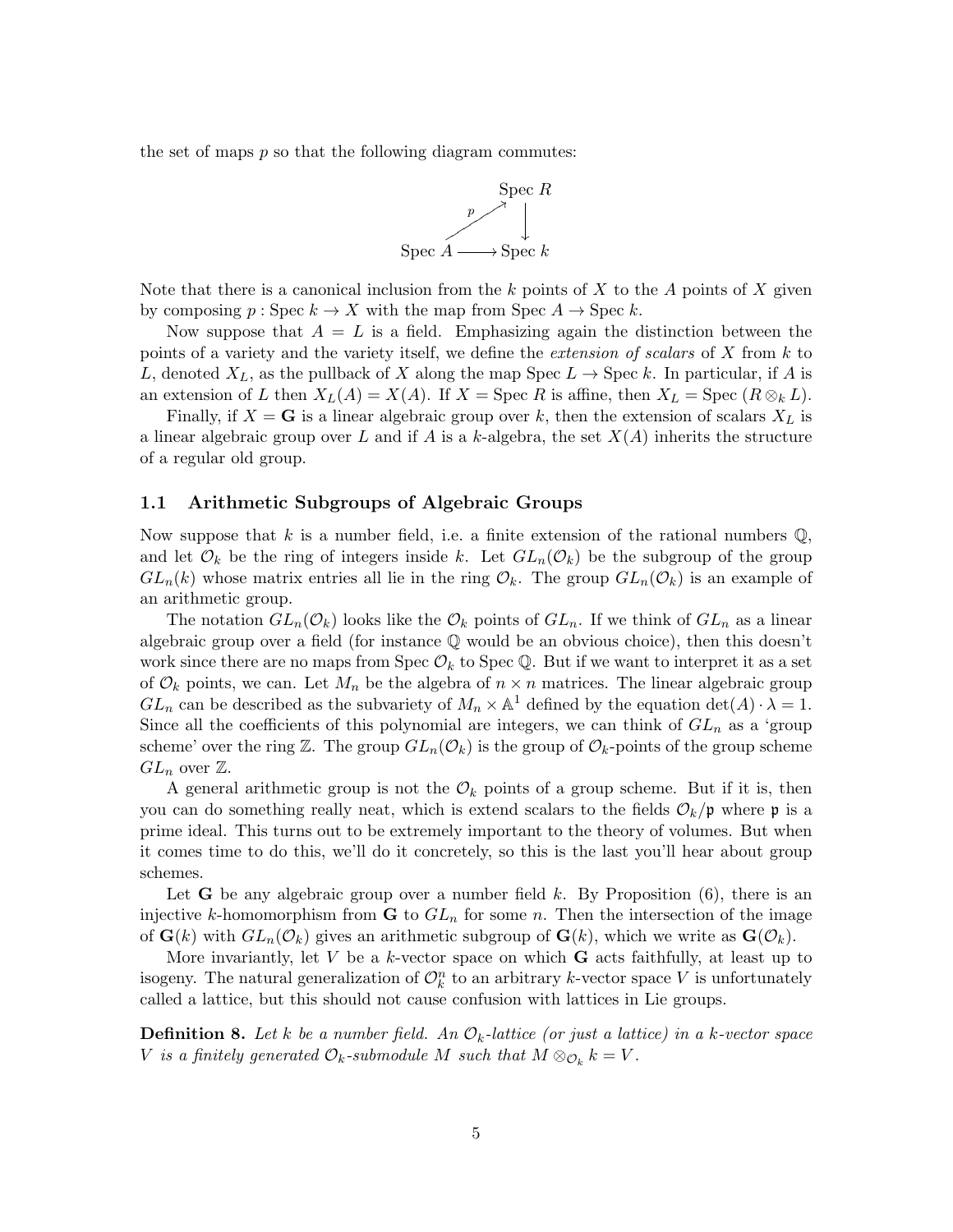**Remark 9.** If k is a number field, then  $k \otimes_{\mathbb{Q}} \mathbb{R}$  is a real vector space of dimension  $[k:\mathbb{Q}]$ into which k embeds diagonally (Theorem  $(26)$ ). It's a basic fact in number theory, and also a trivial consequence of theorem (44) below, that the image of  $\mathcal{O}_k$  in  $k \otimes_{\mathbb{Q}} \mathbb{R}$  has finite covolume, and so it is also a Lie group lattice. The same is true for any  $\mathcal{O}_k$ -lattice M in a k-vector space V .

With M and V as above, let  $\mathbf{G}^{M}(k)$  be the subgroup of  $\mathbf{G}(k)$  which fixes the lattice M as a set. We would like our definition of an arithmetic subgroup of **G** to include  $\mathbf{G}^{M}(k)$  for any lattice  $M$  in any faithful representation  $V$ . We give some examples to illustrate how the group  $\mathbf{G}^{M}(k)$  can depend on the choice of M.

**Example 10.** If  $V = k^n$  and  $M = \mathcal{O}_k^n$  then  $\mathbf{G}^M(k)$  is exactly  $\mathbf{G}(\mathcal{O}_k)$ .

**Example 11.** Consider the representation  $f : SL_n \to GL_{2n}$  given by

$$
f(g) = A \begin{bmatrix} g & 0 \\ 0 & E_n \end{bmatrix} A^{-1} \qquad A = \begin{bmatrix} E_n & E_n \\ 0 & dE_n \end{bmatrix}
$$

where  $E_n$  denotes the n-by-n identity matrix. Mutliplying this out gives

$$
f(g) = \left[ \begin{array}{cc} dg & (E_n - g)/d \\ 0 & E_n \end{array} \right]
$$

so it follows that  $f(g) \in GL_{2n}(\mathbb{Z})$  if and only if  $g \cong E \mod d$ . The corresponding arithmetic subgroup of  $SL_n(\mathbb{Z})$  is called the congruence subgroup at level d and is denoted  $SL_n(\mathbb{Z}, d)$ .

In fact, no matter what faithful representation  $V$  and lattice  $M$  we pick, the resulting subgroups  $\mathbf{G}^{M}(k)$  are in a sense not too different.

**Definition 12.** Let G be any group and let  $\Gamma_1$  and  $\Gamma_2$  be two subgroups of G. We say that  $\Gamma_1$  and  $\Gamma_2$  are commensurable if the intersection  $\Gamma_1 \cap \Gamma_2$  has finite index in each.

Observe that commensurability is an equivalence relation on subgroups of G. We will show that all possible  $\mathbf{G}^{M}(k)$  inside a given group  $\mathbf{G}(k)$  are commensurable. The following lemma implies that this is true when G is a vector space.

**Lemma 13.** If M and M' are  $\mathcal{O}_k$ -lattices in a vector space V over a number field k, then for some  $d \in \mathcal{O}_k$  we have  $dM \subset M'.$ 

*Proof.* Let  $m_1, \ldots, m_k$  be a set of generators for M over  $\mathcal{O}_k$  and let  $m'_1, \ldots, m'_l$  be a set of generators for M' over  $\mathcal{O}_k$ . Since the set  $\{m'_1, \ldots, m'_l\}$  spans V over k, there are fractions  $a_j^i/b_j^i \in k$  with numerator and denominator in  $\mathcal{O}_k$  such that

$$
\sum_{i=1}^{l} \frac{a_j^i}{b_j^i} m'_i = m_j \qquad \forall j = 1, \dots, k.
$$

If  $d \in \mathcal{O}_k$  is the least common multiple of all the  $b_j^i$ , then it follows that  $dM \subset M'$ .  $\Box$ 

Now we can use this lemma to prove commensurability in any group  $\mathbf{G}(k)$ .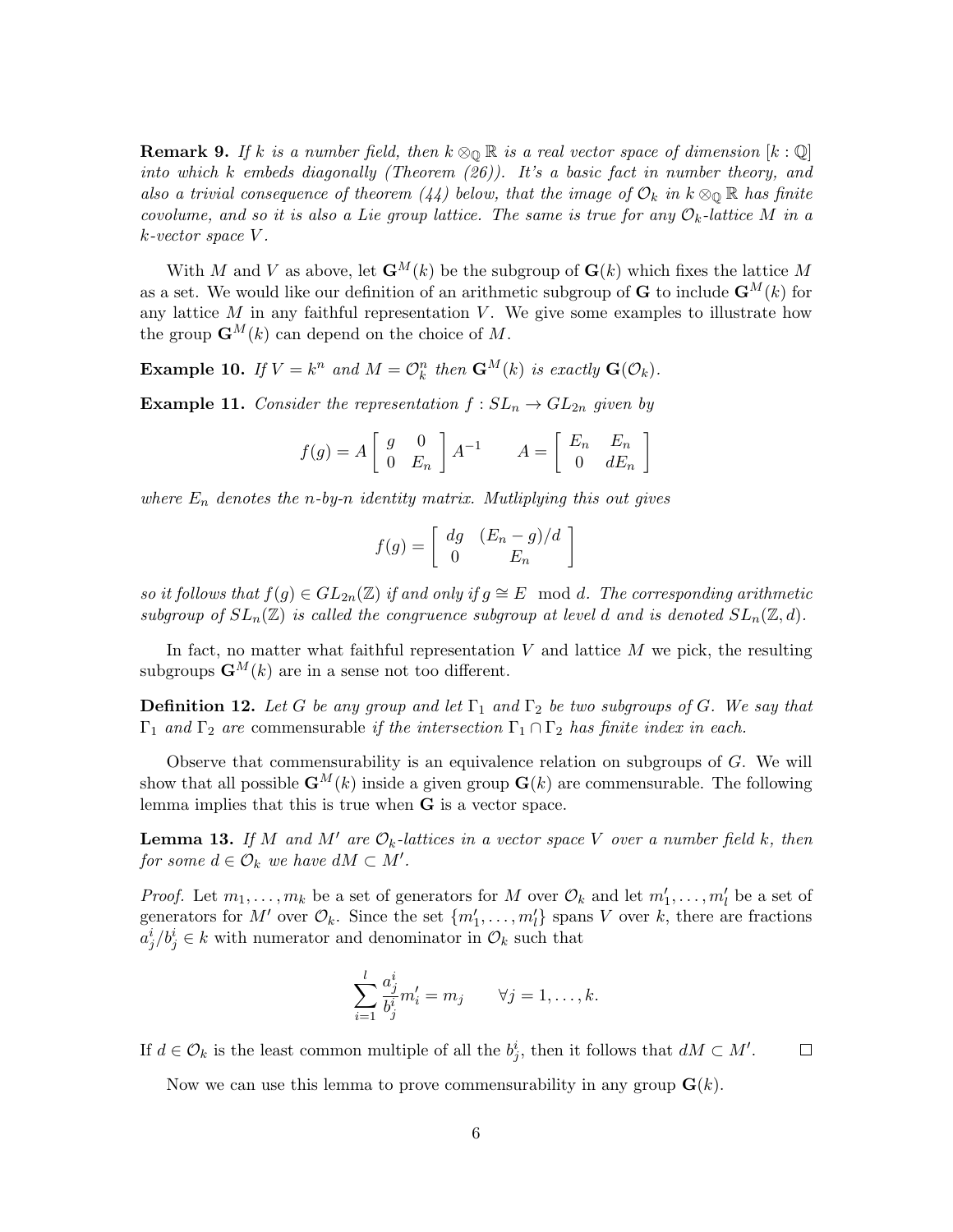**Proposition 14.** If V and V' are two representations of G and  $M \subset V$  and  $M' \subset V'$  are  $\mathcal{O}_k$ -lattices, then the arithmetic groups  $\mathbf{G}^M(k)$  and  $\mathbf{G}^{M'}(k)$  are commensurable.

Proof. (Following [13]) First we prove the proposition when the representations are the same. Since  $\mathbf{G}^{M'}(k) = \mathbf{G}^{dM'}(k)$  for any integer d, we can assume that  $M' \subset M$  (using the lemma). Apply the lemma again to choose a new integer d so that  $dM \subset M'$ . Now look at the orbit of M' under  $\mathbf{G}^{M}(k)$  in the space of lattices in V. Since  $\mathbf{G}^{M}(k)$  preserves both M and  $dM$ , it follows that for every  $g \in \mathbf{G}^{M}(k)$ ,

$$
dM \subset gM' \subset M.
$$

The lattices which lie between M and  $dM$  correspond to subgroups of the finite abelian group  $M/dM$ ; in particular, there are only finitely many. Therefore, the stabilizer of  $M'$ in  $\mathbf{G}^{M}(k)$ , which is just the intersection  $\mathbf{G}^{M}(k) \cap \mathbf{G}^{M'}(k)$ , has finite index in  $\mathbf{G}^{M}(k)$ . Reversing the roles of M and M', we conclude that it also has finite index in  $\mathbf{G}^{M'}(k)$ , and so the two groups are commensurable.

Second, suppose  $V$  is not necessarily equal to  $V'$ . Using the last paragraph and the fact that commensurability is an equivalence relation, we can replace the lattices  $M$  and  $M'$  with lattices that have bases over  $\mathcal{O}_k$ . Therefore, we may assume that  $V = k^n, M = \mathcal{O}_k^n$  and  $V' = k^m, M' = \mathcal{O}_k^m$ . Then the two representations of **G** are given by injective morphisms

$$
\varphi : \mathbf{G} \to GL_n(k) \text{ and } \varphi' : \mathbf{G} \to GL_m(k)
$$

and the corresponding arithmetic subgroups are given by

$$
G^M(k) = \varphi(\mathbf{G}) \cap GL_n(\mathcal{O}_k)
$$
 and  $\mathbf{G}^{M'}(k) = \varphi'(\mathbf{G}) \cap GL_m(\mathcal{O}_k)$ .

Let  $\alpha = \varphi' \circ \varphi^{-1}$  be the isomorphism from  $\varphi(G)$  to  $\varphi'(G)$  as in Figure (1). Since the algebra  $k[y_{11}, \ldots, y_{mm}]$  is free, the morphism  $\alpha : \varphi(\mathbf{G}) \to M_m(k)$  lifts to a morphism of varieties  $\tilde{\alpha}: M_n(k) \to M_m(k)$ .

$$
M_n(k) \xrightarrow{\tilde{\alpha}} M_m(k)
$$
\n
$$
\int\limits_{\varphi(\mathbf{G})} \int\limits_{-\alpha}^{\tilde{\alpha}} \int\limits_{\varphi'(\mathbf{G})} (1)
$$

Of course,  $\tilde{\alpha}$  is not necessarily a homomorphism of algebras. But it has the advantage that we can rescale it. As in proof of the lemma, choose  $d \in \mathcal{O}_k$  such that all of the coefficients of the polynomial map  $d\tilde{\alpha}$  are integral. Now define  $GL_n(\mathcal{O}_k,d)$  to be the kernel of the reduction-mod-d homomorphism

$$
GL_n(\mathcal{O}_k) \to GL_n(\mathcal{O}_k/d\mathcal{O}_k).
$$

This is a generalization of the congruence subgroups introduced in example (11). I claim that  $\tilde{\alpha}(GL_n(\mathcal{O}_k,d))$  is contained in  $GL_m(\mathcal{O}_k)$ .

Let  $E_n$  and  $E_m$  denote the identity matrices in  $GL_n(k)$  and  $GL_m(k)$  respectively. Since  $\tilde{\alpha}$  restricts to  $\alpha$ , which is a homomorphism of groups,  $\tilde{\alpha}(E_n) = E_m$ . Now let's shift  $\tilde{\alpha}$  by the identity matrices. Namely, define  $\beta : M_n(k) \to M_m(k)$  by

$$
\beta(A) = \alpha(A + E_n) - E_m \quad A \in M_n(k)
$$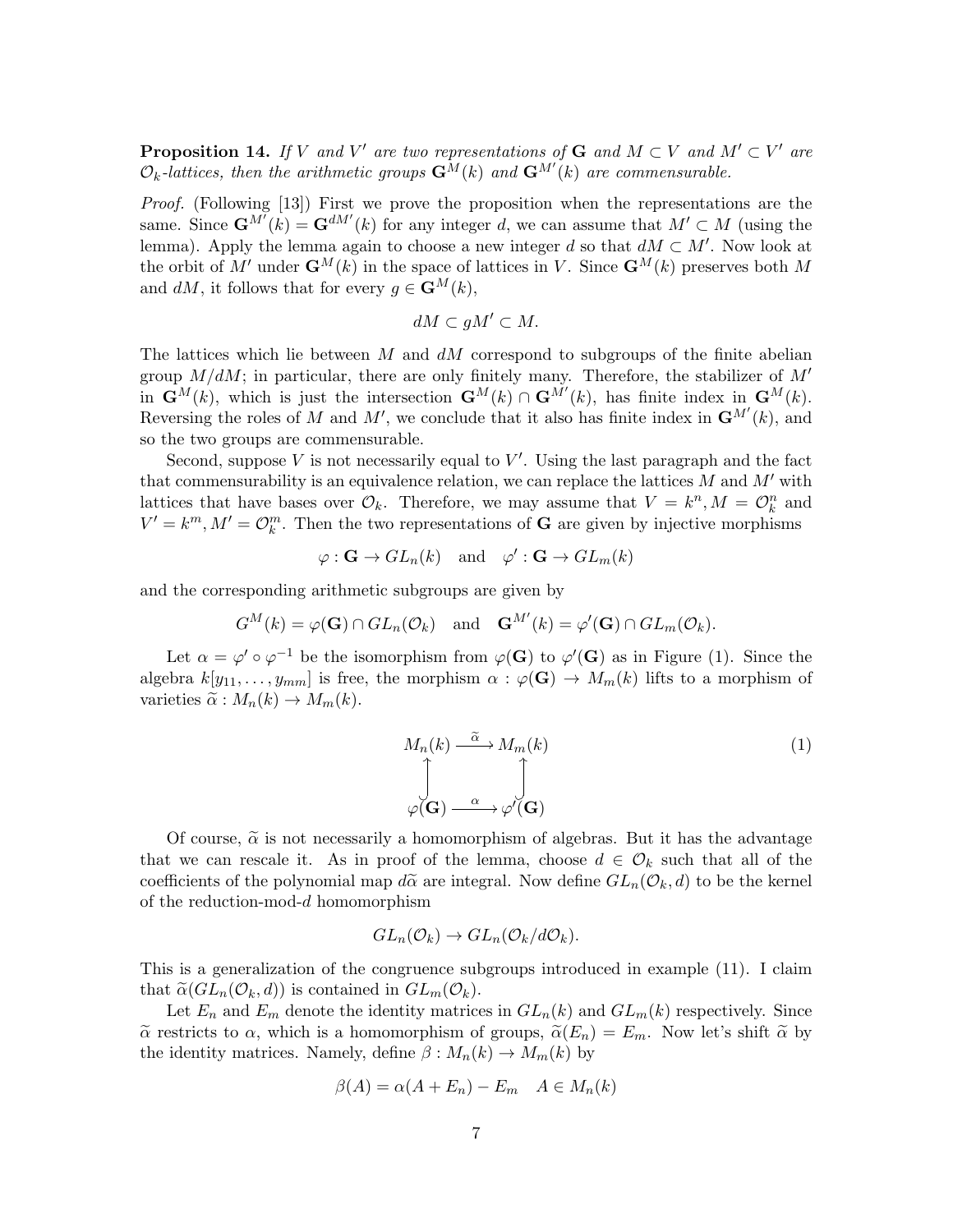Then  $\beta(0) = 0$ , and the coefficients of  $d\beta$  are still integral. It follows that

$$
\beta(d \cdot M_n(\mathcal{O}_k)) \subset M_m(\mathcal{O}_k).
$$

In terms of  $\tilde{\alpha}$ , this says that if A is congruent to the identity mod d, then  $\tilde{\alpha}(A)$  is integral. Therefore,  $\tilde{\alpha}(GL_n(\mathcal{O}_k,d))$  is contained in  $GL_m(\mathcal{O}_k)$ .

Since the mod-d group  $GL_n(\mathcal{O}_k/d\mathcal{O}_k)$  is finite, the congruence subgroup  $GL_n(\mathcal{O}_k,d)$ has finite index in  $GL_n(\mathcal{O}_k)$ . Taking the intersection of each with  $\varphi(\mathbf{G})$  gives that  $\varphi(\mathbf{G}) \cap$  $GL_n(\mathcal{O}_k,d)$  has finite index in  $\varphi(\mathbf{G}^M(k))$ . By the claim above,  $\alpha$  maps this finite index subgroup into  $\varphi'(\mathbf{G}^{M'}(k))$ . Repeating the above argument with  $\alpha^{-1}$  gives a subgroup  $\varphi'(\mathbf{G}) \cap GL_m(\mathcal{O}_k, d')$  with finite index in  $\varphi'(\mathbf{G}^{M'}(k))$  such that

$$
\alpha^{-1}(\mathbf{G}' \cap GL_m(\mathcal{O}_k, d')) \subset \varphi(\mathbf{G}^M(k)).
$$

We conclude that the intersection  $\mathbf{G}^{M}(k) \cap \mathbf{G}^{M'}(k)$  has finite index in each, in other words they are commensurable.  $\Box$ 

This motivates the definition of an arithmetic subgroup of an algebraic group.

**Definition 15.** If  $G/k$  is an algebraic group over a number field k, then an arithemetic subgroup of  $\mathbf{G}(k)$  is a subgroup commensurable with  $\mathbf{G}^{M}(k)$  for any faithful representation V containing a lattice M.

It is natural to ask whether every arithmetic subgroup of G is the stabilizer of some lattice M. The answer is no, and examples are furnished by negative solutions to the congruence subgroup problem. If we fix a reference representation  $\mathbf{G} \to GL_n$ , then we can define the congruence subgroups of G to be the arithmetic subgroups  $\mathbf{G} \cap GL_n(\mathcal{O}_k, d)$ . It follows from the proof of proposition  $(14)$  that any subgroup of **G** which is the stabilizer of any lattice in any representation must contain one of these congruence subgroups. However, there are examples of subgroups of finite index in some linear algebraic groups which do not contain any congruence subgroup. Fricke and Klein constructed such a subgroup of  $SL_2(\mathbb{R})$ in 1890 as the kernel of a homomorphism from  $SL_2(\mathbb{Z})$  to the alternating group  $A_5$  ([4], see [14] for details).

### 1.2 Arithmetic Subgroups of Lie groups

A linear algebraic group over the real numbers naturally has the structure of a Lie group. Conversely, by studying representations of simple Lie algebras one can show that if  $G$  is a connected semi-simple Lie group then G is isogeneous to a group of the form  $\mathbf{G}(\mathbb{R})$  where G is a linear algebraic group defined over R. (Of course, some Lie groups are more naturally though of as complex groups, but we'll see that we can think of these also as linear algebraic groups over  $\mathbb{R}$  - see Example (23).) The symmetric space  $G/K$  corresponding to G is blind to isogeny of G. Since our professed interest is in symmetric spaces, we lose nothing in imagining that all our Lie groups are in fact the real points of semisimple linear algebraic groups defined over R.

In fact, we can do better. It's not hard to show that every semisimple group over  $\mathbb R$ can actually be defined over  $\mathbb Q$ . In other words if G is a semisimple group defined over  $\mathbb R$ , then there is an algebraic group  $G'$  defined over  $\mathbb Q$  such that the extension of scalars  $G'_{\mathbb R}$  is isomorphic to G. In general, we define: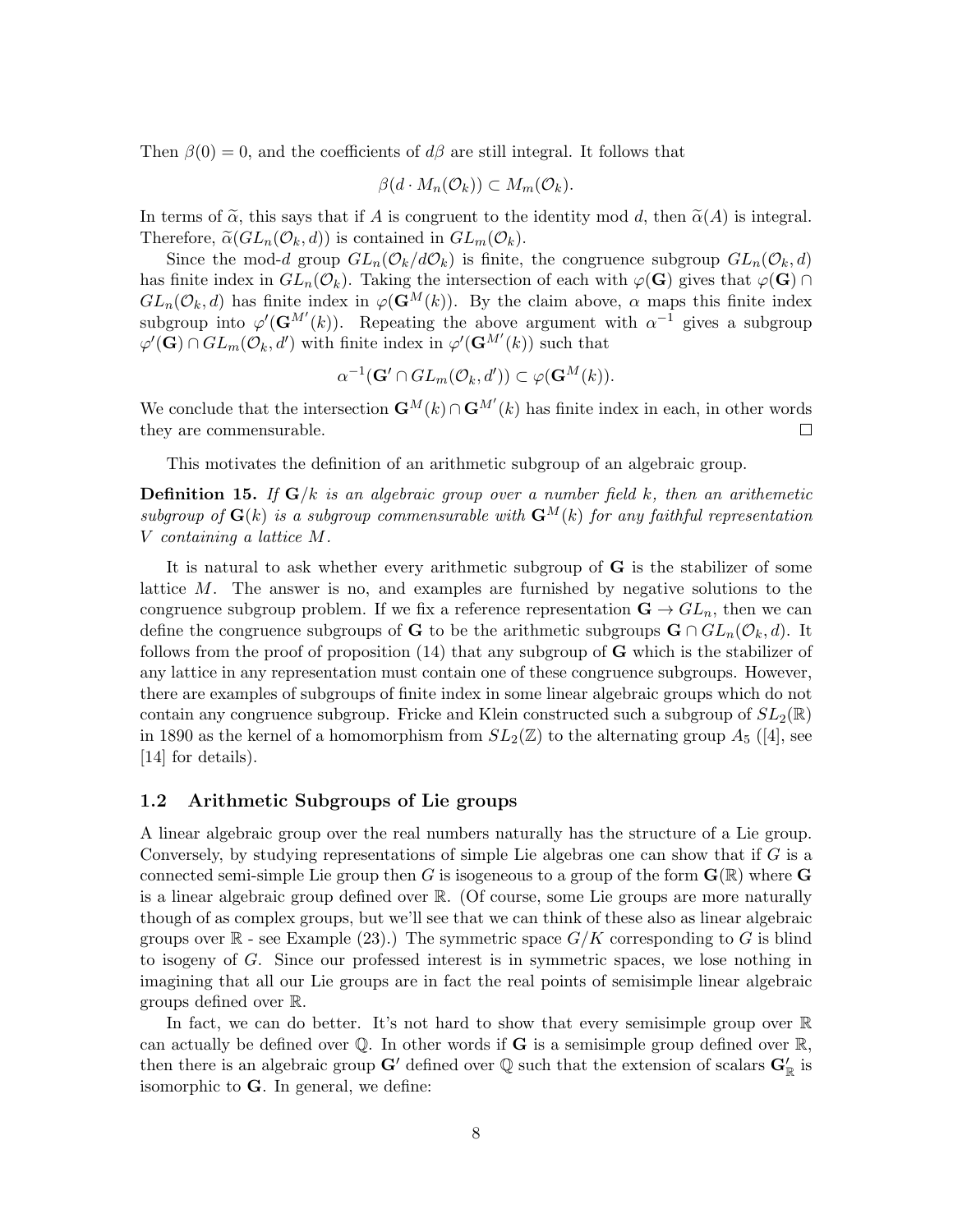**Definition 16.** If  $L/k$  is an extension of fields and  $G$  and  $G'$  are groups defined over  $L$ and k respectively such that  $\mathbf{G}'_L \cong \mathbf{G}$ , then we call  $\mathbf{G}'$  a k-form of  $\mathbf{G}$ .

It is important that every semisimple group over R admits a Q-form because this is what allows us to translate our definition from the last section of arithmetic subgroups of a linear algebraic group over a number field into a definition for Lie groups. Essentially,  $\Gamma$  should be called an arithmetic subgroup of a Lie group G if there is Q-form **G** of G, an arithmetic subgroup  $\mathbf{G}(\mathbb{Z}) \subset \mathbf{G}$ , and an isogeny of Lie groups  $\varphi : G \to \mathbf{G}(\mathbb{R})$  such that  $\varphi^{-1}(G(\mathbb{Z}))$  is commensurable with  $\Gamma$ . (When we write  $\mathbf{G}(\mathbb{Z})$ , some representation of G on  $\mathbb{Q}^n$  is implicit). But before we make an official definition, we would still like to enlarge the class of arithmetic subgroups in one more way. If G is a product  $H \times K$  with K compact and Γ is an arithmetic subgroup of G, then the projection of Γ to H should also be considered an arithmetic subgroup of H. From the point of view of volumes this is completely natural, and similar to the idea that there isn't much difference between volumes of quotients of groups and quotients of symmetric spaces. If  $\pi : G \to H$  denotes the projection, then  $\Gamma \backslash G$ has finite volume if and only if  $\Gamma \backslash H$  does, and if we take normalize the Haar measure on H to be the pushforward of the Haar measure on G then the volumes are the same.

With this in mind, we make the following definition.

**Definition 17.** (cf. [12], Dfn. 5.16) A subgroup  $\Gamma$  of a Lie group G is arithmetic if there exists a linear algebraic group **G** defined over Q with an arithmetic subgroup  $\mathbf{G}(\mathbb{Z})$ , compact normal subgroups K and K' of G and  $\mathbf{G}(\mathbb{R})$  respectively, and an isomorphism

$$
\varphi: G/K \to \mathbf{G}(\mathbb{R})/K'
$$

such that  $\varphi(\overline{\Gamma})$  is commensurable with  $\overline{G(\mathbb{Z})}$ , where  $\overline{\Gamma}$  and  $\overline{G(\mathbb{Z})}$  are the images of  $\Gamma$  and  $\mathbf{G}(\mathbb{Z})$  in  $G/K$  and  $\mathbf{G}(\mathbb{R})/K$  respectively.

Our Lie groups G will always be semisimple without compact factors. In that case, we can leave out the subgroup K as long as we only require that  $\varphi$  be an isogeny. We now give an example of a non-standard Q-forms of  $SL_2(\mathbb{R})$ .

Example 18. Define the quaternion algebra

$$
D_{2,3}(\mathbb{Q}) = \left\{ w + xi + yj + zk \mid \begin{bmatrix} w \\ x \\ y \\ z \end{bmatrix} \in \mathbb{Q}^4 \quad , \quad \begin{array}{c} i^2 = 2 \\ j^2 = 3 \\ k = ij = -ji \end{array} \right\}.
$$

For  $g = w + xi + yj + zk \in D_{2,3}(\mathbb{Q})$ , define  $\bar{g} = w - xi - yj - zk$  and  $N(g) = g\bar{g}$ . Then set

$$
SL(1, D_{2,3})(\mathbb{Q}) := \{ g \in D_{2,3}(\mathbb{Q}) \mid N(g) = 1 \}.
$$

**Remark 19.** We can think of  $D_{2,3}(\mathbb{Q})$  as the Q-points of an algebraic object  $D_{2,3}$  defined over Q. In other words, the addition and multiplication on  $D_{2,3}(\mathbb{Q})$  comes from morphisms in the category of affine varieties over  $\mathbb Q$  just like for algebraic groups. This lets us talk about the A-points for any Q-algebra A of  $D_{2,3}$  and extend scalars to any field containing Q.

Similarly  $SL(1, D_{2,3})$  is a linear algebraic group defined over  $\mathbb{Q}$ .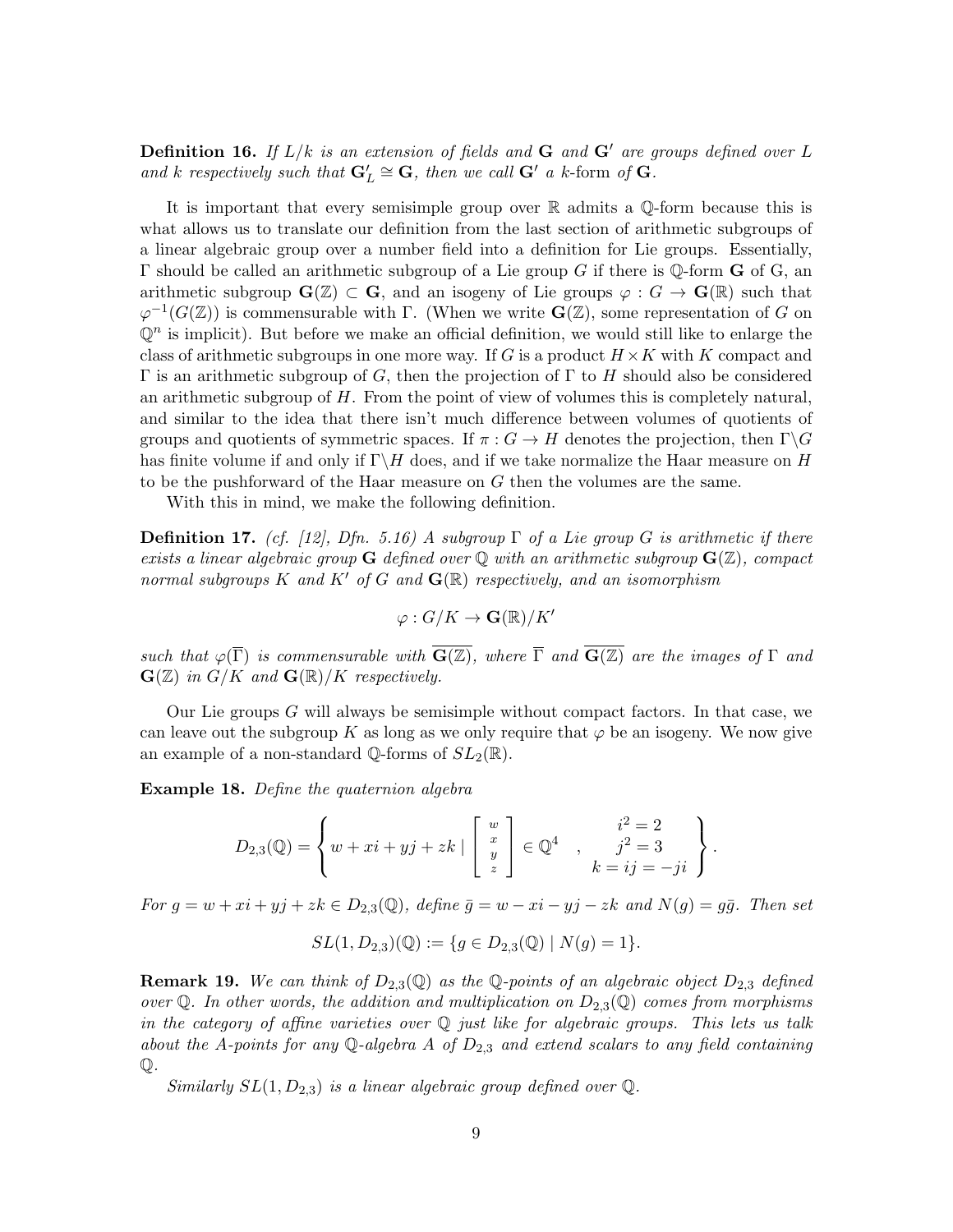The representation of  $D_{2,3}$  on itself gives a morphism to  $M_4$  defined over Q. With respect to the basis  $1, i, j, k$ , an element  $g = w + xi + yj + zk$  acts by the matrix

$$
\begin{bmatrix} w & 2x & 3y & -6z \\ x & w & 3z & -3y \\ y & -2z & w & 2x \\ z & -y & x & w \end{bmatrix}.
$$
 (2)

First we show that the  $SL(1, D_{2,3})$  is isomorphic to  $SL_2$  when extended to R. Define the R-linear map  $\varphi: D_{a,b}(\mathbb{R}) \to M_2(\mathbb{R})$  by

$$
\varphi(1) = Id, \quad \varphi(i) = \begin{bmatrix} \sqrt{2} & 0 \\ 0 & -\sqrt{2} \end{bmatrix}, \quad \varphi(j) = \begin{bmatrix} 0 & 1 \\ 3 & 0 \end{bmatrix}, \quad \varphi(k) = \begin{bmatrix} 0 & \sqrt{2} \\ -3\sqrt{2} & 0 \end{bmatrix}
$$
 (3)

It can be checked that this is an isomorphism of algebras, and moreover  $\varphi$  takes the norm on  $D_{a,b}(\mathbb{R})$  to the determinant on  $M_2(\mathbb{R})$ , i.e.  $\det(\varphi(g)) = w^2 - 2x^2 - 3y^2 + 6z^2$ . It follows that  $\varphi$  restricts to an isomorphism between  $SL_1(D_{2,3})(\mathbb{R})$  and  $SL_2(\mathbb{R})$ .

On the other hand, they are not isomorphic over Q. We will prove this by studying the unipotent elements of their  $\mathbb Q$ -points. A unipotent element a of a ring R is an element such that  $(a-1)^n = 0$  for large enough n. If G is a linear algebraic group over k acting on a vector space V, we say that an element  $g \in G(k)$  is unipotent if it is unipotent as an element of the ring of endomorphisms of  $V$ . This is equivalent to saying that its characteristic polynomial is  $(\lambda - 1)^{\dim(V)}$ . A priori this definition depends on the representation of the group, but in fact it is an intrinsic property of the group element  $q$ .

**Proposition 20.** If  $\varphi_1$  :  $\mathbf{G}(k) \to GL_n(k)$  and  $\varphi_2$  :  $\mathbf{G}(k) \to GL_m(k)$  are two finite dimensional representations of a linear algebraic group  $G$  and  $g$  is an element of  $G$  which is unipotent with respect to  $\varphi_1$ , then it is also unipotent with respect to  $\varphi_2$ .

The proof is elementary (see [Borel, Lin. alg. gps], section I.4.5). It involves characterizing unipotent elements of  $\mathbf{G}(k)$  in terms of the regular representation of  $\mathbf{G}$ .

Now we can prove that  $SL_2(\mathbb{Q})$  is not isomorphic to  $SL(1, D_{2,3})(\mathbb{Q})$  by the showing that the former has nontrivial unipotent elements while the later does not. The matrices  $\sqrt{ }$  $\begin{bmatrix} 1 & a \\ 0 & 1 \end{bmatrix}$ are all unipotent in  $SL_2(\mathbb{Q})$ . But suppose that  $g = w + xi + yj + zk$  were a unipotent element of  $SL(1, D_{2,3})(\mathbb{Q})$ . We'll show that it can't be unipotent on the representation given by Equation (2) The characteristic polynomial of this matrix is equal to  $N(\lambda - g)^2$ . Since  $\lambda$  is real and  $N(g) = 1$ , this simplifies to  $(\lambda^2 - 2\lambda w + 1)^2$ . Thus g is unipotent if and only if  $w=1$ .

However, if  $w = 1$  then the equation  $N(g) = 1$  reduces to

$$
-2x^2 - 3y^2 + 6z^2 = 0
$$

A basic divisibility argument shows that this has no rational solutions besides the trivial one. Clearing denominators would then give an integral solution, which we may take to be in lowest terms. But the squares modulo 6 are 0,1,3, and 4, so the equation  $2x^2 + 3y^2 = 0$ has no nontrivial solutions mod 6.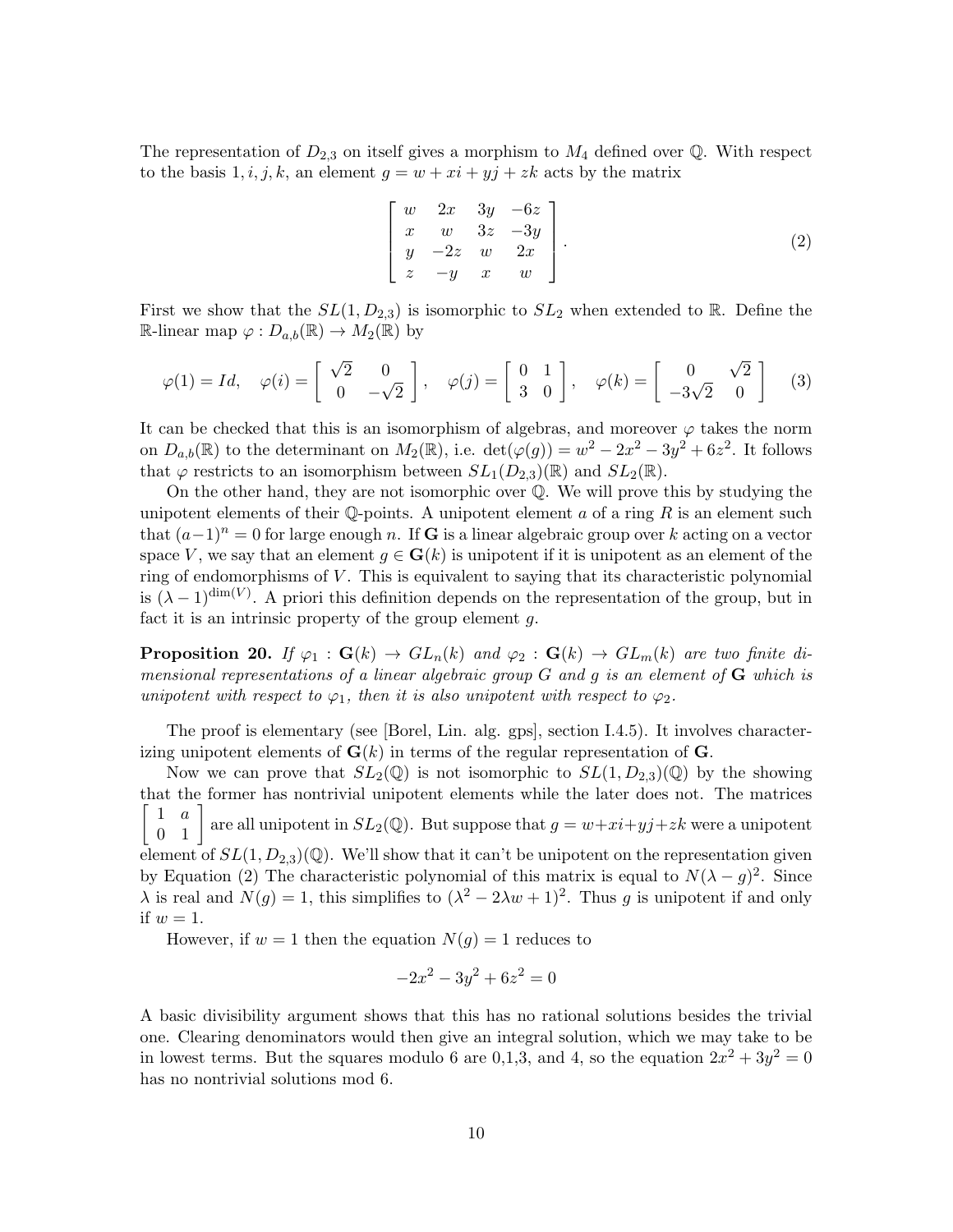This argument also shows that the arithmetic subgroup  $SL(1, D_{2,3})(\mathbb{Z}) \subset SL_2(\mathbb{R})$  is not commensurable with  $SL_2(\mathbb{Z})$ . Indeed, every finite index subgroup of  $SL_2(\mathbb{Z})$  contains a unipotent element of the form  $\begin{bmatrix} 1 & a \\ 0 & 1 \end{bmatrix}$ , hence cannot be contained in  $SL(1, D_{2,3})(\mathbb{Z})$ .

If we're thinking of  $SL_2(\mathbb{Z})$  and  $SL(1, D_{2,3})(\mathbb{Z})$  as subgroups of the Lie group  $SL_2(\mathbb{R})$ , then we really want to know more than whether they are commensurable. A better question is whether  $SL(1, D_{2,3})(\mathbb{Z})$  is *conjugate* to any subgroup of  $SL_2(\mathbb{R})$  which is commensurable with  $SL_2(\mathbb{Z})$ . If this holds, then we say following [10] that  $SL_2(\mathbb{Z})$  and  $SL(1, D_{2,3})(\mathbb{Z})$  are commensurable in the wide sense. Of course, our unipotent argument shows that these groups are not even commensurable in the wide sense.

### 1.3 Classification of arithmetic groups

Now that we've seen a few examples of arithmetic groups, we'll try to describe all arithmetic subgroups of a Lie group  $G$ . This would involve two steps: first, we would have to find all Q-forms of G as well as all Q-forms of  $G \times K$  for (at least some class of) compact groups K; and second, we would have to find every group in each of the resulting commensurability classes. Both steps are really too hard, but we'll see that we can reduce the first step to the more classical question of classifying number fields. As for the second step, a classification of groups within a commensurability class would include a complete solution to the congruence subgroup problem mentioned at the end of section 1.1 , which is known to be very challenging. Therefore, we will focus only on the first step of classifying arithmetic subgroups of  $\bf{G}$  up to commensurability. If we could do that, then we would at least know all possible covolumes modulo taking rational multiples.

The classification of all Q-forms of a semisimple group  $\bf{G}$  defined over  $\mathbb R$  is well understood using Galois cohomology. The complete classification is given in ([12] Fig. 15.2). We will sketch this classification for only the groups  $SL_2(\mathbb{C})$  and  $SL_2(\mathbb{R})$  in Theorem (33), which will ultimately give a pretty thorough answer for the volume of arithmetic hyperbolic two- and three-manifolds. But before we do, we need to present one more construction of arithmetic groups, through restriction of scalars. It will clarify both the role of the compact factor  $K$  in the definition of arithmetic groups and the reason we defined algebraic groups over a general number field  $k$  even though the definition of arithmetic groups only involved Q.

Let  $L/k$  be an extension of fields of finite degree, and let X be a variety defined over L. The restriction of scalars (also called Weil restriction) of  $X$  from  $L$  to  $k$  is a variety defined over k and we will denote it  $\text{Res}_{L/k}X$ . A mnemonic - which isn't far from a definition - is that the points of X and  $\text{Res}_{L/k}X$  are the same, where 'points' refers to those points over the field of definition:

$$
\operatorname{Res}_{L/k} X(k) \cong X(L).
$$

Contrast this with extension of scalars in which, if  $Y$  is a variety defined over  $k$ , then

$$
Y_L(L) = Y(L).
$$

We can turn this mnemonic into a definition by requiring it to hold for points over all commutative k-algebras. Namely, if  $S$  is a commutative k-algebra, there should be a natural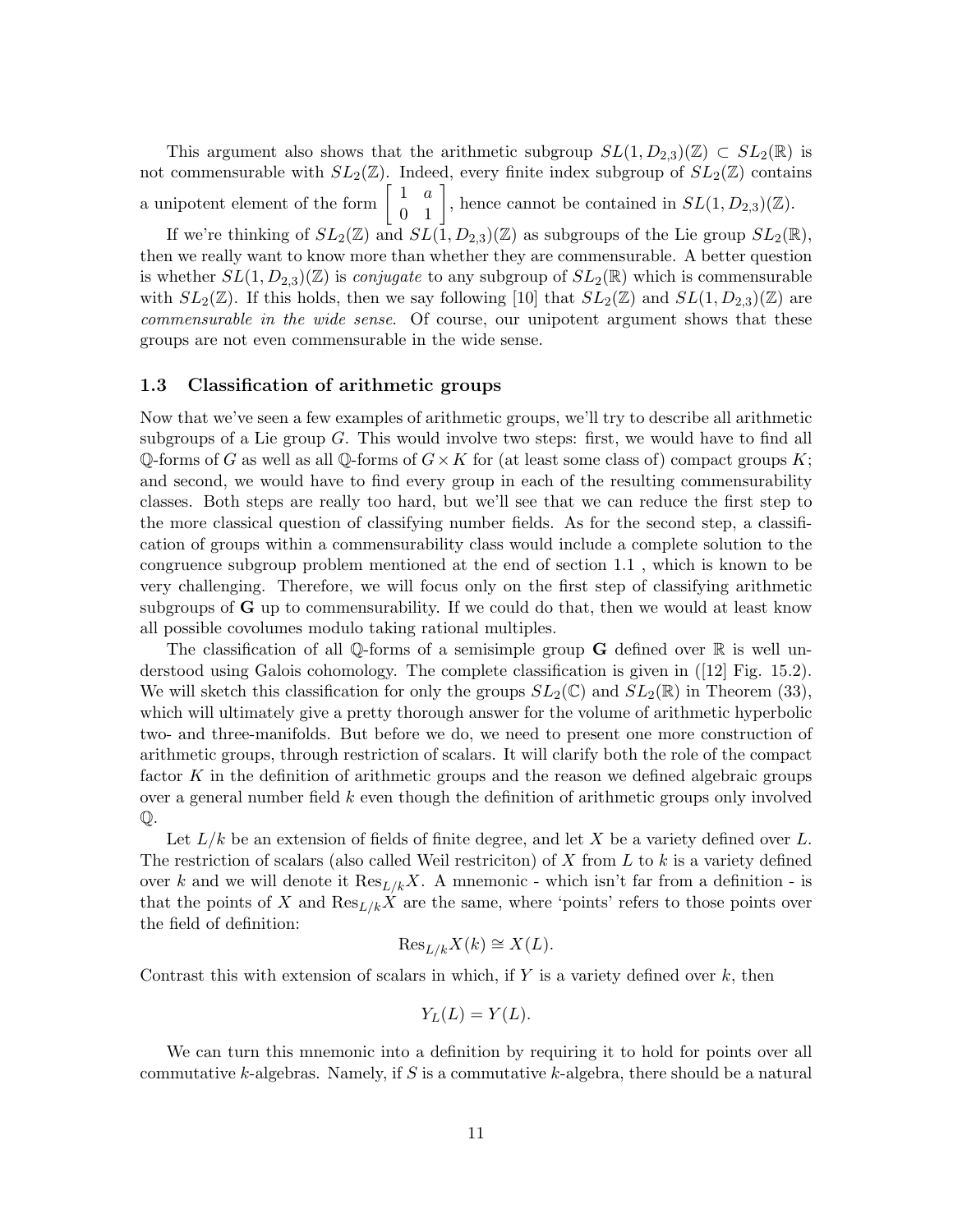correspondence

$$
\operatorname{Res}_{L/k} X(S) \cong X(S \otimes_k L). \tag{4}
$$

This is equivalent to saying that restriction scalars is the pushforward in the category of affine schemes, which implies that  $\text{Res}_{L/k}X(S)$  is unique if it exists. To show it exists, we construct it explicitly. Suppose  $X = \text{Spec } L[x_1, \ldots x_n]/(p_1(x_i), \ldots, p_r(x_i))$ . Let  $\alpha_1, \ldots, \alpha_d$ be a basis for L over k, where d is the degree of the extension. Write each coordinate  $x_i$ and each polynomial  $p_k$  in this basis:

$$
x_i = \sum_{j=1}^d y_i^j \alpha_j
$$
 and  $p_k(\{x_i\}) = \sum_{j=1}^d q_k^j(\{y_i^j\}) \alpha_k$ 

Then set  $R = k[\lbrace y_i^j \rbrace]$  $\{i\}]/(\{q_k^j\})$  $\{A_k\}$  and  $Y = \text{Spec } R$ . If  $\varphi : R \to S$  is an S-point of Y, one checks that

$$
\widetilde{\varphi}: L[\{x_i\}]/(\{p_i\}) \to S \otimes_k L
$$

$$
x_i \mapsto \sum_{j=1}^d \varphi(y_i^j) \otimes \alpha_j
$$

is an  $S \otimes L$  point of X and the map  $\varphi \mapsto \widetilde{\varphi}$  gives the correspondence (4).

Since this was confusing to me, let me point out that there is another functor from schemes over L to schemes over k which is not restriction of scalars. Namely, if Y is a scheme over L, you could just compose the morphism  $Y \rightarrow \text{Spec } L$  with the morphism Spec  $L \to \text{Spec } k$ . Let's compare these for  $Y = \text{Spec } \mathbb{C}[x]$ . Then

$$
\mathrm{Res}_{\mathbb{C}/\mathbb{R}}Y = \mathrm{Spec}\ \mathbb{R}[y_1, y_2]
$$

but under this other functor, Y is still Spec  $\mathbb{C}[x]$ , which we can also write as Spec  $\mathbb{R}[y,x]/(y^2 +$ 1). This is a pretty weird scheme; for instance, it has no points over R.

Perhaps it is also helpful to compare the points of X and  $\text{Res}_{L/k}X$  over the same field. This is easiest for the algebraic closure  $\overline{k}$ . We do it first dually for the fields.

**Proposition 21.** If L is a degree d extension of k then the ring  $\overline{k} \otimes_k L$  is isomorphic as a ring to  $\overline{k}^d$ . The map  $1 \otimes id$  from L into  $\overline{k} \otimes_k L$  sends L to the sum of its Galois embeddings.

*Proof.* Let  $\alpha_1, \ldots, \alpha_d$  be a basis for L over k. Then they are also a basis over  $\overline{k}$  for the k-vector space  $\bar{k} \otimes_k L$ . More over, each  $\alpha_i$  acts by a linear transformation on this vector space. Since  $\overline{k}$  is algebraically closed and the linear transformations corresponding to the  $\alpha_i$  all commute, they are mutually diagonalizable. Each eigenspace gives an embedding L into  $\overline{k}$ , i.e. a Galois embedding of L.

From the universal property of tensor product, precomposition with the map  $L \to \bar{k} \otimes_k L$ gives a natural transformation between maps  $L \to k$  and maps  $\overline{k} \otimes_k L \to k$ . It follows that each Galois embedding of L corresponds to exactly one eigenspace.  $\Box$ 

Now if X is a variety over L and if  $\sigma$  is a Galois embedding of L, then we can pull back X along the morphism  $\sigma$  to define the extension of scalars of X. To emphasize that this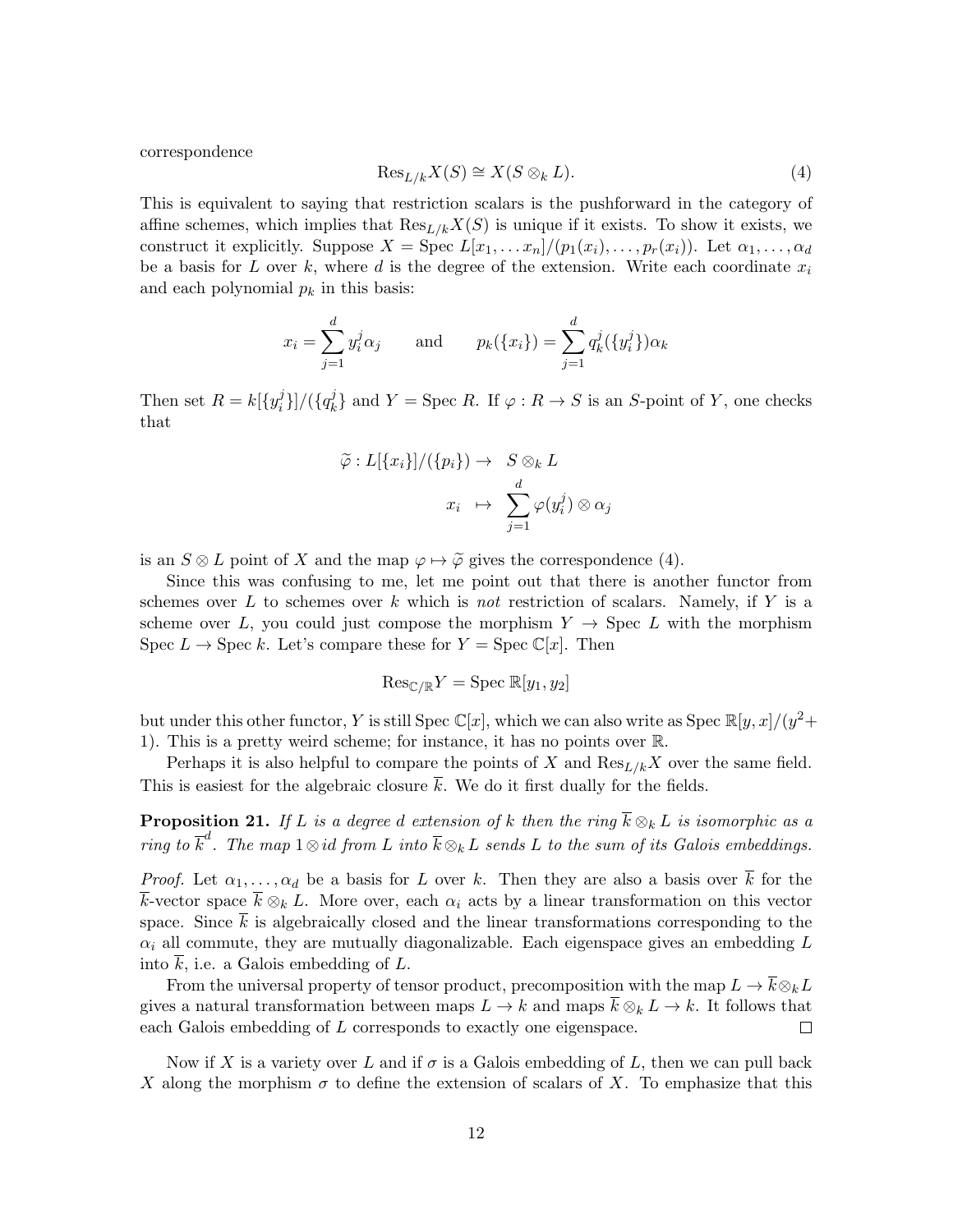depends on  $\sigma$ , we denote the resulting variety over  $\bar{k}$  by  $X^{\sigma}$ .

$$
X^{\sigma} \qquad X
$$
  
Spec  $\overline{k} \xrightarrow{\sigma} \text{Spec } L$ 

Then Proposition (21) gives a description of the  $\bar{k}$ -points of Res<sub>L/k</sub>X.

### Corollary 22.

$$
\mathrm{Res}_{L/k} X(\overline{k}) = \prod_{\sigma:L \to \overline{k}} X^{\sigma}(\overline{k}).
$$

*Proof.* The left hand side is  $X(\overline{k} \otimes_k L)$ . By Proposition (21), Spec  $\overline{k} \otimes_k L$  consists of d points, each mapping to Spec L under a different Galois embedding  $\sigma$ .  $\Box$ 

As an example, we can clarify the correspondence between semisimple Lie groups and linear algebraic groups defined over R. One might worry that semisimple Lie groups can be either real or complex, but this example shows that we can think of the complex ones as linear algebraic groups defined over R as well.

**Example 23.** If G is a group defined over  $\mathbb C$  then  $\text{Res}_{\mathbb C/\mathbb R}$  G is a group defined over  $\mathbb R$ whose R-points correspond to the C-points of G. In other words,  $G(\mathbb{C})$  and  $(Res_{\mathbb{C}/\mathbb{R}}G)(\mathbb{R})$ give the same Lie groups. On the other hand,  $(Res_{\mathbb{C}/\mathbb{R}}\mathbf{G})(\mathbb{C})$  is isomorphic as a Lie group to  $\mathbf{G}(\mathbb{C}) \times \mathbf{G}(\mathbb{C})$ . Note that restricting from  $\mathbb{C}$  to  $\mathbb{R}$  multiplies the dimension of the variety by 2, the degree of the extension.

Our main application of restriction of scalars will be when  $k = \mathbb{Q}$ , L is a number field, and  $X = G$  is an algebraic group over L. Also, we're not so much interested in the  $\overline{Q}$ points of  $\text{Res}_{L/\mathbb{Q}}X$  as we are in the real points and eventually the p-adic points. We will now describe the R-points using the method of descent.

First of all, Proposition (21) clearly remains valid if we replace  $\overline{k}$  replaced with any algebraically closed field containing k. In particular, if  $k = \mathbb{Q}$ , it says that

$$
\mathrm{Res}_{L/\mathbb{Q}}\mathbf{G}(\mathbb{C})=\prod_{\sigma}\mathbf{G}^{\sigma}(\mathbb{C})
$$

The Galois group of  $\mathbb C$  over  $\mathbb R$  acts on the set of  $\mathbb C$  points of a variety X defined over  $\mathbb R$  by precomposing the map Spec  $\mathbb{C} \to X$  with the automorphism of  $\mathbb{C}$ . The key is that  $X(\mathbb{R})$  is exactly the set of complex points that are invariant under this action. This makes sense if we think of Spec  $\mathbb R$  as the quotient of Spec  $\mathbb C$  by the action of the Galois group.

Applying this to  $\text{Res}_{L/\mathbb{Q}}\mathbf{G}$ , whose  $\mathbb{C}$  points are maps

$$
p:L\otimes_{\mathbb{Q}}\mathbb{C}\to\mathbf{G}
$$

we see that its R-points correspond to maps from the quotient  $(L \otimes_{\mathbb{Q}} \mathbb{C})/\mathrm{Gal}(\mathbb{C}/\mathbb{R})$ . Let's understand this quotient. The Galois group is of course just generated by complex conjugation, and by Proposition (21) we have

$$
L\otimes_{\mathbb{Q}}\mathbb{C}=\bigoplus_{\sigma}\mathbb{C}.
$$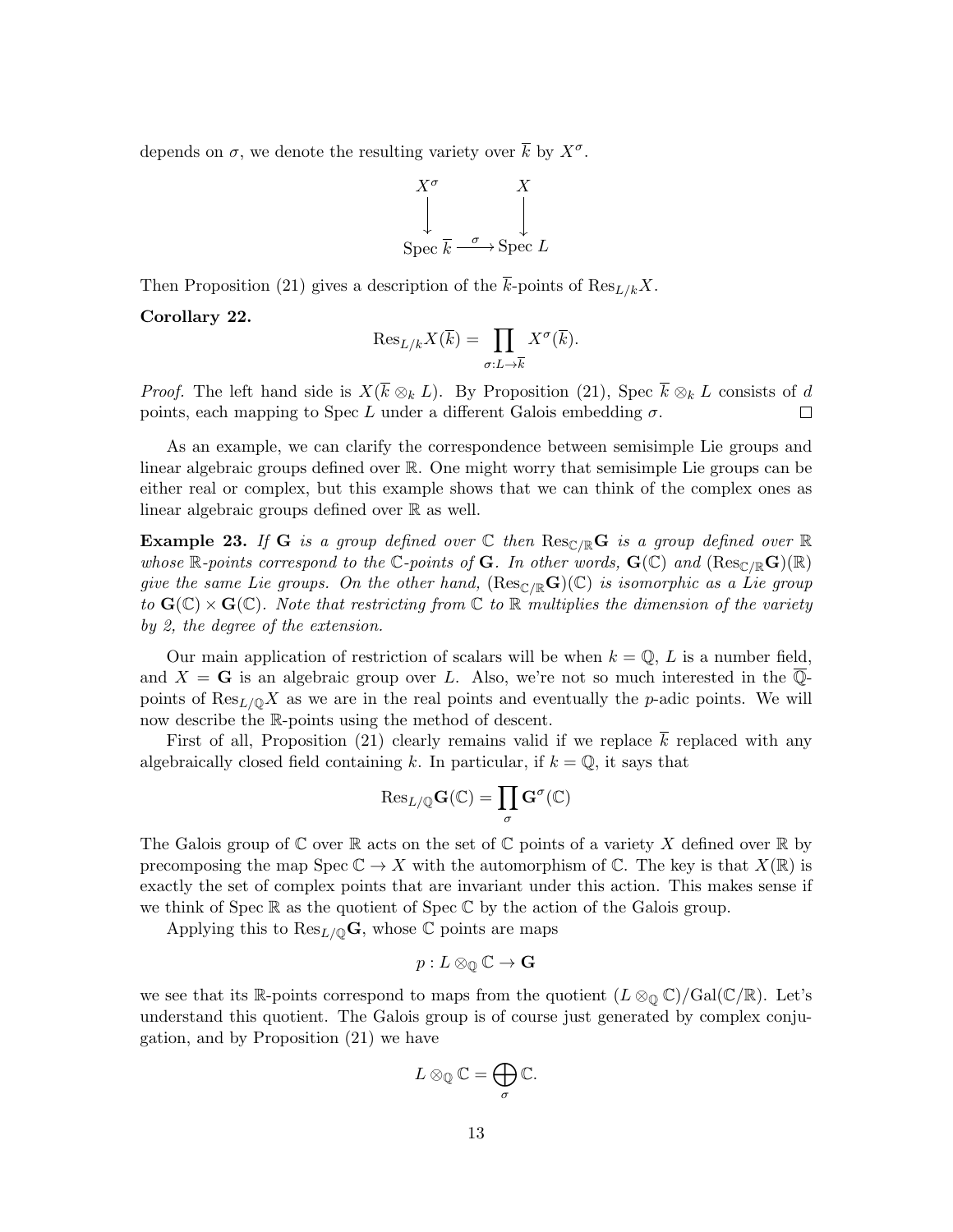Complex conjugation acts on the second factor on the left hand side, and the fixed subring is exactly  $L \otimes_{\mathbb{Q}} \mathbb{R}$ . On the right hand side, the action conjugates every copy of  $\mathbb{C}$ , but it also permutes them. If  $\sigma: L \to \mathbb{C}$  has dense image, then the conjugate  $\overline{\sigma}$  is a different Galois embedding, but if the image of  $\sigma$  is contained in R then  $\overline{\sigma} = \sigma$ . An *infinite place*, or simply a place, of  $L$  is defined to be an equivalence class of Galois embeddings under the action by conjugation. If  $\sigma = \overline{\sigma}$ , then we say that  $\sigma$  is a real place and if  $\sigma \neq \overline{\sigma}$ , we say that the class of  $\sigma$  is a complex place. It's also common to refer to a Galois embedding itself as a complex place instead of the equivalence class. So we might also speak of the set of places of L as a subset of Galois embeddings containing one representative of each conjugate pair.

We conclude that

$$
(L\otimes_{\mathbb{Q}}\mathbb{C})/\mathrm{Gal}(\mathbb{C}/\mathbb{R})\cong \mathbb{C}^{r_1}\oplus \mathbb{R}^{r_2}
$$

where  $r_1$  is the number of complex places of L and  $r_2$  is the number of real places. It follows that

$$
\mathrm{Res}_{L/\mathbb{Q}}\mathbf{G}(\mathbb{R})=\prod_{\mu}\mathbf{G}^{\mu}(\mathbb{C})\times\prod_{\nu}\mathbf{G}^{\nu}(\mathbb{R})
$$

where  $\mu$  runs over all complex places of L and  $\nu$  runs over all real places. It's important to notice that although the groups  $G^{\mu}$  are all isomorphic as linear algebraic groups over  $\mathbb{C},$ the groups  $G^{\nu}$  are not all isomorphic as linear algebraic groups over R. All that we can say is that  $\mathbf{G}^{\nu}$  is some R-form of  $\mathbf{G}_{\mathbb{C}}$ .

**Example 24.** Let  $L = \mathbb{Q}[\alpha]/(\alpha^2 - 2)$ , and let **G** be the subgroup of  $GL_3(L)$  which preserves the quadratic form

$$
x^2 + y^2 - \alpha z^2.
$$

Since L has 2 real places and no complex places, the Lie group  $\text{Res}_{L/\mathbb{Q}}\mathbf{G}(\mathbb{R})$  is a product of two real forms of  $\mathbf{G}_{\mathbb{C}}$ . The two real forms are the special orthogonal groups preserving the quadratic forms √ √

$$
x^2 + y^2 - \sqrt{2}z^2
$$
 and  $x^2 + y^2 + \sqrt{2}z^2$ 

respectively. Since the first form has signature  $(2, 1)$  and the second form is positive definite, the two real forms of  $\mathbf{G}_{\mathbb{C}}$  are not isomorphic.

Now let  $\Gamma$  be an arithmetic subgroup of  $\mathbf{G}(L)$ . Since the L-points of G and the Q-points of Res<sub>L/Q</sub>G are naturally isomorphic, we can also think of  $\Gamma$  as a subgroup of Res<sub>L/Q</sub>G(Q). Fortunately, it is still arithmetic

**Proposition 25.** An arithmetic group remains arithmetic under restriction of scalars.

*Proof.* Since  $\mathbf{G}(L)$  and  $\text{Res}_{L/\mathbb{Q}}\mathbf{G}(\mathbb{Q})$  are isomorphic as groups, commensurability in one is the same as commensurability in the other, so it's enough to show that some arithmetic subgroup  $\mathbf{G}(\mathcal{O}_L)$  of G is also an arithmetic subgroup of  $\text{Res}_{L/\mathbb{Q}}\mathbf{G}$ . We choose  $\mathbf{G}(\mathcal{O}_L)$  to be the stabilizer of the lattice  $\mathcal{O}_L^n$  in a faithful representation of  $\tilde{G}$  on  $L^n$ .

A representation of **G** on  $L^n$  is a homomorphism from **G** to  $GL_n(L)$ ; under restriction of scalars this gives a homomorphism

$$
\mathrm{Res}_{L/\mathbb{Q}}\mathbf{G} \to \mathrm{Res}_{L/\mathbb{Q}}GL_n \cong GL_{dn}
$$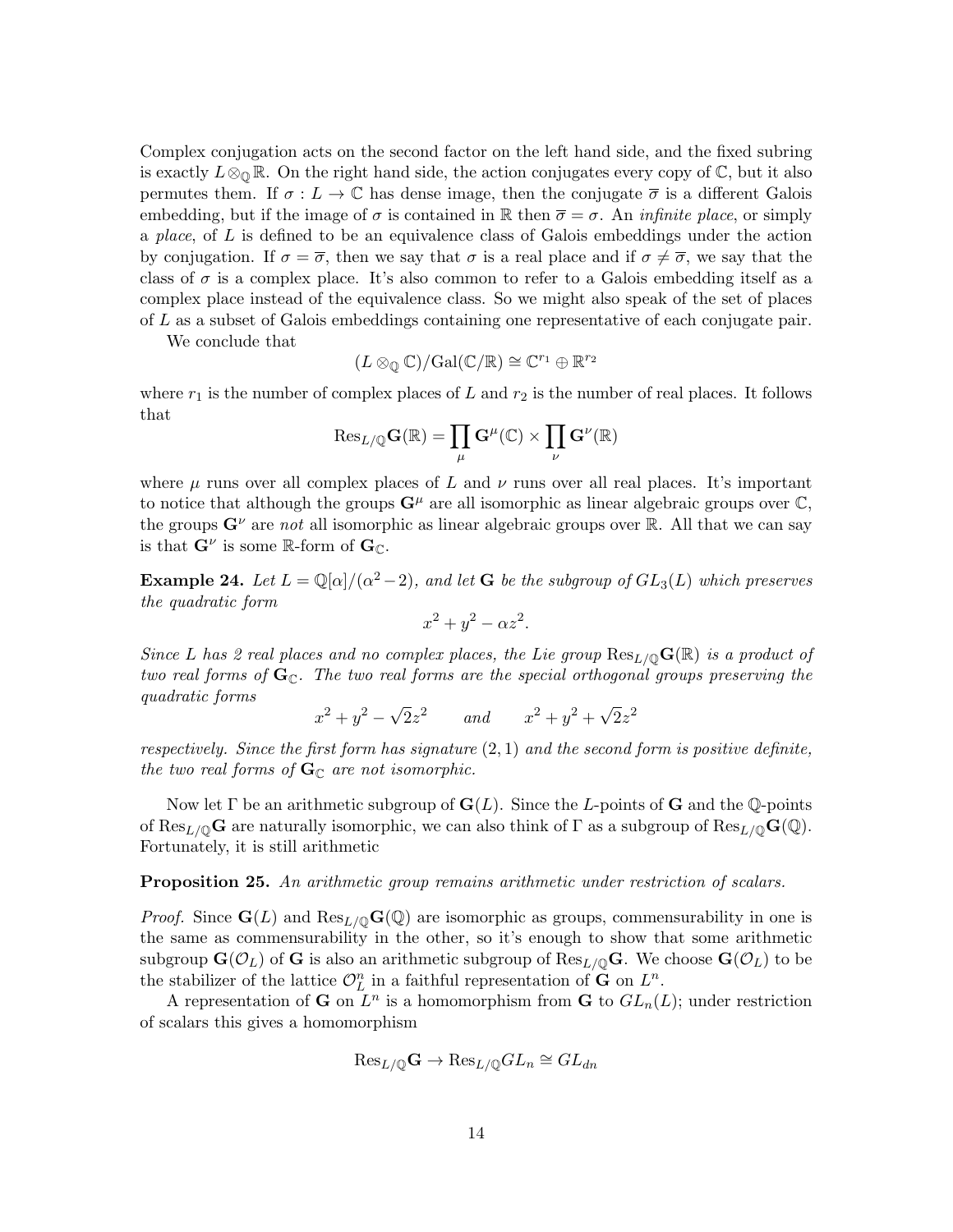The subgroup  $\mathbf{G}(\mathcal{O}_L)$  is still the stabilizer of  $\mathcal{O}_L^n$ , so we just need to show that that latter is a Z-lattice in  $\mathbb{Q}^{nd}$ , where the latter is  $\text{Res}_{L/\mathbb{Q}}L$ . Clearly it's enough to show  $\mathcal{O}_L$  is a  $\mathbb{Z}\text{-}$ lattice in L. Since it is finitely generated as a  $\mathbb{Z}\text{-}$  module, this is equivalent to showing

$$
\mathcal{O}_L\otimes_{\mathbb{Z}}\mathbb{Q}=L.
$$

Let  $a/b$  be any element of k, with a and b in  $\mathcal{O}_k$ . Using the definition of the ring of integers, b is a root of some irreducible monic polynomial

$$
x^r + c_{r-1}x^{r-1} + \cdots + c_1x + c_0 \qquad a_i \in \mathbb{Z}.
$$

Set

$$
b' = b^{r-1} + c_{r-1}b^{r-2} + \cdots + c_1.
$$

Clearly b' is still an algebraic integer, and  $bb' = -c_0 \in \mathbb{Z}$ , so

$$
\frac{a}{b} = ab' \times \frac{1}{bb'} \in \mathcal{O}_L \otimes_{\mathbb{Z}} \mathbb{Q}.
$$

Thus we conclude  $\mathcal{O}_L \otimes_{\mathbb{Z}} \mathbb{Q} = L$  and the proposition is proved.

**Remark 26.** Since  $\mathbb{Z}$ -lattices in Q-vector spaces have finite covolume when you tensor with  $\mathbb R$ , this shows that an  $\mathcal{O}_k$ -lattice in a k-vector space V is a Lie group lattice in the real vector space  $\text{Res}_{k/\mathbb{Q}}V(\mathbb{R})$  (cf. Remark 9). The discriminant of the number field k, denoted  $\Delta_k$ , is defined to be the square of the covolume of  $\mathcal{O}_k$  in  $\text{Res}_{k/\mathbb{Q}}k(\mathbb{R})$ , where the measure on  $\mathbb C$  is defined to be  $2|dz|^2$ .

Let's summarize the recipe for constructing arithmetic subgroups of a Lie group  $G$  using restriction of scalars. First, if G can be written as the product  $G_1 \times G_2$  where  $G_1$  and  $G_2$ have different Cartan types, then the construction reduces to a separate construction on  $G_1$ and  $G_2$ .

**Definition 27.** A semisimple Lie group or linear algebraic group is isotypic if all its simple factors are of the same Cartan type. In the case  $\bf{G}$  is a linear algebraic group, this is the same as saying that each simple factor becomes isomorphic when you extend scalars to C.

Assume that G is isotypic. The next step is to find a number field  $L$  and a simple linear algebraic group G defined over L so that  $\text{Res}_{L/\mathbb{O}}\mathbf{G}(\mathbb{R})$  is isogenous to the product of G with some number of copies of the compact form of G. Then, take any arithmetic subgroup of the algebraic group  $\bf{G}$  and project it to  $\bf{G}$ . Conveniently, this construction only involves compact factors that are isomorphic to a number of copies of the compact form of G.

We'll see that this construction produces all arithmetic subgroups of a Lie group **G**. To be more specific, we first need to define irreducibility.

**Definition 28.** Let G be a semisimple Lie group with and  $\Gamma$  an arithmetic subgroup. We say  $\Gamma$  is reducible (else, irreducible) if there exists a decomposition  $G = G_1 \times G_2$ , with neither  $G_1$  nor  $G_2$  compact, and arithmetic subgroups  $\Gamma_1 \in G_1$  and  $\Gamma_2 \in G_2$  such that  $\Gamma$  is commensurable with  $\Gamma_1 \times \Gamma_2$ .

 $\Box$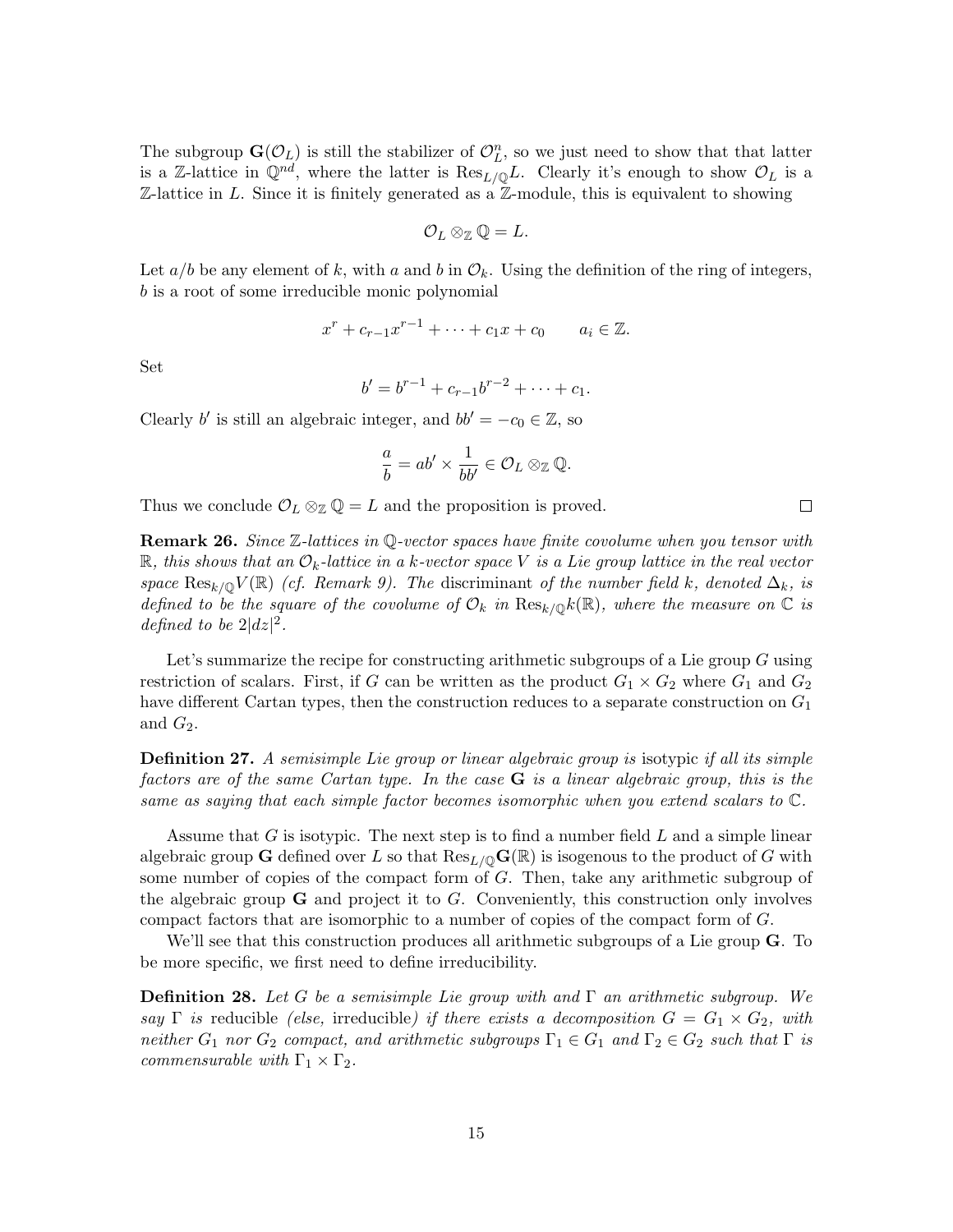Now let  $\Gamma$  be any irreducible arithmetic subgroup of a semisimple Lie group G. For simplicity, we assume that  $G$  is simply connected and has no compact factors. Then there exists a semisimple linear algebraic group **G** defined over  $\mathbb{Q}$ , an arithmetic subgroup  $\mathbf{G}(\mathbb{Z})$ , a compact group K, and an isogeny  $\varphi: G \times K \to \mathbf{G}(\mathbb{R})$  so that  $\Gamma$  is commensurable with  $\varphi^{-1}(\mathbf{G}(\mathbb{Z}))/K$ . We may as well assume that K is minimal in the sense that  $\Gamma$  cannot be constructed using a subgroup or quotient of K. Under this assumption, it follows that the linear algebraic group G cannot be written as a nontrivial product of two linear algebraic groups defined over Q.

Indeed, suppose  $\mathbf{G} \cong \mathbf{G}_1 \times \mathbf{G}_2$ . Taking R points, we would have that  $G \times K$  was isogeneous to  $\mathbf{G}_1(\mathbb{R}) \times \mathbf{G}_2(\mathbb{R})$ . Since  $\Gamma$  is irreducible, the quotient by K cannot split into a product of two noncompact groups, hence either  $G_1$  or  $G_2$  must be compact. Suppose it is  $\mathbf{G}_2$ . Then  $\mathbf{G}_1(\mathbb{R})$  is isogenous to G times a subgroup of K, which contradicts the minimality of K.

The conclusion is that if  $\Gamma$  is irreducible, then it can be constructed using a linear algebraic group  $\bf{G}$  which is simple over  $\mathbb{Q}$ , in the sense that it has no connected normal subgroups defined over  $\mathbb Q$  (or since we can take **G** to be semisimple, this is equivalent to saying that it does not split as a product over  $\mathbb{Q}$ . We stress that this is not the same as saying that the Lie groups  $\mathbf{G}(\mathbb{R})$  or  $\mathbf{G}(\mathbb{C})$  are simple. In general, we use the following terminology.

**Definition 29.** A linear algebraic group **G** defined over a field k is called absolutely simple if  $\mathbf{G}_{\overline{k}}$  is simple.

The next proposition shows that any simple linear algebraic group over Q becomes absolutely simple if we think of it over the right field.

**Proposition 30.** Let  $G$  be a simple algebraic group defined over  $Q$ . Then there exists a unique number field k and an absolutely simple group G' defined over k such that G  $\cong$  ${\rm Res}_{k/{\mathbb Q}}\mathbf{G}'$ 

*Proof.* The key to the proof is the principle of descent. In general, let  $L$  be a Galois extension of a field k, and let X be a variety defined over L. Suppose that the action of  $Gal(L/k)$  on Spec L lifts to an action on X. Then X is isomorphic to the extension of scalars  $X'_L$  for some variety  $X'$  defined over k. If X is affine, then it's not hard to prove this explicitly; on the other hand, this is just the statement that we can take quotients by finite group actions (or if  $L$  is an infinite Galois extension, by profinite group actions).

Since  $G_{\overline{0}}$  is a semisimple group over an algebraically closed field, it can be written as a product of absolutely simple factors  $G_1 \times \cdots \times G_n$ . Since G is defined over Q, the action of  $Gal_{\overline{\mathbb{Q}}/\mathbb{Q}}$  is easily seen to lift to an action on  $\mathbf{G}_{\overline{\mathbb{Q}}}$ . But this action doesn't need to preserve the decomposition of  $\mathbf{G}_{\overline{0}}$  into its factors. In fact, the principle of descent implies that it must act transitively on the fibers since each orbit descends to a group defined over Q and **G** is assumed to be simple over Q. Let  $H \subset \text{Gal}_{\overline{\mathbb{Q}}/\mathbb{Q}}$  be the stabilizer of  $\mathbf{G}_1$ , and let k be the extension of  $\mathbb Q$  fixed by H. We apply the principle of descent again to show that  $\mathbf G_1$ can be defined over k.

Then I claim  $\text{Res}_{k/\mathbb{Q}}\mathbf{G}_1 = \mathbf{G}$ . I can show this at the level of  $\mathbb{Q}$ -points, but I haven't quite worked out why the claim is true yet.  $\Box$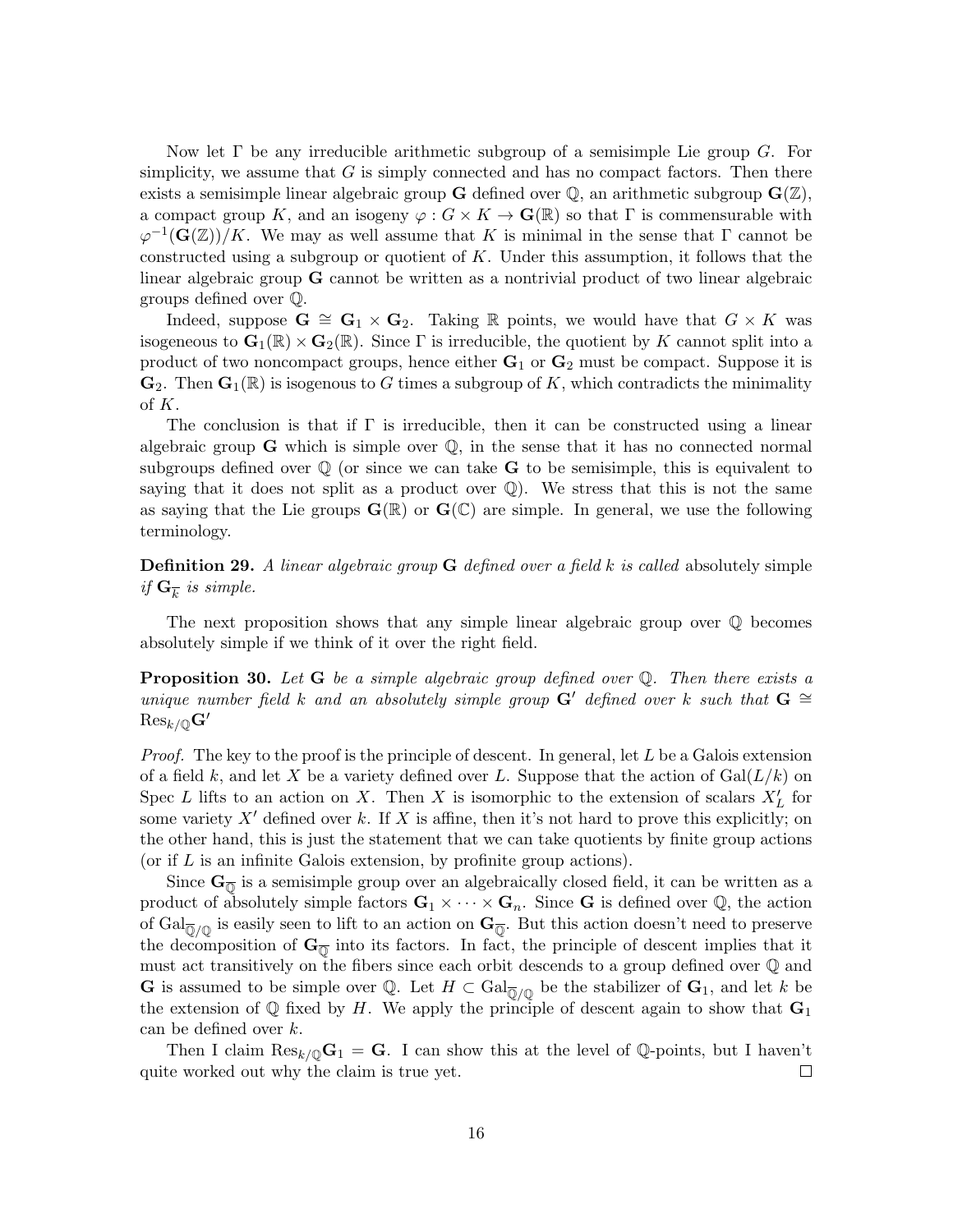In particular, this proposition shows that the irreducible arithmetic subgroup  $\Gamma$  can be constructed from restriction of scalars from an absolutely simple group  $G'$ . Therefore, to find all irreducible arithmetic subgroups of  $G$ , we no longer need to worry at all about the compact factor K; instead, it's enough to classify the k-forms in the Cartan type of G for each number field k. We summarize this conclusion in the following theorem.

**Theorem 31.** (cf. [12], Theorem 5.50) If G is a semisimple Lie group with no compact components and  $\Gamma$  is an irreducible arithmetic subgroup in G, then there exist

- 1. an algebraic number field k
- 2. a connected, absolutely simple linear algebraic group  $\bf{G}$  defined over k with an arithmetic subgroup  $\mathbf{G}(\mathcal{O}_k)$ , and
- 3. an isogeny  $\varphi : \text{Res}_{k/\mathbb{O}}\mathbf{G}(\mathbb{R}) \to G$

such that  $\varphi(\mathbf{G}(\mathcal{O}_k))$  is commensurable with  $\Gamma$ .

### 1.4 Classification for  $SL_2$

We now apply Theorem (31) to classify all commensurability classes of arithmetic subgroups of  $SL_2(\mathbb{R})$  and  $SL_2(\mathbb{C})$ . We'll do the real case in detail. According to the theorem, we need to find all Q-forms of  $SL_2$  as well as all k-forms **G** of  $SL_2$  for each number field k such that

$$
\mathrm{Res}_{k/\mathbb{Q}}\mathbf{G}(\mathbb{R})\cong SL_2(\mathbb{R})\times SU(2)\times\cdots\times SU(2)
$$

The first observation is that every place of  $k$  must be real. We don't want to have to classify totally real number fields, so let's suppose we start with one. Then the next step is to find all  $k$  forms of  $SL_2$ . We approach this problem by replacing it with the linear problem of classifying all k-forms of the algebra  $M_2$  of two-by-two matrices. These are called the 'central simple algebras' of rank 4.

**Definition 32.** A central simple algebra over a number field  $k$  is a finite dimensional  $k$ algebra B such that the extension  $B \otimes_k \overline{k}$  of B to the algebraic closure of k is isomorphic to a matrix algebra.

If  $B$  is a central simple algebra, then we define the norm of an element of  $B$  to be the determinant of the corresponding element of the matrix algebra  $B \otimes_k \overline{k}$ .

**Theorem 33.** Let k be an algebraic number field. The set of k-forms of  $SL_2$  is in bijection with the set central simple algebras of rank 4. Given a central simple algebra B, the corresponding k-form of  $SL_2$  is the group of elements of B of norm 1. We use the natural notation  $SL_1(B)$  to refer to this group.

Proof. We will give the essence of the argument while avoiding all the proofs. Progressively more complete versions of this argument are given in Serre's books on Galois cohomology and Local fields  $([15]$  and  $[16]$ ). The idea is that the k-forms of an algebraic object are determined by the automorphism group of the object over the algebraic closure. Since the automorphism group of  $SL_2$  over k and the automorphism group of  $M_2$  over k are both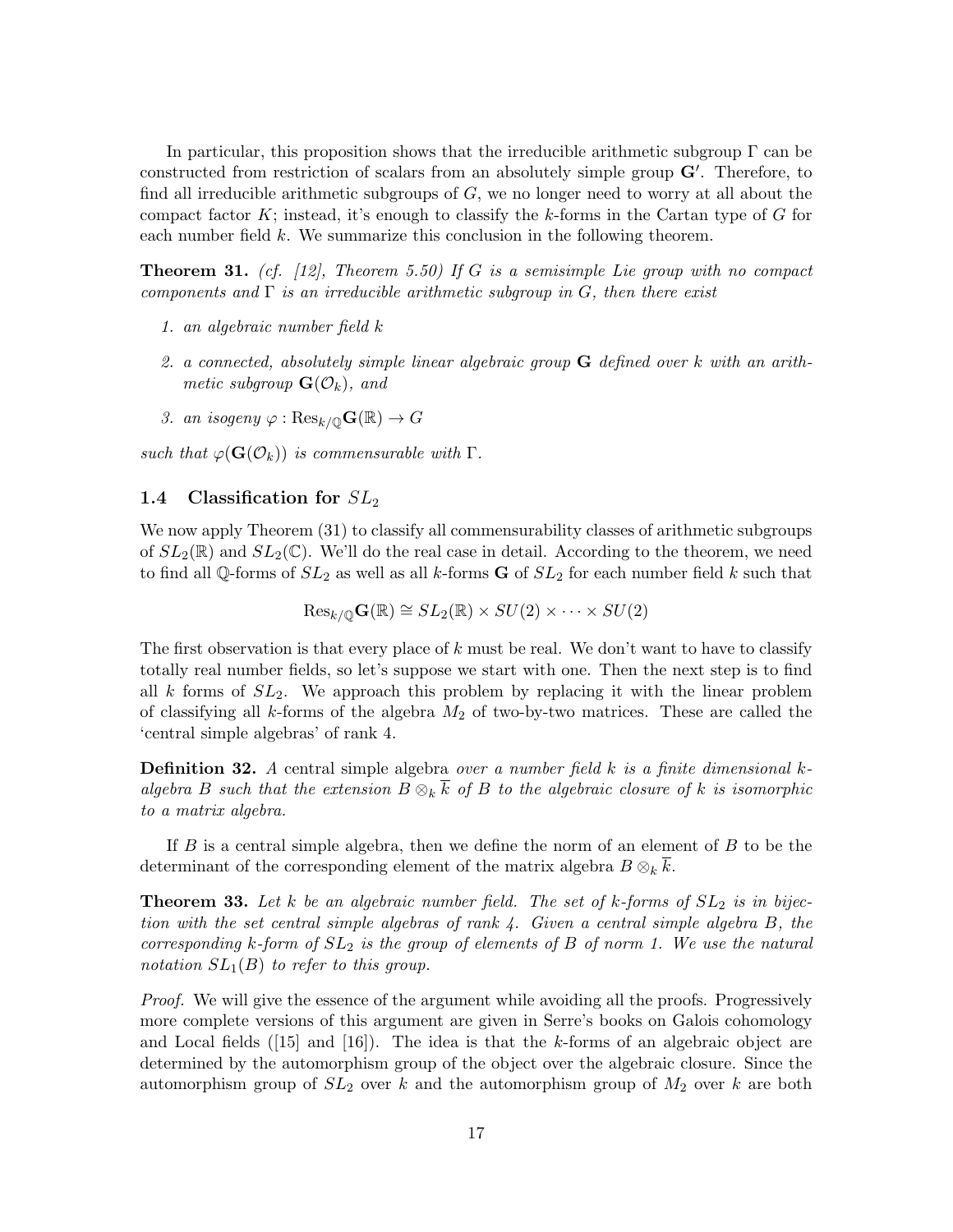equal to  $PGL_2$ , there should be a correspondence between their k-forms. We can make this more precise using Galois cohomology.

Recall that if G is a discrete group and M is a G-module, then the group cohomology of G with coefficients in M,  $H^*(G, M)$ , is defined to be the cohomology of the functor taking M to its set of G-invariants. If we construct the classifying space  $EG$  of G through the standard simplicial construction, we can view  $M$  as a local system on this simplicial complex; from this, we can build in the usual way a chain complex whose cohomology groups are  $H^*(G, M)$ .

If we replace the module  $M$  by a non-abelian group  $A$  we can try to mimic this construction. This is kind of tricky in general, but in low dimensions it's not so bad; by choosing appropriate nonabelian versions of the differentials in the abelian complex, we can define the nonabelian cohomology  $H^0(G, A)$  and  $H^1(G, A)$  as pointed sets. The former is still the set of G-invariants in A (the point is the identity of A). The latter, it turns out, is naturally identified with the pointed set of isomorphism classes of principle homogeneous spaces for A, meaning the set of G-spaces P admitting a simply transitive right A action that is equivariant with respect to  $G$  ([15], p. 47). (The point in the set of principle homogeneous spaces is A itself). Note that it's because of the  $G$  action that there can be more than one isomorphism class of principle homogeneous space.

The setting we are interested is when  $G$  is the absolute Galois group of a Galois extension  $L/k$  and the group A is the set of L-points of an algebraic group X defined over k. (More specifically,  $X = SL_2$ ). As we've seen, G acts on  $X(L)$  by precomposition. In fact we're really interested in the limit of the Galois group over all extensions  $L$  of  $k$ , or equivalently in the absolute Galois group Gal( $\bar{k}/k$ ). It's fine to just think about the absolute Galois group, but in order to do that we need to equip it with the profinite topology and require all its actions to be continuous.

Now we can formulate more carefully the principle behind the proof of this theorem. Let L be a Galois extension of k, possibly of infinite degree. Let X be an algebraic object defined over k, by which we mean that X is an algebraic variety possibly with extra structure. Let A be the automorphism group of X, so that A is an algebraic group defined over k. Then the principle is that the pointed set of  $k$ -isomorphism classes of  $k$ -forms of  $X_L$  (the point being X) is naturally in bijection with the pointed set  $H^1(\text{Gal}(L/k), A(L))$ . Though we won't prove this, it's maybe helpful to write down the bijection.

If X' is a k-form of  $X_L$  then let  $\theta(X')$  denote the set of isomorphisms defined over L from  $X'_L$  to  $X_L$ . The group  $A(L)$  acts simply transitively on the right on  $\theta(X')$  by postcomposition. Also the Galois group acts on  $\theta(X')$  by conjugation: an element  $\gamma$  of the Galois group lifts to an action on  $X_L$  and an action on  $X'_L$ , and the composition  $\gamma \circ \varphi \circ \gamma^{-1}$ descends to the trivial action on  $L$ , so it defines another isomorphism over  $L$ . Moreover, this Galois action is compatible with the Galois action on  $A(L)$ . We conclude that  $\theta(X')$ is a principle homogeneous space for the group  $A(L)$ , so it corresponds to an element of  $H^1(\text{Gal}(L/k), A).$ 

In the case where X is an algebraic group or where X is an algebra over k, Serre [16] proves explicitly that the map  $\theta$  is a bijection from the set of isomorphism classes of kforms to  $H^1(\text{Gal}(L/k), A(L))$ . This establishes the existence of a bijection between k-forms of  $SL_2$  and central simple algebras of rank 4. The fact that the correspondence is by taking the elements of norm 1 can be deduced from the fact that that procedure is sufficiently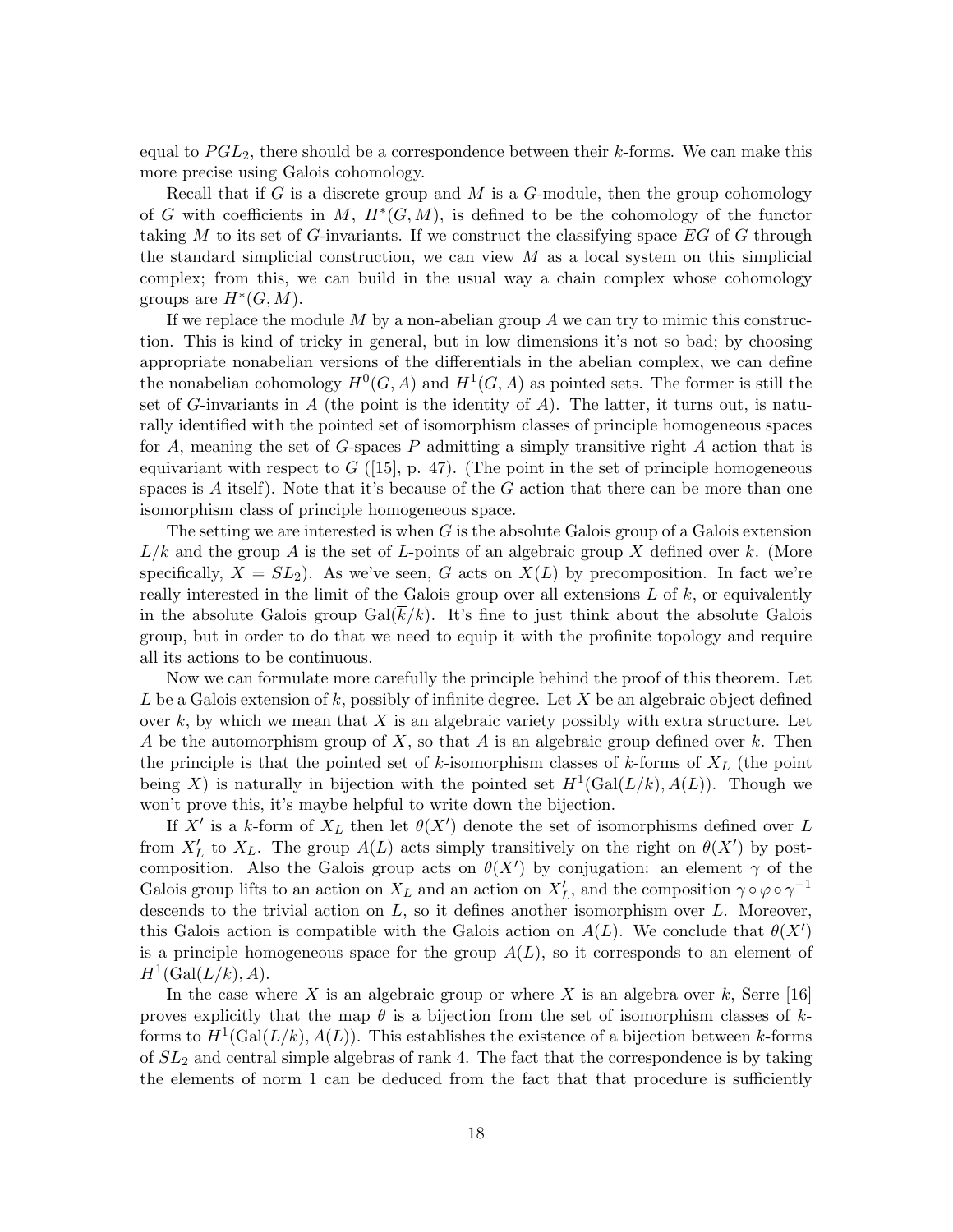functorial.

We have now reduced the problem to classifying all rank 4 central simple algebras. It turns out that these are all generalizations of the quaternion algebra  $D_{2,3}$  that we used to construct a nonstandard Q-from of  $SL_2$  in Example (18).

**Definition 34.** Let k be a field of characteristic different from 2, and let a and b be in  $k^*$ . The quaternion algebra  $D_{a,b}(k)$  is the algebra

$$
D_{a,b}(k) = \left\{ w + xi + yj + zk \mid \begin{bmatrix} w \\ x \\ y \\ z \end{bmatrix} \in k^4 \quad , \quad \begin{array}{c} i^2 = a \\ j^2 = b \\ k = ij = -ji \end{array} \right\}.
$$

As in Remark (19), we think of  $D_{a,b}(k)$  as the k-points of an algebraic object  $D_{a,b}$  defined over k. We quote the following theorem on central simple algebras.

**Theorem 35.** ([10], Theorem 2.1.8) Every central simple algebra of rank 4 over a field of characteristic different from 2 is a quaternion algebra.

**Example 36.** The matrix algebra  $M_2(k)$  is isomorphic to the quaternion algebra  $D_{1,1}(k)$ under the identifications

$$
\left[\begin{array}{cc} 0 & 1 \\ 1 & 0 \end{array}\right] \mapsto i \qquad \left[\begin{array}{cc} 1 & 0 \\ 0 & -1 \end{array}\right] \mapsto j.
$$

Let's take stock of what we've shown so far. From theorems (this one), (the one about everything coming from restriction of scalars) and the (galois cohomolgy one), we know that every commensurability class of arithmetic subgroups of  $SL_2(\mathbb{R})$  can be constructed from a pair  $(k, D_{a,b})$  where k is a totally real number field and a and b are elements of  $k^*$ . In order to call this a classification, we would also like to know when a pair  $(k, D_{a,b})$ actually produces a commensurability class of subgroups and when two pairs produce the same class.

The only condition we need for the pair  $(k, D_{a,b})$  to produce an arithmetic subgroup of  $SL_2(\mathbb{R})$  is that the semisimple Lie group

$$
\text{Res}_{k/\mathbb{Q}}(SL_1(D_{a,b}))(\mathbb{R})
$$

have a single noncompact simple factor. Recall that for any group  **defined over**  $k$ **,** 

$$
\mathrm{Res}_{k/\mathbb{Q}}\mathbf{G}(\mathbb{R})=\prod_{\sigma}\mathbf{G}^{\sigma}(\mathbb{R})
$$

where the product is over the infinite places and  $\mathbf{G}^{\sigma}$  is the extension of scalars from k to R or C along the morphism  $\sigma$ . Since the norm on  $D_{a,b}$  doesn't change under extension of scalars,  $SL_1(D_{a,b})^{\sigma}(\mathbb{R})$  is the same as  $SL_1(D_{\sigma(a),\sigma(b)}(\mathbb{R}))$ . Therefore, we just need to understand the real quaternion algebras.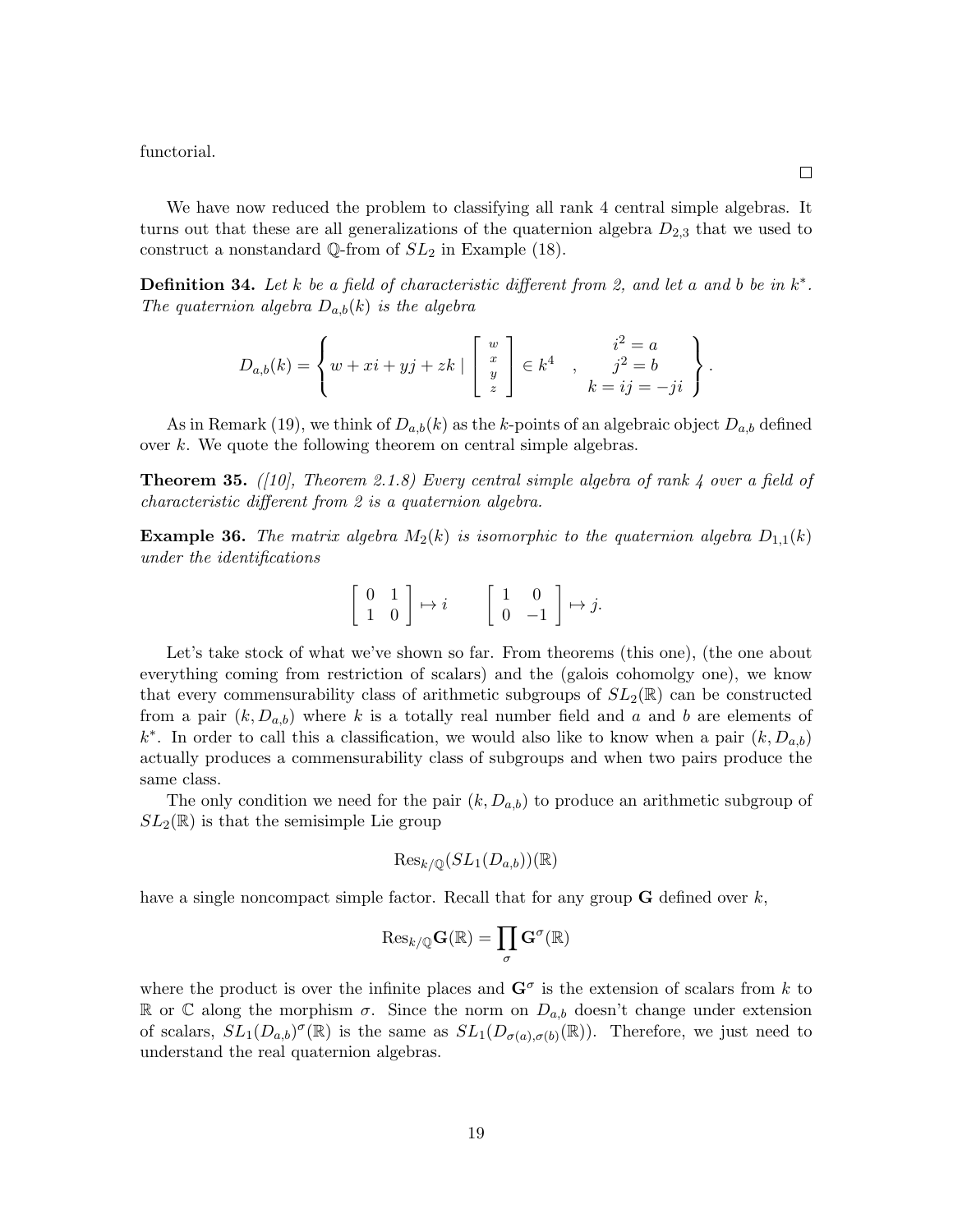**Proposition 37.** There are exactly two isomorphism classes of real quaternion algebras: the standard quaternions  $\mathbb H$  and the matrix algebra  $M_2(\mathbb R)$ . The real quaternion algebra  $D_{a,b}(\mathbb{R})$  is isomorphic to  $\mathbb{H}$  if a and b are both negative and otherwise it is isomorphic to  $M_2(\mathbb{R})$ .

If  $D_{a,b}$  is a quaternion algebra over a number field k and for some place  $\sigma$  of k, the real quaternion algebra  $D_{\sigma(a),\sigma(b)}$  is isomorphic to  $\mathbb{H}$  (resp. to  $M_2(\mathbb{R})$ ) we say that  $D_{a,b}$  is ramified (resp. split) at the place  $\sigma$ . So, in order for  $D_{a,b}$  to give us an arithmetic subgroup of  $SL_2(\mathbb{R})$ , we need it to ramify at all but one place, which means we need  $\sigma(a)$  and  $\sigma(b)$ to both be negative at all but one place. It's easy to choose  $a$  and  $b$  satisfying this; for the typical element of  $c \in k^*$ , all of its images in  $\mathbb R$  will be distinct, so for some choice of  $\lambda \in \mathbb R$ , the element  $c + \lambda$  will be positive at a unique place.

The next question is when  $(k, D_{a,b})$  and  $(k', D_{a',b'})$  produce commensurable arithmetic groups. At least for  $SL_2(\mathbb{C})$ , nonisomorphic quaternion algebras always produce different commensurability classes:

**Theorem 38.** ([10], Theorem 8.4.1) Let  $\Gamma_1$  and  $\Gamma_2$  be arithmetic subgroups of  $SL_2(\mathbb{C})$ . Then  $\Gamma_1$  is conjugate to a subgroup commensurable with  $\Gamma_2$  if and only if  $\Gamma_1$  and  $\Gamma_2$  arise from the same linear algebraic group over the same number field.

**Remark 39.** I'm guessing this holds for  $SL_2(\mathbb{R})$  as well. In fact, I think it should for every semisimple Lie group, in the sense that the arithmetic subgroup essentially uniquely determines the algebraic group over Q. I think this follows from super-rigidity for groups of real rank at least two, but it really seems like it shouldn't be that hard.

Unfortunately, the pair of numbers  $(a, b)$  does not determine the quaternion algebra uniquely up to isomorphism. A better way to classify quaternion algebras is by their ramification. We have seen that at every infinite place of k, the quaternion algebra  $D_{a,b}$ is either ramified or split. The same phenomenon happens at what are called the 'finite places' of  $k$ .

**Definition 40.** A finite place of a number field  $k$  is an embedding of  $k$  into a finite extension of the p-adic numbers for some prime integer p.

Henceforth we will call conjugacy equivalency classes of embeddings into  $\mathbb C$  and  $\mathbb R$  the *infinite places* of  $k$ , and the term *place* will refer to both finite and infinite places. Definition (50) will give a uniform definition of place and we'll see that the finite places are in bijection with the prime ideals of  $\mathcal{O}_k$ .

If  $k_p$  is a finite extension of the *p*-adic numbers and  $\sigma : k \to k_p$  is a finite place, then the quaternion algebra  $D_{a,b}$  extends to a quaternion algebra over the field  $k_p$ . The following proposition is the analog of Proposition (37):

**Proposition 41.** ([10], Corollary 2.6.4) For any prime p and any p-adic field  $k_p$ , there are exactly two isomorphism classes of quaternion algebras over  $k_p$ : the matrix algebra  $M_2$  and another one which we denote  $D_{u,\pi}$ .

We say that  $D_{a,b}$  ramifies (resp. splits) at the place  $\sigma$  if the quaternion algebra  $D_{\sigma(a),\sigma(b)}$ is isomorphic over  $k_p$  to  $D_{u,\pi}$  (resp. to  $M_2$ ).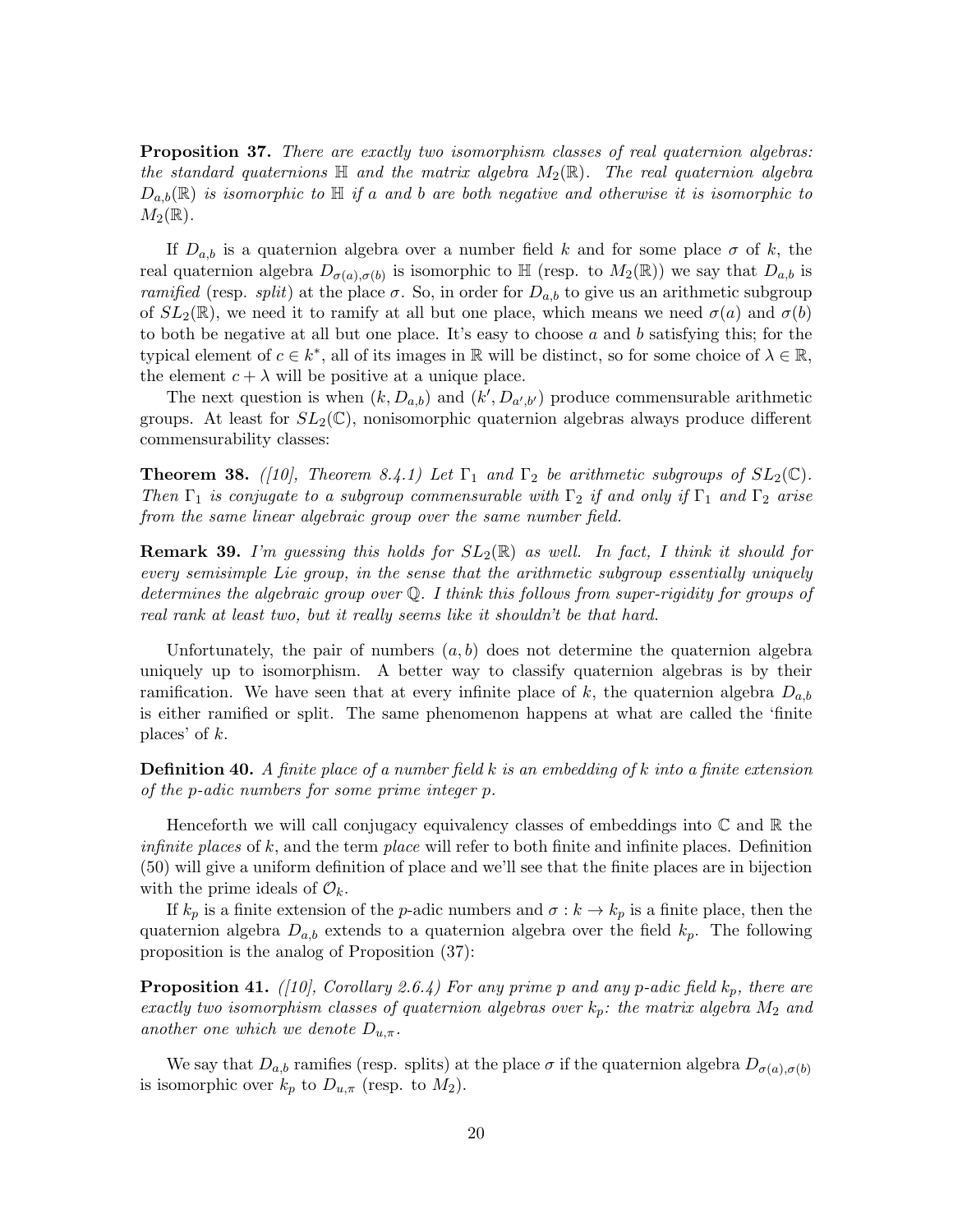Let  $\text{Ram}(D)$  denote the set of places, both infinite and finite, at which D ramifies. If  $D$  has any complex places, then the ramification set obviously can't contain any of those places. Let  $P^*$  denote the set of all places of  $k$  excluding the complex places.

**Theorem 42.** ([10], Theorem 7.3.6) The map  $D \mapsto \text{Ram}(D)$  gives a bijection between isomorphism classes of quaternion algebras over k and finite subsets of  $P^*$  of even cardinality.

**Example 43.** The quaternion algebra  $D_{2,3}$  from Example (18) ramifies at 2 and 3, but the correspondence is not always so obvious.

Clearly, Theorem (42) gives a very handy description of the quaternion algebras over k. For instance, if we want to describe a quaternion algebra whose associated Lie group is  $SL_2(\mathbb{R}) \times SU(2) \times \cdots \times SU(2)$ , we just need to choose S to contain all but one of the real places.

One nice thing about all the work we've done is that it translates immediately to  $SL_2(\mathbb{C})$ . The difference is that we need to find all k-forms  $G$  of  $SL_2$  such that

$$
\mathrm{Res}_{k/\mathbb{Q}}\mathbf{G}(\mathbb{R})\cong SL_2(\mathbb{C})\times SU(2)\times\cdots\times SU(2)
$$

which tells us that  $k$  must have exactly one complex place. Thus, if we replace the condition that k be totally real with the condition that k have exactly one complex place, then everything else translates immediately.

## 2 Volumes

We now return to our main question of computing covolumes. We have restricted ourselves to arithmetic lattices in semisimple groups, but in fact this is redundant; by an important theorem of Borel and Harish-Chandra, every arithmetic subgroup of a semisimple Lie group has finite covolume. Since arithmetic groups are easily seen to be discrete, this means every arithmetic group in a semisimple group is a lattice. We state here a more general statement of the theorem. A character is a homomorphism of algebraic groups to  $GL_1$ .

**Theorem 44.** (Borel and Harish-Chandra, [2]) Let **G** be an algebraic group over  $\mathbb{Q}$  such that the identity component of  $G$  has no nontrivial characters defined over  $\mathbb Q$ . Then any arithmetic subgroup  $\Gamma$  of  $\mathbf{G}(\mathbb{R})$  has finite covolume.

A semisimple group has no nontrivial characters even over  $\mathbb{R}$ , so this implies the finiteness for semisimple groups. Also, even though the statement of the theorem singles out the field Q, it obviously still applies to groups over Q constructed by restriction of scalars from other fields k. The proof involves constructing a 'coarse fundamental domain' of finite volume for the action of  $\Gamma$  on  $\mathbf{G}(\mathbb{R})$ , which means an open set  $\Omega$  in  $\mathbf{G}(\mathbb{R})$  such that  $\Gamma \cdot \Omega = G(\mathbb{R})$  and the set  $\{\gamma \in \Gamma : \gamma\Omega \cap \Omega \neq \emptyset\}$  is finite. It's worth pointing out that the construction of a coarse fundamental domain gives more than just finiteness of the volume; it lets you use geometric group theory to do lots of nice things. For instance, it follows that all arithmetic groups are finitely presented.

We begin with an elementary computation, taken from [5], of the volume of  $SL_n(\mathbb{Z})\backslash SL_n(\mathbb{R})$ .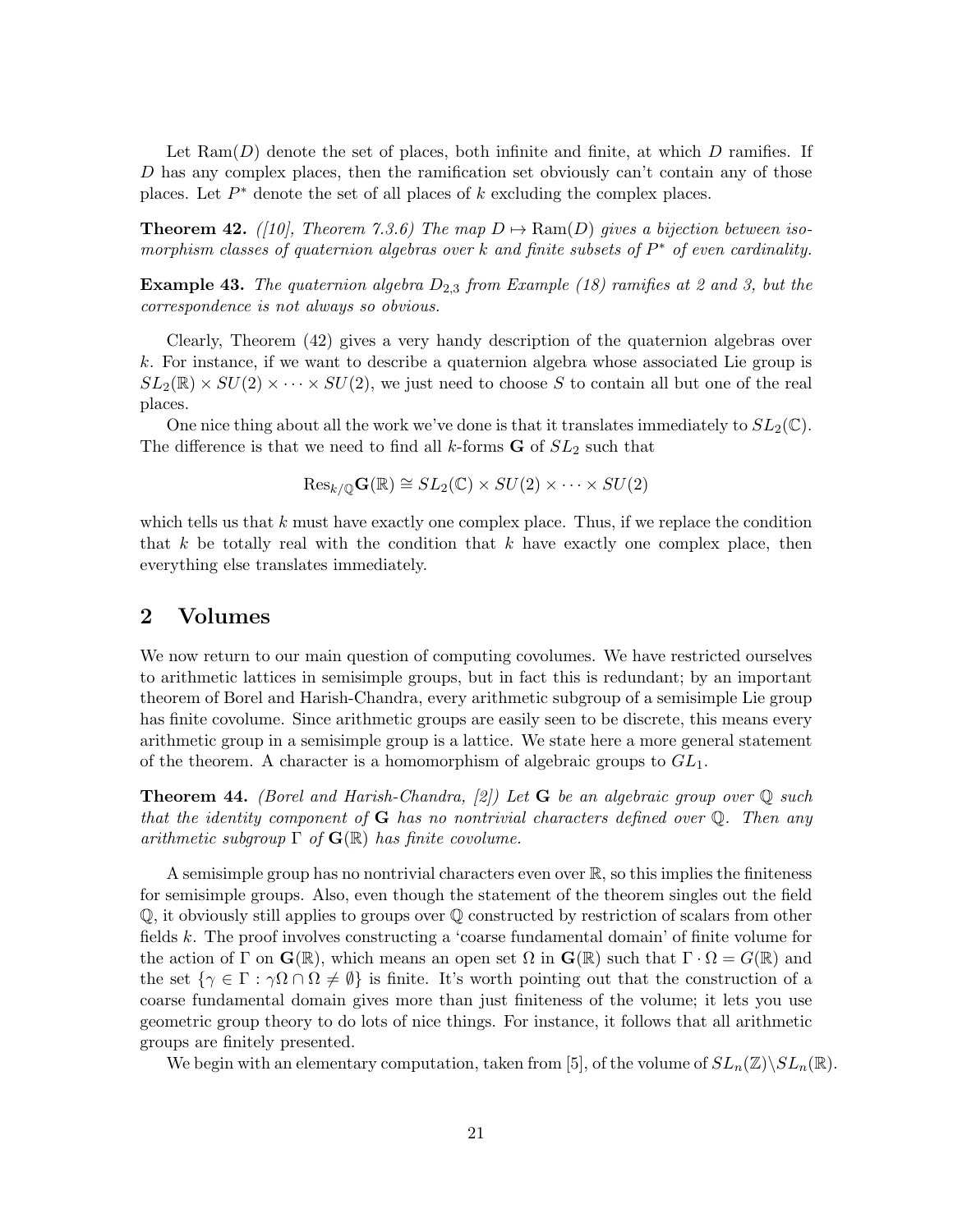### **2.1** Covolume of  $SL_n(\mathbb{Z})$

Throughout this subsection, we will use the abbreviations  $G = SL_n(\mathbb{R})$  and  $\Gamma = SL_n(\mathbb{Z})$ when convenient. Take  $n \geq 2$ . In the case of  $SL_n$ , all the analysis we need is contained in the Poisson summation formula, which we now recall. Let f be a Schwartz function on  $\mathbb{R}^n$ and let

$$
\hat{f}(y) = \int_{\mathbb{R}^n} f(x)e^{-2\pi i \langle x, y \rangle} dx
$$

be its Fourier transform. The Poisson summation formula says

$$
\sum_{x \in \mathbb{Z}^n} f(x) = \sum_{y \in \mathbb{Z}^n} \hat{f}(y).
$$

Since f is a Schwartz function, so is  $\hat{f}$ , so both sides of this formula are finite and converge absolutely. For this argument we can choose an almost arbitrary Schwartz function as an auxilliary function - one small condition on  $f$  will arise naturally. However, convergence arguments are simpler if we assume that both  $f$  and its Fourier transform are non-negative, so we assume this.

Next we modify this formula under the action of G on  $\mathbb{R}^n$ . To be consistent with the rest of this paper, we will consider G acting on  $\mathbb{R}^n$  on the right. For the moment, define  $f_g(x) = f(xg)$  for  $g \in SL_n(\mathbb{R})$ . Then

$$
\hat{f}_g(y) = \int_{\mathbb{R}^n} f(xg)e^{-2\pi i \langle x, y \rangle} dx
$$
\n
$$
= \int_{\mathbb{R}^n} f(x)e^{-2\pi i \langle x, y \rangle} \det(g^{-1}) dx
$$
\n
$$
= \int_{\mathbb{R}^n} f(x)e^{-2\pi i \langle x, y(g^{-1})^T \rangle} dx \quad \text{since } \det(g^{-1}) = 1
$$
\n
$$
= \hat{f}(y(g^{-1})^T)
$$

Applying Poisson summation to  $f<sub>g</sub>$  gives the generalized formula

$$
\sum_{x \in \mathbb{Z}^n} f(xg) = \sum_{y \in \mathbb{Z}^n} \hat{f}(y(g^{-1})^T).
$$
\n(5)

Equivalently we can think of G as acting on the lattice  $\mathbb{Z}^n$ :

$$
\sum_{x \in \mathbb{Z}^n \cdot g} f(x) = \sum_{y \in \mathbb{Z}^n \cdot (g^{-1})^T} \hat{f}(y).
$$

Our formula for the volume will come from integrating both sides of this equation as g varies over the group  $\Gamma \backslash G$ . To emphasize that we want to think of this as a family of formulas depending on g, we'll swap our script with our subscript and define

$$
\vartheta_f(g) := \sum_{x \in \mathbb{Z}^n} f(xg)
$$

so that equation (5) reads

$$
\vartheta_f(g) = \vartheta_f((g^{-1})^T). \tag{6}
$$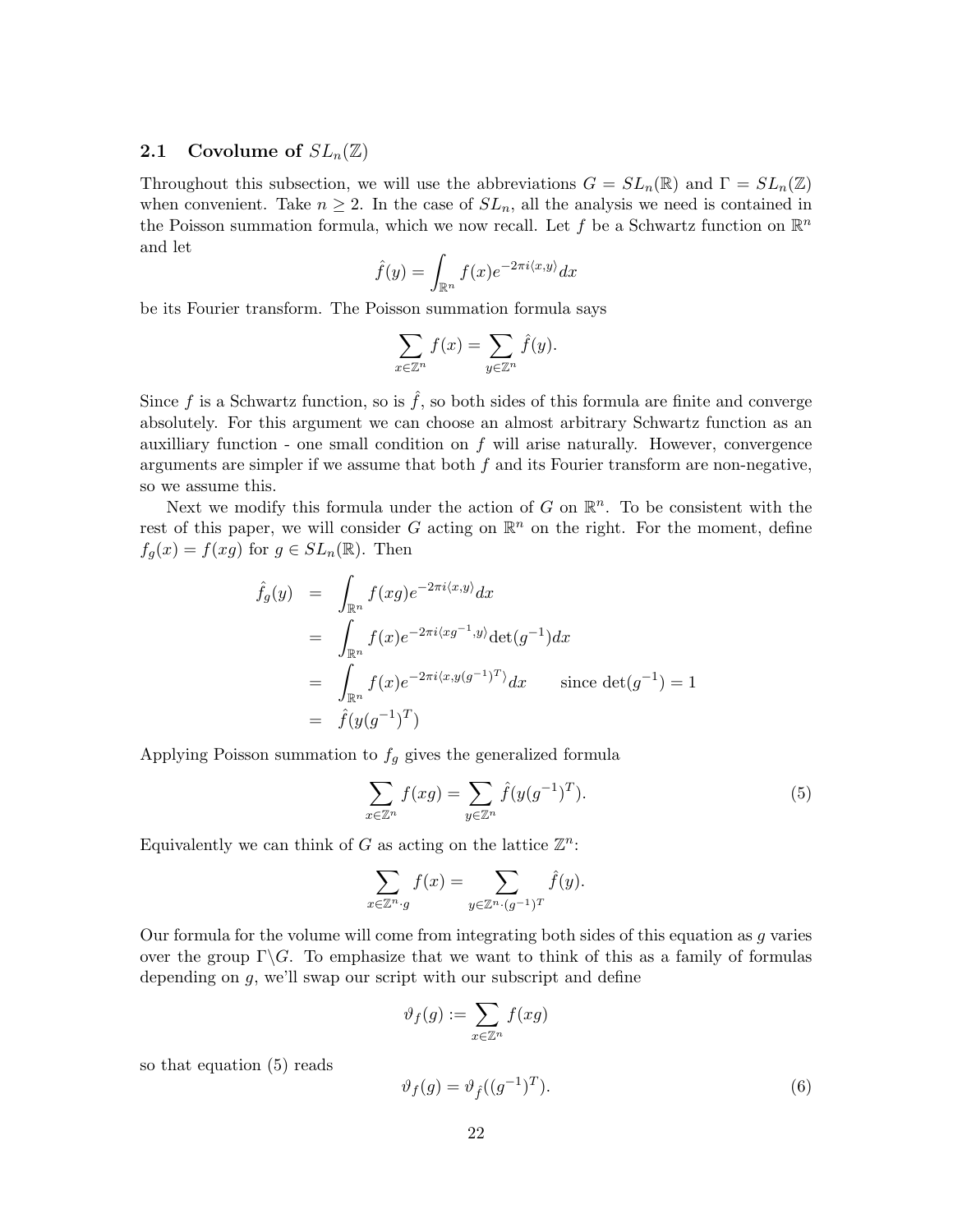Before we integrate over  $\Gamma \backslash G$ , we really ought to specify a normalization of the left Haar measure on G. As mentioned in the introduction, this is equivalent to choosing a volume form on the Lie algebra, which in this case is the space of traceless  $n \times n$  matrices. The form we choose is the one so that the lattice of *integral* traceless matrices has determinant 1. We remark that the existence of this lattice is related to the fact that we can view  $SL_n$ as a group over  $\mathbb{Z}$ . An alternate description of this volume form is the form  $\omega$  such that  $\omega \wedge d(tr(A))$  is the canonical form on  $M_{n\times n}$ . We refer to the resulting volume form on G as dg.

Next we integrate  $\vartheta_f$  over  $\Gamma \backslash G$ . Using the fact that the sum converges absolutely for a fixed  $g$ , we have

$$
\int_{\Gamma \backslash G} \vartheta_f(g) dg = \int_{\Gamma \backslash G} \sum_{x \in \mathbb{Z}^n} f(xg) dg
$$
\n
$$
= \int_{\Gamma \backslash G} f(0) dg + \int_{\Gamma \backslash G} \sum_{\substack{x \in \mathbb{Z}^n \\ x \neq 0}} f(xg) dg \tag{7}
$$

The first integral on the right is just  $f(0)$  times the volume of  $\Gamma \backslash G$ . To compute the second integral, we regroup the terms of the sum again as follows. Let  $\mathbb{Z}_{\text{prim}}^n$  denote the primitive lattice points in  $\mathbb{Z}^n$ , i.e. those which are not a prime multiple of another lattice point. Then  $\mathbb{Z}^n$  can be partitioned as the union

$$
\bigcup_{l\geq 1} l\cdot \mathbb{Z}^n_{\mathrm{prim}}.
$$

Now observe that the group  $SL_n(\mathbb{Z})$  acts transitively on  $\mathbb{Z}_{\text{prim}}^n$ . If  $e_n$  denotes the *n*th standard basis vector, then the stabilizer of  $e_n$  in  $SL_2(\mathbb{Z})$  is the group Γ' of all matrices of the form

$$
\Gamma' := \left[ \begin{array}{ccc} & & & & \\ & & & & & \\ & & & & & \\ 0 & \cdots & 0 & 1 \end{array} \right] \tag{8}
$$

Then  $\mathbb{Z}_{\text{prim}}^n = \{e_n \cdot \gamma : \gamma \in (\Gamma' \backslash \Gamma)\}\$ . Therefore, we may rewrite the second integral in equation (7):

$$
\int_{\Gamma \backslash G} \sum_{\substack{x \in \mathbb{Z}^n \\ x \neq 0}} f(xg) dg = \int_{\Gamma \backslash G} \sum_{l=1}^{\infty} \sum_{\gamma \in (\Gamma' \backslash \Gamma)} f(l \cdot e_n \cdot \gamma g) dg
$$

We now switch the sum and the integral, which will be justified a posteriori when we show that this quantity is finite,

$$
\sum_{l=1}^{\infty} \int_{\Gamma \backslash G} \sum_{\gamma \in (\Gamma' \backslash \Gamma)} f(l \cdot e_n \cdot \gamma g) dg \tag{9}
$$

and combine the second summation with the integral:

$$
\sum_{l=1}^{\infty} \int_{\Gamma' \backslash G} f(l \cdot e_n \cdot g) dg.
$$
 (10)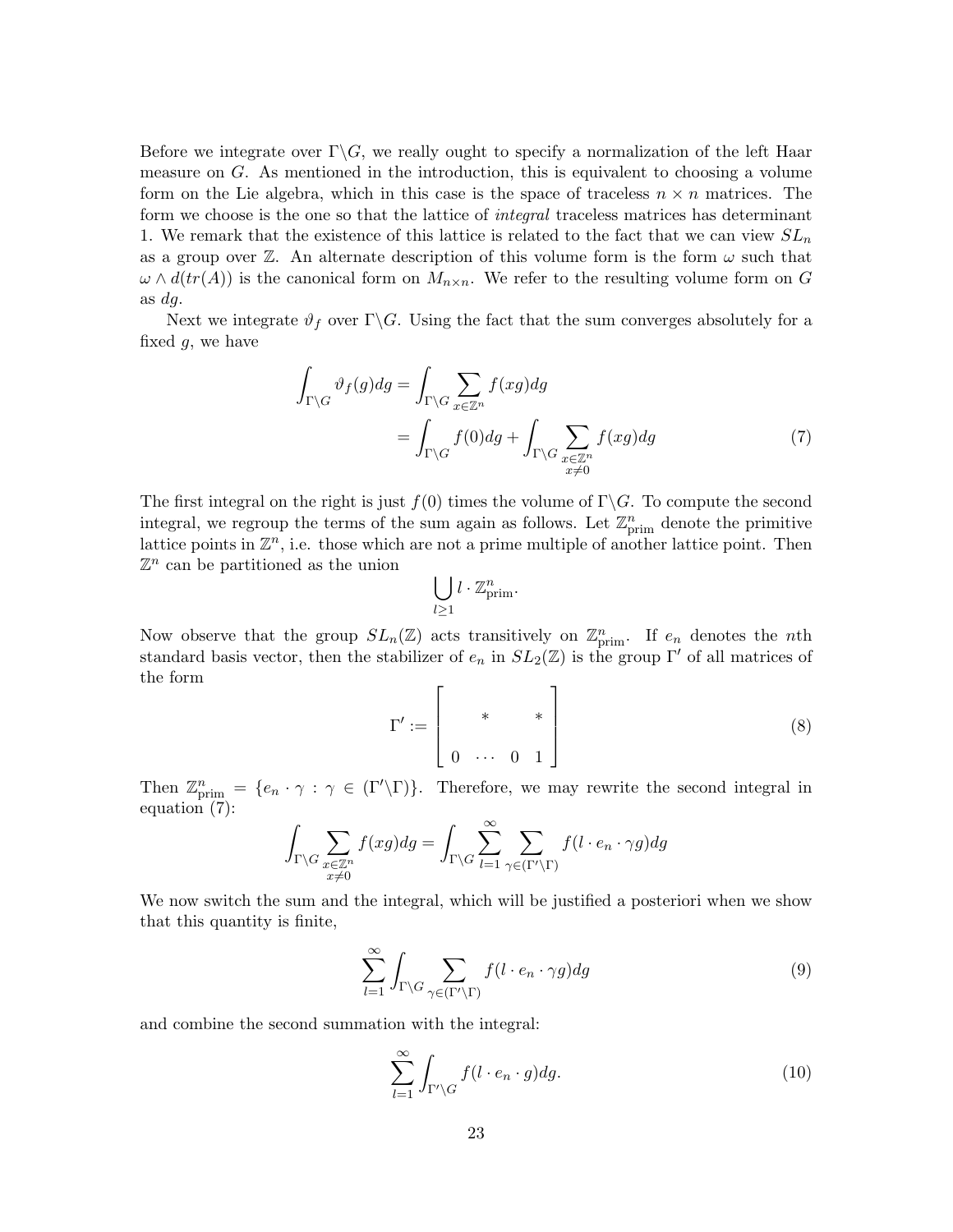Let's now study the domain  $\Gamma'\backslash G$ . Let G' be the group of matrices of the form (8) but with real coefficients, i.e. the stabilizer of  $e_n$  in G. Since G acts transitively on  $\mathbb{R}^n \setminus \{0\},$ it follows that the homogeneous space  $G'\backslash G$  is exactly  $\mathbb{R}^n \setminus \{0\}$ . The fibers of the map  $\Gamma'\backslash G \to G'\backslash G$  are naturally identified with  $\Gamma'\backslash G'$ , so  $\Gamma'\backslash G$  is the total space of a fiber bundle



Observe that the integrand in equation (10) is constant on the fibers of this fibration. This suggests that we compute the integral by pushing it forward to  $\mathbb{R}^n \setminus \{0\}.$ 

**Proposition 45.** The pushforward of the measure dg under the map  $\pi : \Gamma' \backslash G \to \mathbb{R}^n \setminus \{0\}$ is G-invariant.

*Proof.* Let U be a measurable set in  $\mathbb{R}^n \setminus \{0\}$ . We need to show that  $\pi_* dg(U) = \pi_* dg(Uh)$ for any  $h \in G$ . Thinking of U as a set of right cosets of G' in G, we have

$$
\pi_* dg(U) = \int_{\pi^{-1}(U)} dg = \int_{G'g \in U} \int_{\Gamma \backslash G' \ni g'} dg(g'g).
$$
\n(11)

Since dg is left-invariant, it descends to a measure on  $\Gamma \backslash G$ , so the expression  $dg(g'g)$  makes sense even though  $g'g$  is only well-defined mod Γ. On the other hand

$$
\pi_* dg(Uh) = \int_{G'g \in Uh} \int_{\Gamma \backslash G' \ni g'} dg(g'g)
$$

$$
= \int_{G'gh^{-1} \in U} \int_{\Gamma \backslash G' \ni g'} dg(g'g)
$$

$$
= \int_{G' \widetilde{g} \in U} \int_{\Gamma \backslash G' \ni g'} dg(g' \widetilde{g}h)
$$
(12)

where we've substituted  $\tilde{g} = gh^{-1}$ . Now the proof boils down to the fact that the 'modular gharacter' of  $G$  is the modular gharacter' of  $G$  is a homomorphism character' of G is trivial. Recall that the modular character  $\chi_G$  of G is a homomorphism  $G \to \mathbb{R}^+$  defined implicitly by

$$
R_h^* \mu_G = \chi_G(h) \mu_G
$$

where  $\mu_G$  is a left Haar measure on G and  $R_h$  means multiplication on the right by h. Since  $G = SL_n$  is simple every character is trivial, in particular the modular one. Therefore  $dg(g'\tilde{g}h) = dg(g'\tilde{g})$ , and comparing Equations (11) and (12) shows that the pushforward of do is C inversiont.  $dq$  is G-invariant.

The restriction of the Lebesgue measure dx from  $\mathbb{R}^n$  to  $\mathbb{R}^n \setminus \{0\}$  is also G-invariant (remember,  $G = SL_n$ ). But invariant measures on homogeneous spaces are unique up to a global rescaling, so we conclude that  $\pi_* dg = \lambda dx$ .

Now let  $dg'$  be a left Haar measure on  $G'$  such that on the Lie algebra of G we have

$$
dg = dh \wedge \pi^* dx \tag{13}
$$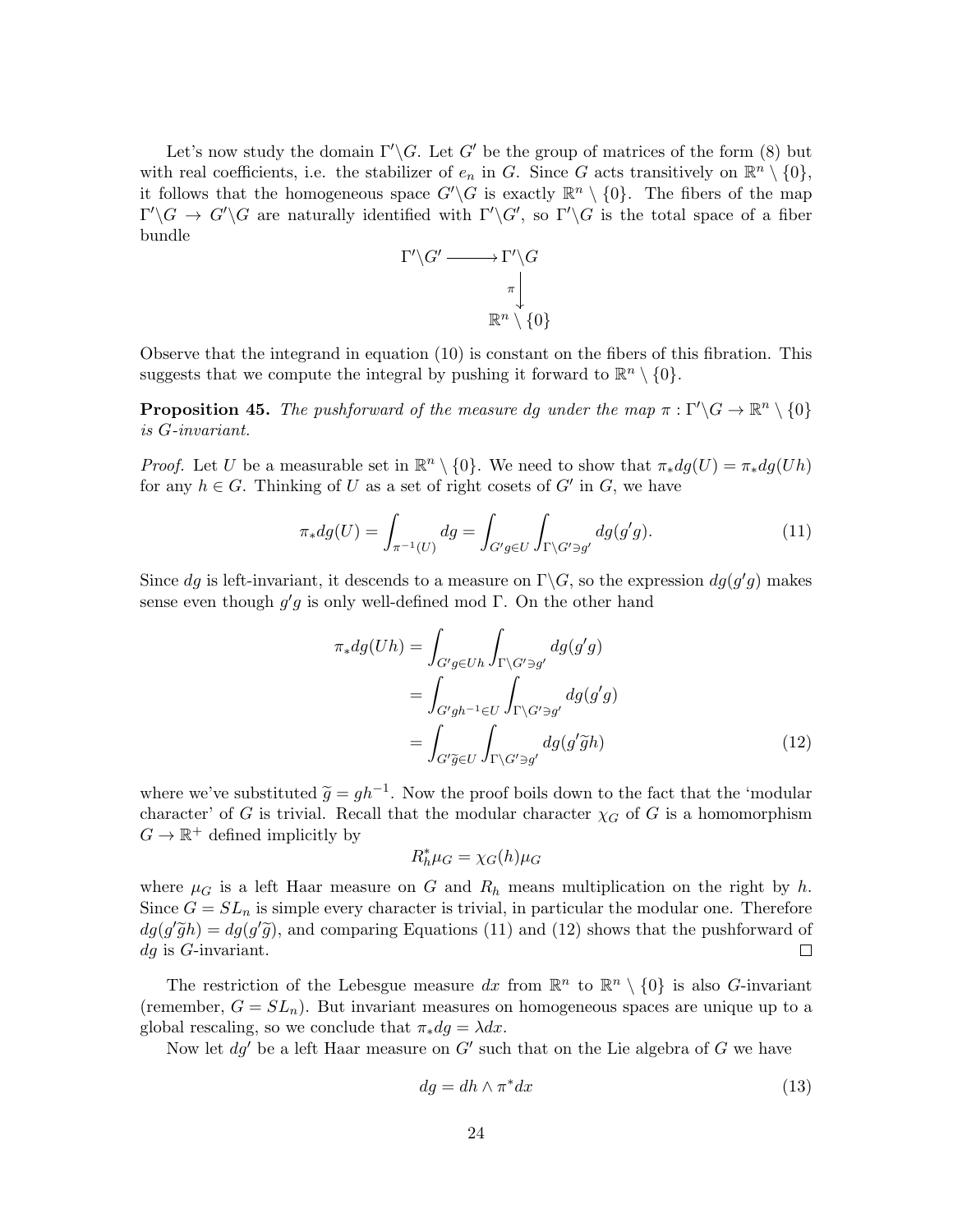(please excuse my failure to distinguish the measure and the corresponding form). We'll see in a minute (Proposition  $(46)$ ) that G' is unimodular as well; combined with the observation that  $\pi^*dx$  is also invariant under right multiplication by G', this shows that the identity (13) holds at every point of  $G'$ . It follows that

$$
\lambda := \pi_* dg/dx = \text{vol}_{dg'}(\Gamma' \backslash G').
$$

There's a nice trick to determine the correct normalization of  $dg'$ . Recall that we defined dg to be the Haar measure that gave the Z-lattice in the Lie algebra volume one. Lebesgue measure on  $\mathbb{R}^n$  is also normalized to give the lattice  $\mathbb{Z}^n$  volume one. It's an easy check that the identification

$$
\mathrm{Lie}(G)/\mathrm{Lie}(G') \cong T_{e_n}(\mathbb{R}^n \setminus \{0\})
$$

maps the Z-lattice in Lie(G) to the Z-lattice in  $T_{e_n}(\mathbb{R}^n \setminus \{0\})$ . Hence, we see that we should normalize  $dg'$  so that the lattice

$$
\mathrm{Lie}(G')(\mathbb{Z})=\mathrm{Lie}(G)(\mathbb{Z})\cap \mathrm{Lie}(G')
$$

has volume one.

Returning to equation (10), integrating first with respect to  $dg'$  gives

$$
\int_{\Gamma'\backslash G} f(l \cdot e_n \cdot g) dg = \int_{\mathbb{R}^n \backslash \{0\}} \int_{\Gamma'\backslash G'} f(l \cdot e_n \cdot g'g) dg' dx
$$

$$
= \text{vol}(\Gamma'\backslash G') \int_{\mathbb{R}^n \backslash \{0\}} f(lx) dx
$$

$$
= \text{vol}(\Gamma'\backslash G') \int_{\mathbb{R}^n} f(lx) dx
$$

$$
= \frac{1}{l^n} \text{vol}(\Gamma'\backslash G') \int_{\mathbb{R}^n} f(x) dx
$$

$$
= \frac{1}{l^n} \text{vol}(\Gamma'\backslash G') \hat{f}(0)
$$
(14)

We can compute the volume of  $\Gamma'\backslash G'$  with the same ideas. Recall that  $G'$  is the set of matrices of the form  $\mathsf{r}$  $\overline{\phantom{a}}$ 

$$
\left[\begin{array}{ccc} & h & \vec{x} \\ & \vec{0} & \cdots & 0 & 1 \end{array}\right]
$$

where  $h \in SL_{n-1}(\mathbb{R})$  and  $\vec{x} \in \mathbb{R}^{n-1}$ . If we think of this group as now acting on column vectors on the left instead of row vectors on the right, so that a vector  $\vec{v}$  gets sent to  $h\vec{v}+\vec{x}$ , we see that it is exactly the special affine group of  $\mathbb{R}^{n-1}$ . In other words, it is a semi-direct product

$$
0 \to SL_{n-1}(\mathbb{R}) \to G' \to \mathbb{R}^{n-1} \to 0
$$

Moreover  $\Gamma'$  is also a semidirect product:

$$
0 \to SL_{n-1}(\mathbb{Z}) \to \Gamma' \to \mathbb{Z}^{n-1} \to 0
$$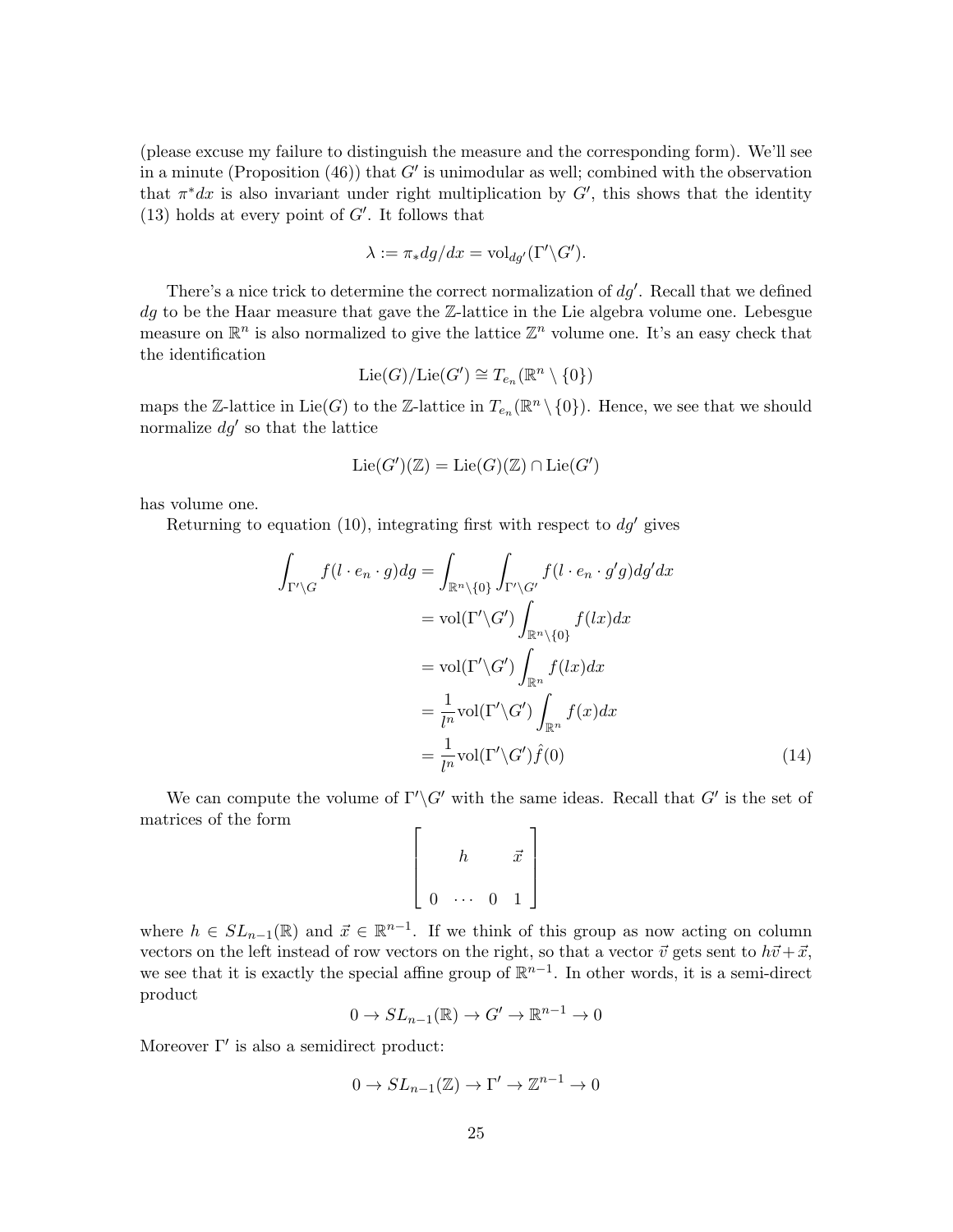Therefore  $\Gamma'\backslash G'$  is the total space of a fiber bundle

$$
SL_{n-1}(\mathbb{Z})\backslash SL_{n-1}(\mathbb{R}) \longrightarrow \Gamma'\backslash G'
$$
  
\n
$$
\downarrow
$$
  
\n
$$
\mathbb{Z}^{n}\backslash \mathbb{R}^{n}
$$

We can apply the argument in Proposition  $(45)$  to compute the volume as long as  $G'$  is unimodular.

**Proposition 46.** The special affine group  $G'$  is unimodular.

*Proof.* The product of the Haar measure on  $SL_{n-1}$  and the Haar measure on  $\mathbb{R}^{n-1}$  is easily seen to be bi-invariant.  $\Box$ 

The conclusion, as in Proposition (45), is that if dx is an invariant volume form on  $\mathbb{R}^n$ and dg is an invariant volume form on  $SL_{n-1}(\mathbb{R})$  such that  $dg' = dg \wedge dx$  on the Lie algebra of G', then  $dg' = dg \wedge dx$  everywhere. Since the map of Lie algebras still preserves the Z-sublattice, we can take dx to be the Lebesgue measure on  $\mathbb{R}^n$  and dg to be normalized as it was for  $SL_n$ . We conclude

$$
\text{vol}(\Gamma'\backslash G')=\text{vol}(SL_{n-1}(\mathbb{Z})\backslash SL_{n-1}(\mathbb{R})).
$$

Therefore, the quantity (10) becomes

$$
\sum_{l=1}^{\infty} \frac{1}{l^n} \text{vol}(SL_{n-1}(\mathbb{Z}) \backslash SL_{n-1}(\mathbb{R})) \hat{f}(0).
$$

In terms of the Riemann zeta function, this is

$$
\zeta(n) \text{vol}(SL_{n-1}(\mathbb{Z}) \backslash SL_{n-1}(\mathbb{R})) \hat{f}(0).
$$

Making the inductive hypothesis that vol $(SL_{n-1}(\mathbb{Z})\backslash SL_{n-1}(\mathbb{R}))$  is finite, and using the hypothesis that  $f$  is non-negative, the dominated convergence theorem shows that our interchange of the integral and the sum in Equation (9) is justified.

Now going back to equation (7) we have

$$
\int_{\Gamma \backslash G} \vartheta_f(g) dg = \text{vol}(\Gamma \backslash G) f(0) + \zeta(n) \text{vol}(SL_{n-1}(\mathbb{Z}) \backslash SL_{n-1}(\mathbb{R})) \hat{f}(0) \tag{15}
$$

Let's now use the Poisson summation formula, in the form of equation  $(6)$ , which we reproduce:

$$
\vartheta_f(g) = \vartheta_{\hat{f}}((g^{-1})^T)
$$

The map from  $SL_n(\mathbb{R})$  to itself taking g to  $(g^{-1})^T$  is a measure-preserving automorphism of  $SL_n(\mathbb{R})$ . Moreover, it restricts to an automorphism of  $SL_2(\mathbb{Z})$ . Together these properties imply that it gives a measure preserving map from  $\Gamma \backslash G$  to itself and therefore

$$
\int_{\Gamma \backslash G} \vartheta_f ((g^{-1})^T) = \int_{\Gamma \backslash G} \vartheta_f (g)
$$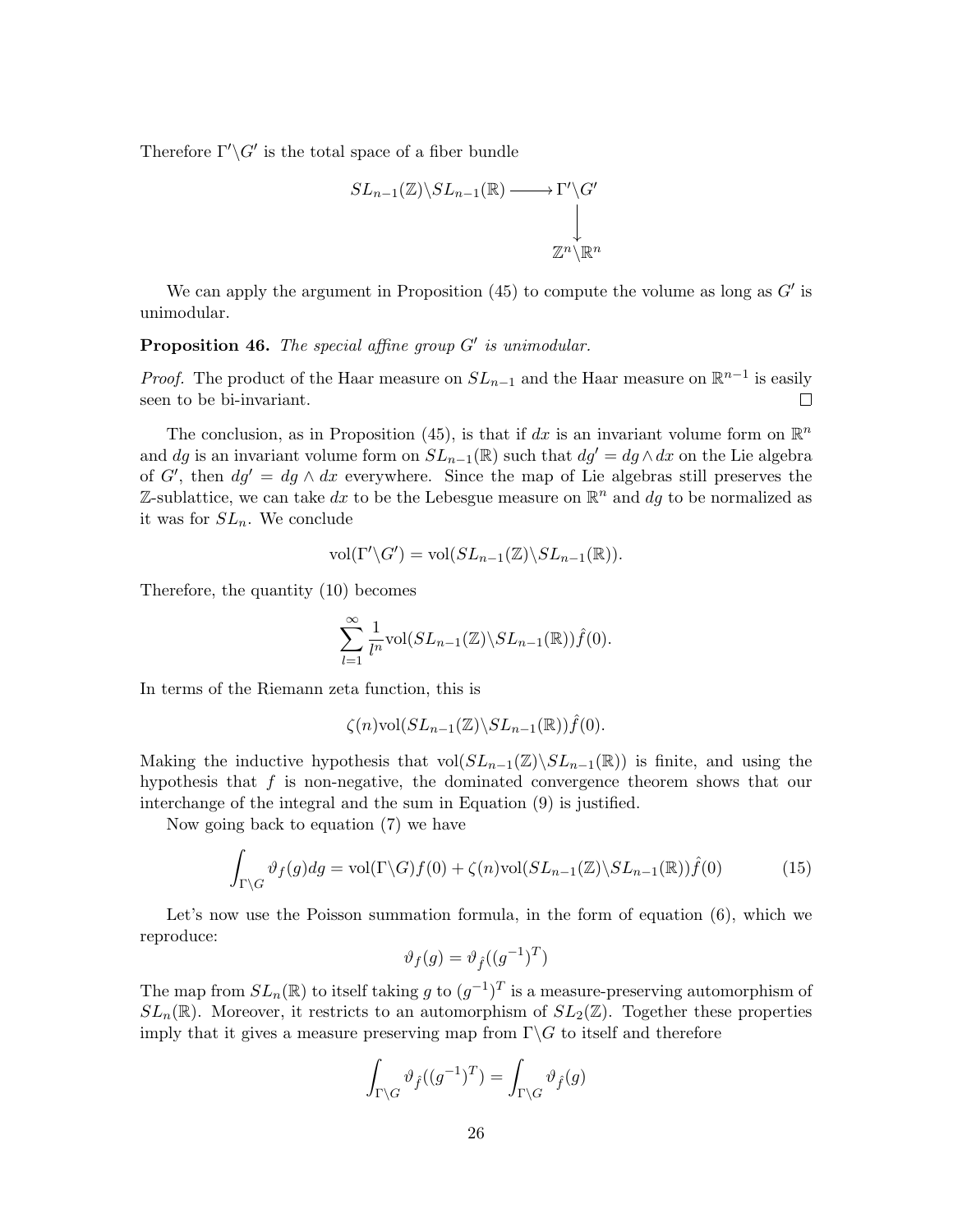Applying Equation (15) to both sides, we get

$$
\text{vol}(\Gamma \backslash G) f(0) + \zeta(n) \text{vol}(SL_{n-1}(\mathbb{Z}) \backslash SL_{n-1}(\mathbb{R})) \hat{f}(0)
$$
  
= 
$$
\text{vol}(\Gamma \backslash G) \hat{f}(0) + \zeta(n) \text{vol}(SL_{n-1}(\mathbb{Z}) \backslash SL_{n-1}(\mathbb{R})) f(0)
$$

Finally, we impose retrospective the condition on the auxiliary function f that  $f(0) = 0$ but  $f(0) \neq 0$ . Then we conclude.

$$
\text{vol}(SL_n(\mathbb{Z})\backslash SL_n(\mathbb{R})) = \zeta(n)\text{vol}(SL_{n-1}(\mathbb{Z})\backslash SL_{n-1}(\mathbb{R}))
$$
\n(16)

Since  $SL_1(\mathbb{R})$  is a point, this shows that

$$
\text{vol}(SL_n(\mathbb{Z})\backslash SL_n(\mathbb{R})) = \zeta(2)\zeta(3)\cdots\zeta(n). \tag{17}
$$

**Remark 47.** Analytically, the essence of this argument is the Poisson formula. But there's also an essential algebraic trick, namely replacing the integral over  $\Gamma \backslash G$  with an integral over  $\Gamma' \backslash G$ . Perhaps this trick is less mysterious if we give an interpretation of these spaces. Since any two lattices of determinant one in  $\mathbb{R}^n$  are related by a transformation in G and  $\Gamma$  is the stabilizer of the lattice  $\mathbb{Z}^n$ , we can interpret  $\Gamma \backslash G$  as the space of all unimodular lattices in  $\mathbb{R}^n$ . Similarly,  $\Gamma' \backslash G$  is the space of all pairs  $(\Lambda, v)$  where  $\Lambda$  is a unimodular lattice in  $\mathbb{R}^n$  and v is a primitive vector in  $\Lambda$ . The only way to understand a lattice is to look at the vectors in it, so it makes sense that it might be easier to work with the space  $\Gamma'\backslash G$ .

### 2.2 The other groups

What enabled us to use the Poisson summation to compute the volume of  $SL_n(\mathbb{Z})\backslash SL_n(\mathbb{R})$ was the fact that  $SL_n(\mathbb{R})$  acts transitively on  $\mathbb{R}^n \setminus \{0\}$ . Unfortunately a general Lie group does not admit a transitive action of  $\mathbb{R}^n \setminus \{0\}$ ; the complete list of simple Lie groups which act transitively on  $\mathbb{R}^n \setminus \{0\}$  is

$$
SL_n(\mathbb{R}), SL_n(\mathbb{C}), SL_n(\mathbb{H}), Sp_{2n}(\mathbb{R}), Sp_{2n}(\mathbb{C}), Spin_{9,1}(\mathbb{R})
$$

([8], Theorem 6.17(b)). We can indeed use Poisson summation to calculate the covolume of  $Sp_{2n}(\mathbb{Z})$  and the other examples would be interesting to think about too. We outline the differences between the calculation for  $Sp_{2n}$  and for  $SL_n$ ; for details see [5].

Consider the right action of  $Sp_{2n}(\mathbb{R})$  on  $\mathbb{R}^{2n}$  and let G' be the stabilizer of the nth basis vector  $e_n$ ; it consists of those matrices in  $Sp_{2n}$  that are of the form

$$
\left[\begin{array}{cc} & b_{1n} \\ h & \vdots \\ & d_{(n-1)n} \\ 0 & \cdots & 0 & 1 \end{array}\right]
$$

The argument proceeds as before, and we arrive at the analog of Equation (16):

$$
\text{vol}(Sp_{2n}(\mathbb{Z})\backslash Sp_{2n}(\mathbb{R})) = \zeta(n)\text{vol}(G'(\mathbb{Z})\backslash G') \tag{18}
$$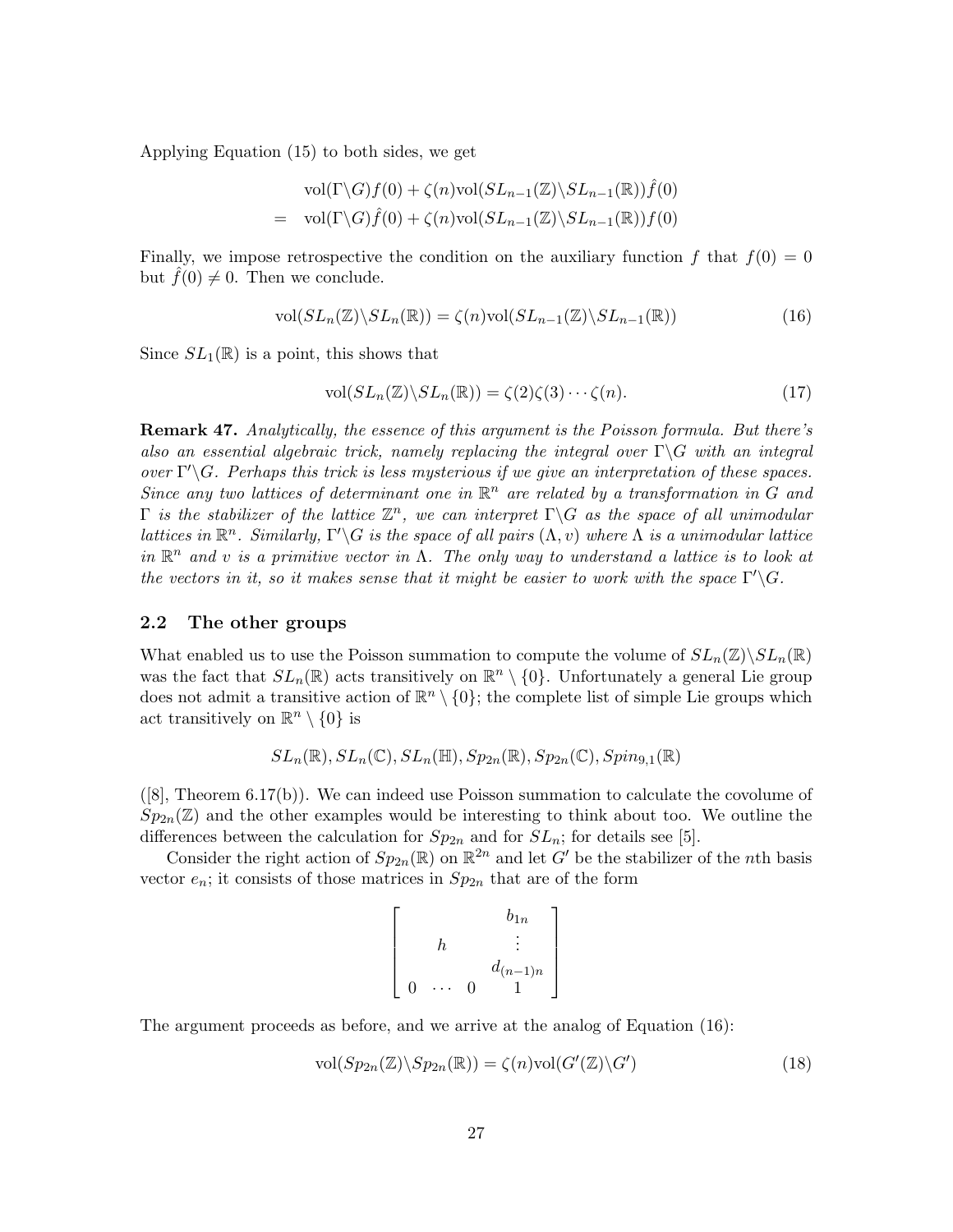To find the volume of  $G'(\mathbb{Z})\backslash G'$  we look at the left action of  $G'$  on  $\mathbb{R}^{2n-1}$  by the formula

$$
\begin{bmatrix} h & \vec{x} \\ 0 & \cdots & 0 & 1 \end{bmatrix} \begin{bmatrix} \vec{v} \\ 1 \end{bmatrix} = \begin{bmatrix} h\vec{v} + \vec{x} \\ 1 \end{bmatrix}
$$

The stabilizer of the origin under this action consists of matrices of the form

$$
\left[\begin{array}{cc} & & 0 \\ & h & \vdots \\ 0 & \cdots & 0 & 1 \end{array}\right].
$$

It is easiest to determine the conditions on  $h$  at the level of Lie algebras. The Lie algebra of  $Sp_{2n}$  consists of matrices of the form

$$
\begin{bmatrix} A & B \\ C & D \end{bmatrix}
$$
 with  $A^T = -D$ ,  $B^T = B$ , and  $C^T = C$ .

Hence, the Lie algebra of h consists of matrices of the form

$$
\left[\begin{array}{cc|cc} \{a_{ij}\} & 0 & \{b_{ij}\} & 0 \\ \hline 0 & \cdots & 0 & 0 & \cdots & 0 \\ \hline \{c_{ij}\} & 0 & \{d_{ij}\} & 0 \\ 0 & \cdots & 0 & 0 & \cdots & 0 \end{array}\right]
$$

Therefore, the stabilizer of the origin is isomorphic to  $Sp_{2n-1}(\mathbb{R})$ . It follows as for  $SL_n$ that  $vol(G'(\mathbb{Z})\backslash G') = vol(Sp_{2(n-1)}(\mathbb{Z})\backslash Sp_{2(n-1)}(\mathbb{R}))$ . So Equation (18) lets us compute inductively:

$$
\text{vol}(Sp_{2n}(\mathbb{Z})\backslash Sp_{2n}(\mathbb{R})) = \zeta(2)\zeta(4)\cdots\zeta(2n). \tag{19}
$$

What's the natural way to generalize this formula beyond  $SL_n$  and  $Sp_{2n}$ ? First, let's look at the sequence of numbers at which we evaluate the zeta function:  $(2, 3, \ldots, n)$  for  $SL_n(\mathbb{Z})$  and  $(2, 4, \ldots, 2n)$  for  $Sp_{2n}(\mathbb{Z})$ . In both cases, these numbers are what are called the characteristic exponents of the Lie group. These are defined in terms of the representation of the Weyl group on the root system. Namely, the ring of invariant polynomials of the Weyl group action is always freely generated and the characteristic exponents are defined to be the degrees of the generators. Characteristic exponents also admit several equivalent descriptions in terms of cohomology; for instance, if  $a_i$  are the characteristic exponents of G, then the numbers  $2a_i + 1$  are the dimensions of the generators of the cohomology ring of the underlying manifold for the compact (or complex) form of G.

Note that these are invariants which depend only on the Cartan type of the Lie group, or equivalently only on its complexification. So if we want to generalize the formulas for  $SL_n$  and  $Sp_{2n}$  to other Cartan types, we need to somehow choose the 'right' real form as well as the 'right' arithmetic subgroup within that Cartan type. The right real form turns out to be the split form.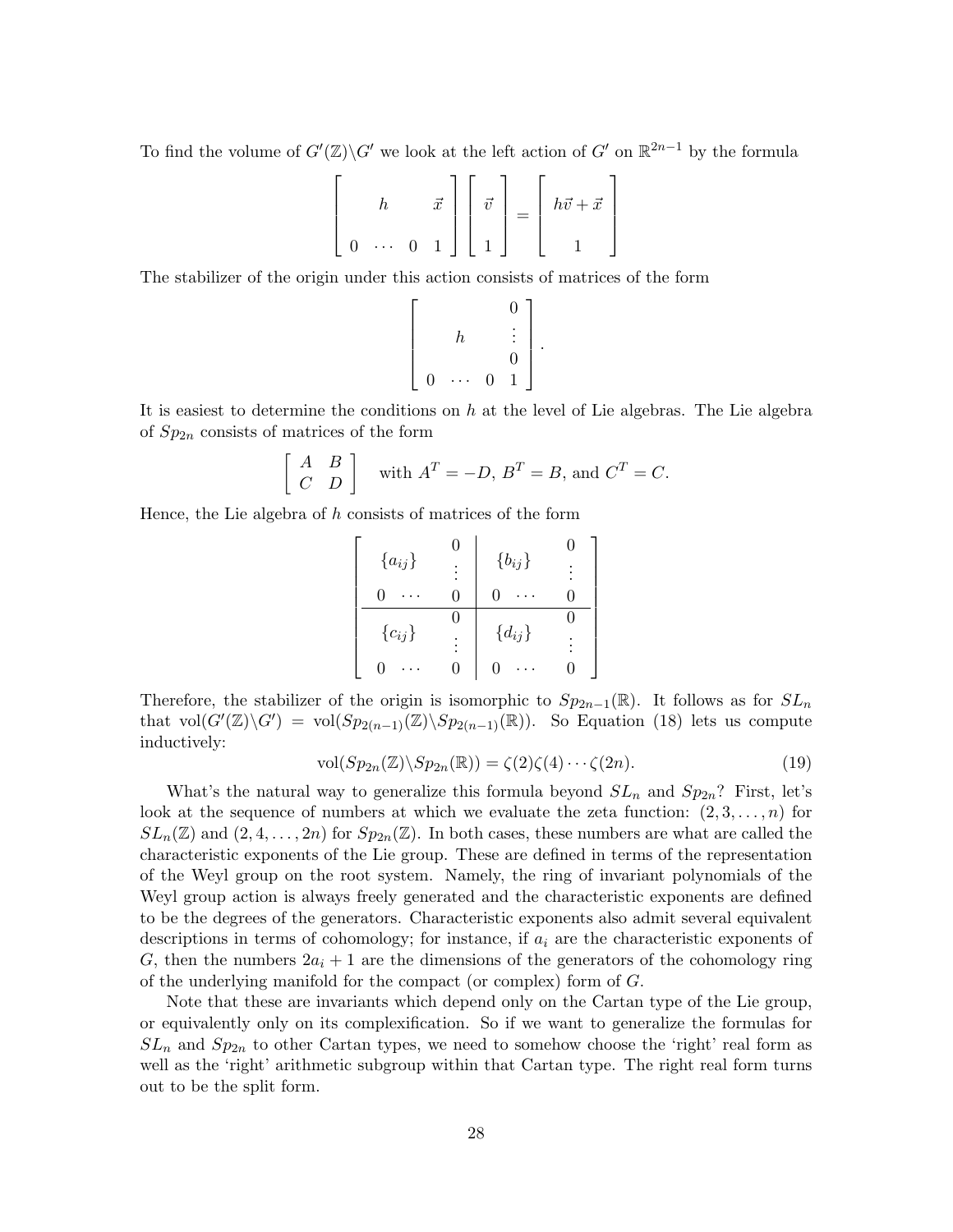**Definition 48.** A semisimple group  $G$  defined over a field k is split if it contains a maximal torus which is isomorphic to a direct product of copies of  $GL_1$ . (In this case, we also say the torus is split).

Recall that there is a unique split real form of any complex Lie group. For the classical groups, these are listed in Table 1.

| Cartan Type | Complex Lie Group       | Split Real Lie Group   |
|-------------|-------------------------|------------------------|
| $A_n$       | $SL_{n+1}(\mathbb{C})$  | $SL_{n+1}(\mathbb{R})$ |
| $B_n$       | $SO_{2n+1}(\mathbb{C})$ | $SO(n,n+1)$            |
| $C_n$       | $Sp_{2n}(\mathbb{C})$   | $Sp_{2n}(\mathbb{R})$  |
| $v_n$       | $SO_{2n}(\mathbb{C})$   | SO(n,n)                |

Table 1: Split forms

In fact there is also a unique split form for each Cartan type over any number field. The right generalization of our volume formulas is to groups that are split over Q. For the right arithmetic subgroup, we use the construction of Chevalley. For each Cartan type, this is a particular lattice  $g_{\mathbb{Z}}$  in the Lie algebra g which is closed under the Lie bracket. It determines a particularly nice arithmetic subgroup of the split form of the group. We remark that Chevalley's construction gives the standard arithmetic subgroups of for the classical split groups.

In this setting, Langlands proved the following theorem.

**Theorem 49.** (Langlands, [9]) Let **G** be a Chevalley group over Q. Normalize the top form corresponding to the Haar measure dg on  $G(\mathbb{R})$  so that the lattice  $\mathfrak{g}_\mathbb{Z}$  in the Lie algebra  $\mathfrak g$ has volume 1. Let  $a_i$  be the characteristic exponents of  $G$  and let c be the order of the fundamental group of  $G_{\mathbb{C}}$ . Then

$$
\mathrm{vol}_{dg} \mathbf{G}(\mathbb{Z}) \backslash \mathbf{G}(\mathbb{R}) = c \prod_{i=1}^p \zeta(a_i)
$$

A good exposition of this proof can be found in [17]. Langlands also remarks that if we replace  $\mathbb Q$  by a general number field k and replace the zeta function by the Dedekind zeta function of k defined as a sum over ideals of  $\mathcal{O}_k$ :

$$
\zeta_k(s) = \sum_{I \subset \mathcal{O}_k} \frac{1}{N_{k/\mathbb{Q}}(I)^s}
$$

then the corresponding statement still holds.

It turns out that though a whole lot of work it is possible to relate the covolume of every lattice in every semisimple Lie group to one of these. In order to state these deep results, we need to first introduce adeles and Tamagawa numbers. To motivate these, we begin by counting the points of  $SL_n$  over finite fields.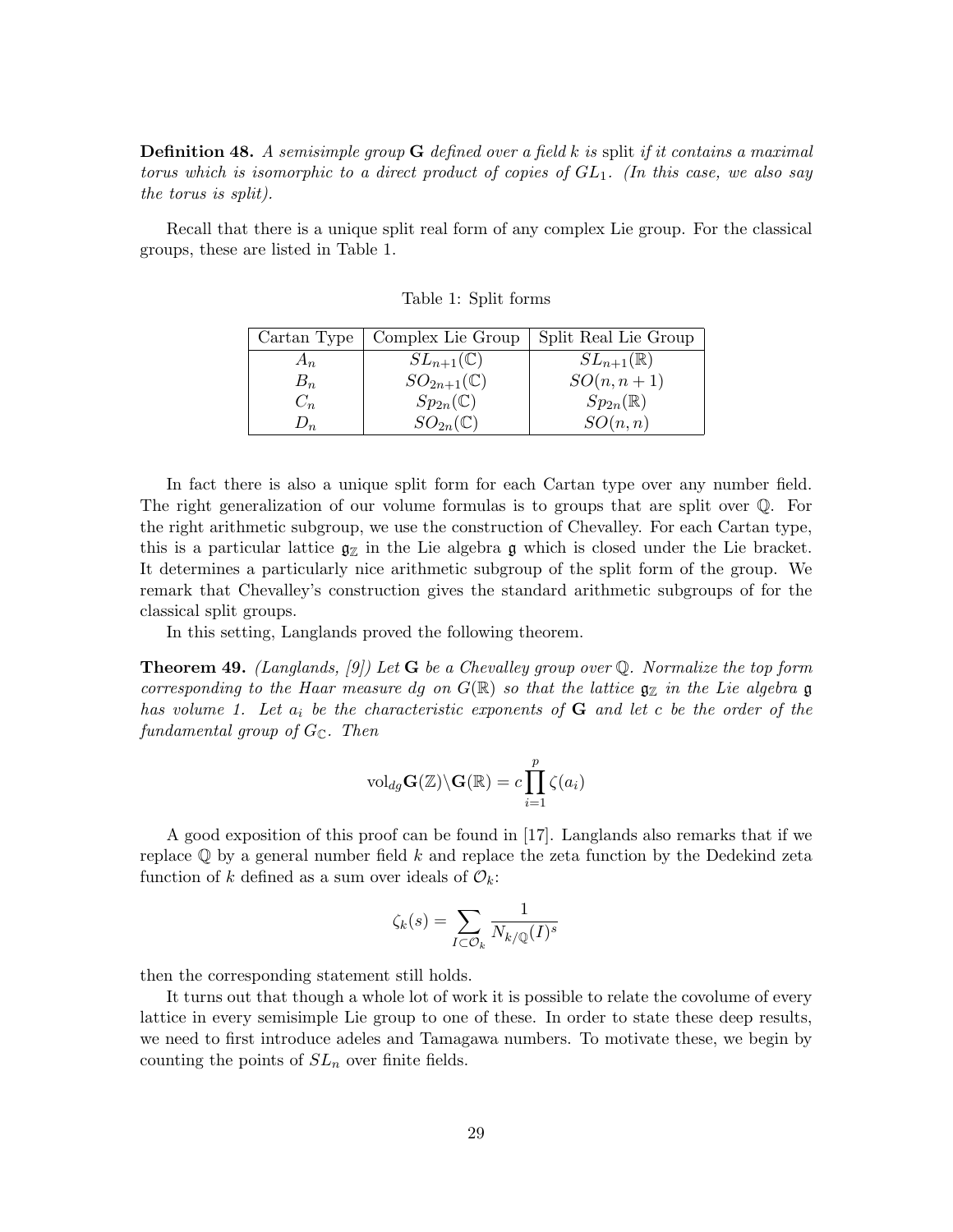### **2.3** The *p*-adic volumes of  $SL_n$

Consider the action of  $SL_n(\mathbb{F}_p)$  on  $\mathbb{F}_p^n$ , where  $\mathbb{F}_p$  is the field with p elements. To be consistent with the rest of this paper, we think of it acting on the right. As with the real numbers,  $SL_n(\mathbb{F}_p)$  acts transitively on the nonzero vectors of  $\mathbb{F}_p^n$  and the stabilizer of  $e_n$  is the subgroup of all matrices of the form  $\lceil$ 

$$
\left[\begin{array}{ccc} & h & & \vec{x} \\ & h & & \vec{x} \\ 0 & \cdots & 0 & 1 \end{array}\right]
$$

with  $h \in SL_{n-1}(\mathbb{F}_p)$ . Since the numbers in the rightmost column can be arbitrary, the size of this subgroup is  $p^{n-1}|SL_{n-1}(\mathbb{F}_p)|$ . Multiplying this by the number of nonzero vectors in  $\mathbb{F}_p^n$  gives

$$
|SL_n(\mathbb{F}_p)| = (p^n - 1)p^{n-1}|SL_{n-1}(\mathbb{F}_p)|.
$$

Since  $|SL_1(\mathbb{F}_p)|=1$ , we have

$$
|SL_n(\mathbb{F}_p)| = \prod_{k=2}^n (p^k - 1)p^{k-1}
$$

Now here is the magic: if we normalize each of these counts by dividing by  $p^{\dim(SL_n)}$  and multiply them together over all primes  $p$ , we get

$$
\prod_{p} \frac{1}{p^{n^2 - 1}} \prod_{k=2}^{n} (p^k - 1) p^{k-1} = \prod_{p} \prod_{k=2}^{n} (1 - \frac{1}{p^k})
$$

$$
= \prod_{k=2}^{n} \zeta(k)^{-1}.
$$
 (20)

Combining this with Equation (17) gives

$$
SL_n(\mathbb{Z})\backslash SL_n(\mathbb{R})\prod_p\frac{|SL_n(\mathbb{F}_p)|}{p^{\dim(SL_n)}}=1.
$$
\n(21)

We seem to be able to compute the covolume of  $SL_n(\mathbb{Z})$  by counting points over finite fields instead of by integrating. The rest of this section and the next will be devoted to explaining the formula (21).

First we interpret it in a way which is more coherent, if equally mysterious, by thinking of the normalized count of points mod p as the volume of the integral p-adic points of  $SL_n$ . We recall the construction of the *p*-adics and their extensions.

Let k be a number field and **p** a prime ideal of its ring of integers  $\mathcal{O}_k$ . Since every nonzero element of  $\mathcal{O}_k$  generates an ideal which factors uniquely into a product of prime ideals, there is a well defined 'valuation'  $v_{\mathfrak{p}}: \mathcal{O}_k \setminus \{0\} \to \mathbb{Z}^{\geq 0}$  which picks out the power of **p** in the prime factorization. The valuation  $v_p$  extends naturally to a map from  $k \setminus \{0\}$  to  $\mathbb{Z}$ , which we also call  $v_{\mathfrak{p}}$ . We then define the  $\mathfrak{p}$ -adic absolute value

$$
|a|_{\mathfrak{p}} := N(\mathfrak{p})^{-v_{\mathfrak{p}}(a)/d} \qquad a \in k
$$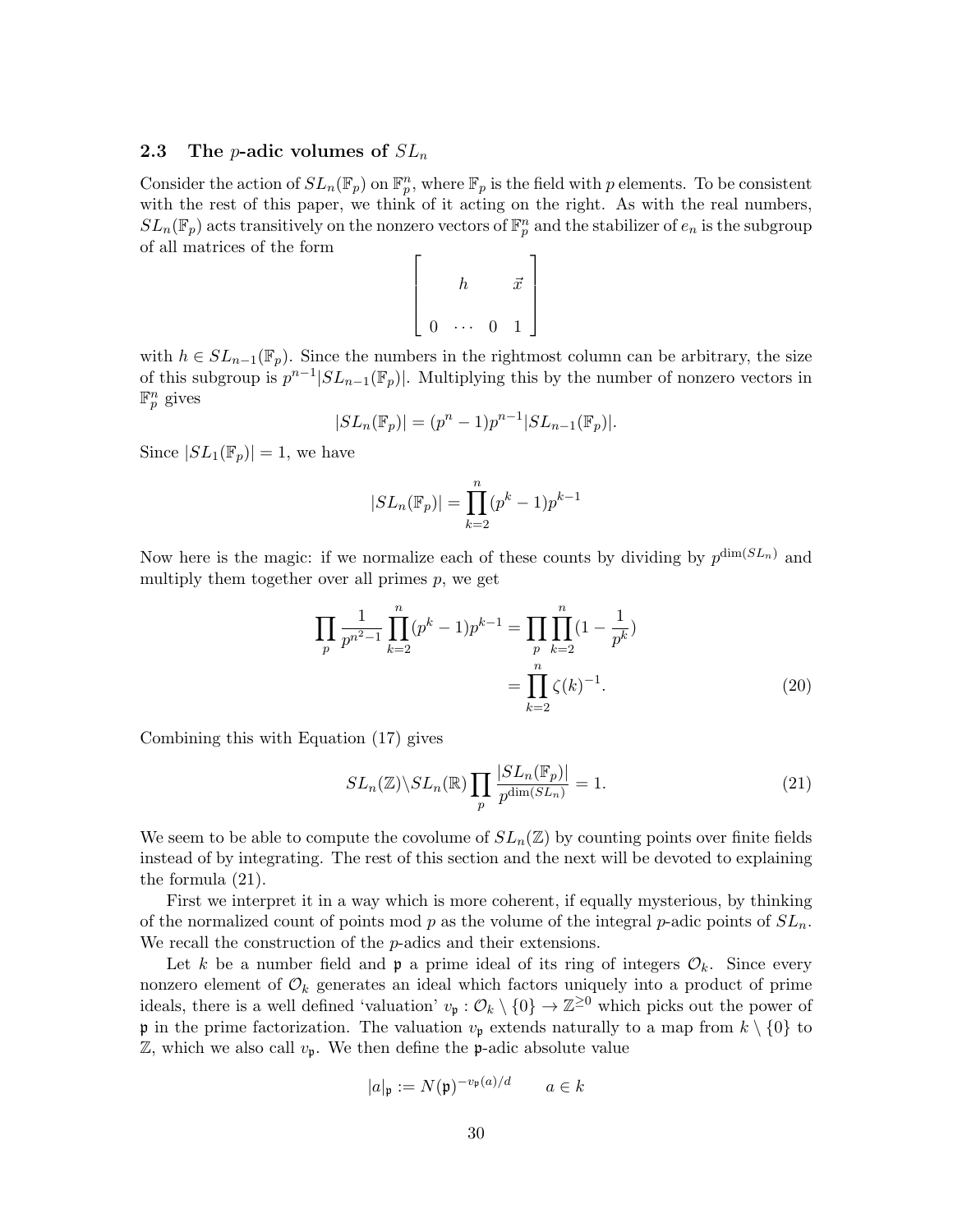where  $N(\mathfrak{p}) = |\mathcal{O}_k/\mathfrak{p}|$  is the norm of the ideal  $\mathfrak{p}$  and d is the degree of k over Q. The p-adic numbers  $k_{\rm p}$  are defined as a metric space to be the completion of k with respect to the metric induced by this absolute value; one checks that  $k_p$  naturally inherits the structure of a field. The valuation and the absolute value  $|\cdot|_p$  extend to  $k_p$ . The field  $k_p$  is a finite extension of a corresponding p-adic field  $\mathbb{Q}_p$ , and the inclusions  $k \leftrightarrow k_p$  are exactly the finite places defined in (40).

One can define an absolute value on  $k$  abstractly a metric on  $k$  which interacts well with the field structure so that the completion with respect to that metric is still a field. Then one can show that every absolute value on  $k$ , up to normalization, comes either from a p-adic valuation on k or from an embedding of k into  $\mathbb R$  or  $\mathbb C$ . Therefore we can make a uniform definition which includes both the infinite and finite places:

#### **Definition 50.** A place of k as an embedding of k into one of its metric completions.

We define the ring  $\mathcal{O}_{\mathfrak{p}}$  of  $\mathfrak{p}$ -adic integers to be those  $\mathfrak{p}$ -adic numbers with nonnegative valuation, i.e. with absolute value less than or equal to one. The ring  $\mathcal{O}_{\mathfrak{p}}$  is compact with respect to the topology induced by the absolute value, and therefore  $k_p$  is locally compact. It follows from this that linear algebraic groups defined over the field  $k_{\rm p}$  are also locally compact and therefore have left and right Haar measures. On  $k_p$  itself, we normalize the measure so that the p-adic integers have volume 1.

Now we return to considering the *p*-adic group  $SL_n(\mathbb{Q}_p)$ . We define  $SL_n(\mathbb{Z}_p)$  to be the stabilizer of the lattice  $\mathbb{Z}_p^n$  inside  $SL_n(\mathbb{Q}_p)$ . We could also think of  $SL_n(\mathbb{Z}_p)$  as the  $\mathbb{Z}_p$ -points of the group scheme  $SL_n$  defined over Z. By the previous paragraph,  $SL_n(\mathbb{Q}_p)$  has a natural one-parameter family of left Haar measures, but we don't yet have a very good description of them. In order to relate the volume of  $SL_n(\mathbb{Z}_p)$  to the volume of  $SL_n(\mathbb{Z})\backslash SL_n(\mathbb{R})$  like we do in Equation (21), we'll need some way to relate the Haar measure on  $SL_n(\mathbb{Q}_p)$  to the Haar measure on  $SL_n(\mathbb{R})$ . The way to do this is through top forms on the Lie algebra.

We know that real-valued top-forms on the Lie algebra  $\mathfrak{sl}_n(\mathbb{R})$  correspond exactly to Haar measures on  $SL_n(\mathbb{R})$ . But there's subset of these top-forms that are really more natural: the top forms defined over  $\mathbb Q$ . Note that a top form on a vector space V is a point of the top exterior power of the dual of  $V$ , so if we think of  $V$  as an algebraic object defined over a field  $k$  then we can think of top-forms on  $V$  as points over a  $k$ -algebra, and we can apply our whole framework of algebraic objects and their sets of points. In particular, if a top form is defined over  $\mathbb{Q}$ , then it also determines a top form on  $\mathfrak{sl}_n(\mathbb{Q}_p)$  for any p.

Recall that there was a fairly natural choice of top-form  $\omega$  on  $\mathfrak{sl}_n(\mathbb{R})$ : that which gives the lattice  $\mathfrak{sl}_n(\mathbb{Z})$  covolume one. This form, which we'll call  $\omega$ , lives over  $\mathbb Q$  so it determines a top form on  $\mathfrak{sl}_n(\mathbb{Q}_p)$ . This p-adic top form also has a nice description in terms of the integral lattice. Define  $\mathfrak{sl}_n(\mathbb{Z}_p)$  in the natural way, either as the  $\mathbb{Z}_p$ -points of the scheme  $\mathfrak{sl}_n$ over Z or as the stabilizer of  $\mathbb{Z}_p^n$ . Then I claim that the volume of  $\mathfrak{sl}_n(\mathbb{Z}_p)$  with respect to  $\omega$  is one. Let  $A_1, \ldots, A_r$  be a basis for the lattice  $\mathfrak{sl}_n(\mathbb{Z})$ , where  $r = n^2 - 1$  is the dimension of  $\mathfrak{sl}_n$ . Let  $\omega_1, \ldots, \omega_r$  be a dual basis, so that

$$
\omega = \omega_1 \wedge \cdots \wedge \omega_r.
$$

The basis  $A_1, \ldots, A_r$  gives an isomorphism of  $\mathfrak{sl}_n(\mathbb{Q}_p)$  with  $\mathbb{Q}_p^r$  sending  $\mathfrak{sl}_n(\mathbb{Z})$  to  $\mathbb{Z}_p^r$  and  $\omega$  to the standard volume form  $dx_1 \wedge \cdots \wedge dx_r$  on  $\mathbb{Q}_p^r$ . Since the integral of  $dx$  over  $\mathbb{Z}_p$  is defined to be one, this proves the claim.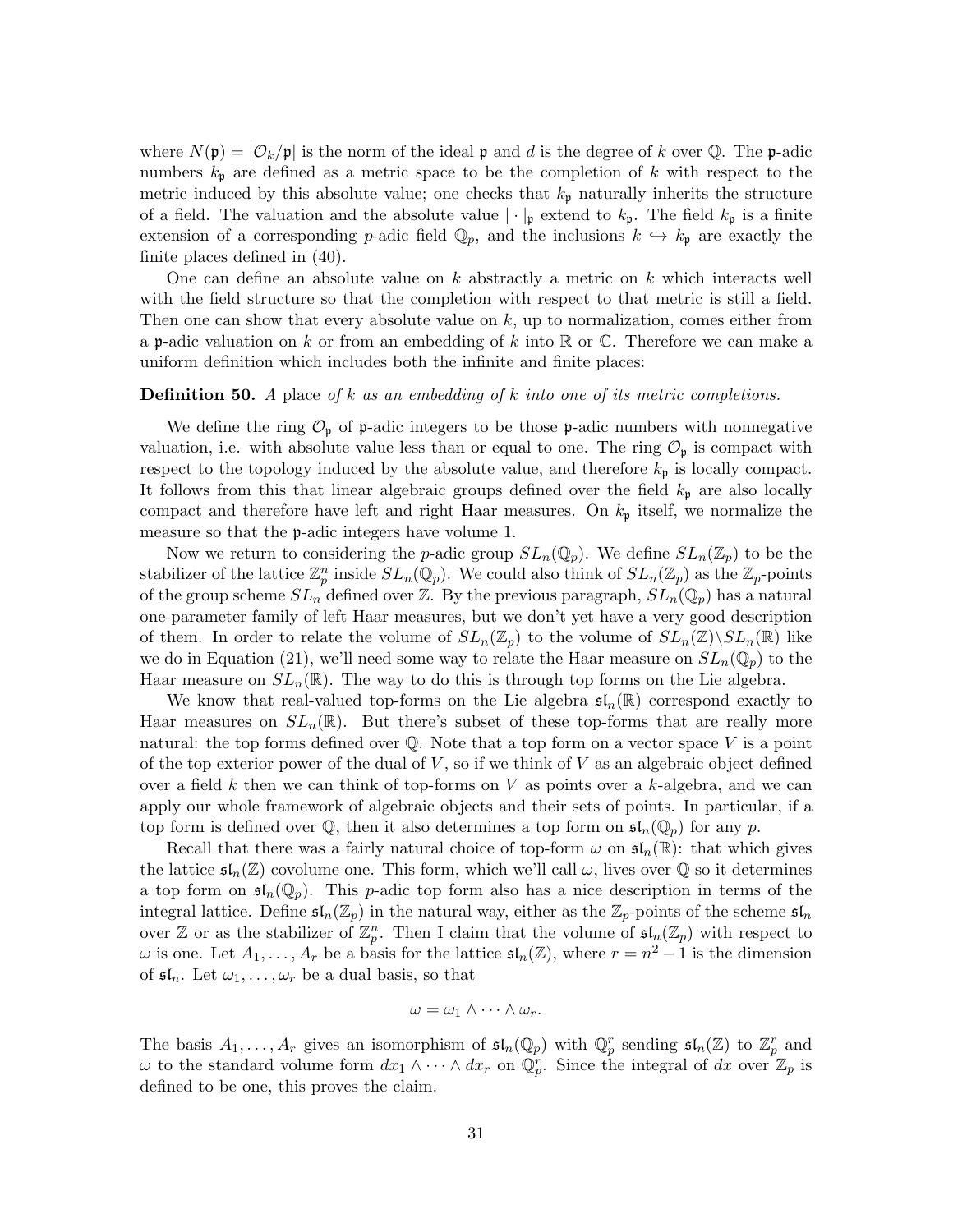Now we want to see how the form  $\omega$  on  $\mathfrak{sl}_n(\mathbb{Q}_p)$  determines a particular Haar measure on  $SL_n(\mathbb{Q}_p)$ . The general construction is briefly presented below, but for now the following intuition will be sufficient: the exponential map should be infinitessimally volume-preserving, so we should have

$$
\lim_{\epsilon \to 0} \frac{\text{vol}_{\text{Haar}}(\exp(B_{\epsilon}(0)))}{\text{vol}_{\omega}(B_{\epsilon}(0))} = 1
$$
\n(22)

where  $B_{\epsilon}(0)$  is some suitably defined notion of a ball of radius  $\epsilon$  in  $\mathfrak{sl}_n(\mathbb{Q}_p)$ . The reason this is enough to define the Haar measure is that it turns out that for small enough values of  $\epsilon$ , this ratio stabilizes. Therefore we know what the Haar measure of a small enough neighborhood of  $E_n$  should be. But any other ball in the Lie group of any radius is commensurable with a translate of the first, and since Haar measure is (left) translation invariant, this determines the measure of any ball.

In fact, we'll see for almost any prime p the ratio is independent of  $\epsilon$  as long as  $\epsilon$  is less than one. For any positive integer s, let  $SL_n^{\{(\)}\mathbb{Z}_p}$  be kernel of the reduction map from  $SL_n(\mathbb{Z}_p)$  to  $SL_n(\mathbb{Z}/p^s)$  and let  $\mathfrak{sl}_n^{(s)}(\mathbb{Z}_p)$  be the kernel of the reduction map to from  $\mathfrak{sl}_n(\mathbb{Z}_p)$ to  $\mathfrak{sl}_n(\mathbb{Z}/p^s).$ 

If we use the  $L^{\infty}$  metric on  $n \times n$  matrices, i.e. that which takes the supremum of the absolute value of their coordinates, then  $\mathfrak{sl}_n^{(s)}(\mathbb{Z}_p) = B_{p^{-s}}(0)$  and  $SL_n^{(s)}(\mathbb{Z}_p) = B_{p^{-s}}(E_n)$ . Since  $\mathfrak{sl}_n^{(-s)}(\mathbb{Z}_p)$  has index  $p^{rs}$  in  $\mathfrak{sl}_n(\mathbb{Z}_p)$  and the latter has volume one, we have

$$
\text{vol}_{\omega}(B_{p^{-s}}(0)) = \text{vol}_{\omega}(\mathfrak{sl}_n^{(s)}(\mathbb{Z}_p)) = \frac{1}{p^{rs}}.
$$
\n(23)

We can do a similar analysis of the numerator. Where the expansion of the exponential map

$$
\exp(A) = \sum_{i=0}^{\infty} \frac{A^i}{i!}
$$

and the logarithm

$$
\log(E_n - g) = -\sum_{i=1}^{\infty} \frac{g^i}{i}
$$

are both p-adically convergent, they are inverse to one another. By counting the number of powers of p in i!, we can see that the logarithm series is convergent for  $g \in B_{\epsilon}(E_n)$ ,  $\epsilon < 1$ , and the exponential series is convergent for  $A \in B_{\epsilon}(0)$ ,  $\epsilon < 1$ , except if  $p = 2$  in which case we need to take  $\epsilon < 1/2$ . It follows that the exponential map defines an isomorphism

$$
\exp: \mathfrak{sl}_n^{(s)}(\mathbb{Z}_p) \xrightarrow{\cong} SL_n^{(s)}(\mathbb{Z}_p)
$$

for every  $s \geq 1$  (with the silly exception for  $p = 2$ ).

Having identified the open set  $\exp(B_{\epsilon}(0))$  with a congruence subgroup, we can deduce its volume using Hensel's lemma.

**Proposition 51.** (Hensel's lemma) Let  $X$  be a a scheme defined of dimension  $r$  over the ring  $\mathbb{Z}_p$ , and let  $X_{F_{\mathfrak{p}}}$  be the extension of scalars to the finite field  $\mathbb{F}_{\mathfrak{p}}$ . Let x be a smooth  $\mathbb{F}_p$ -point of X. If  $X = \text{Spec } k[x_1, \ldots, x_{r+1}]/(f)$ , this just means that the derivative of f at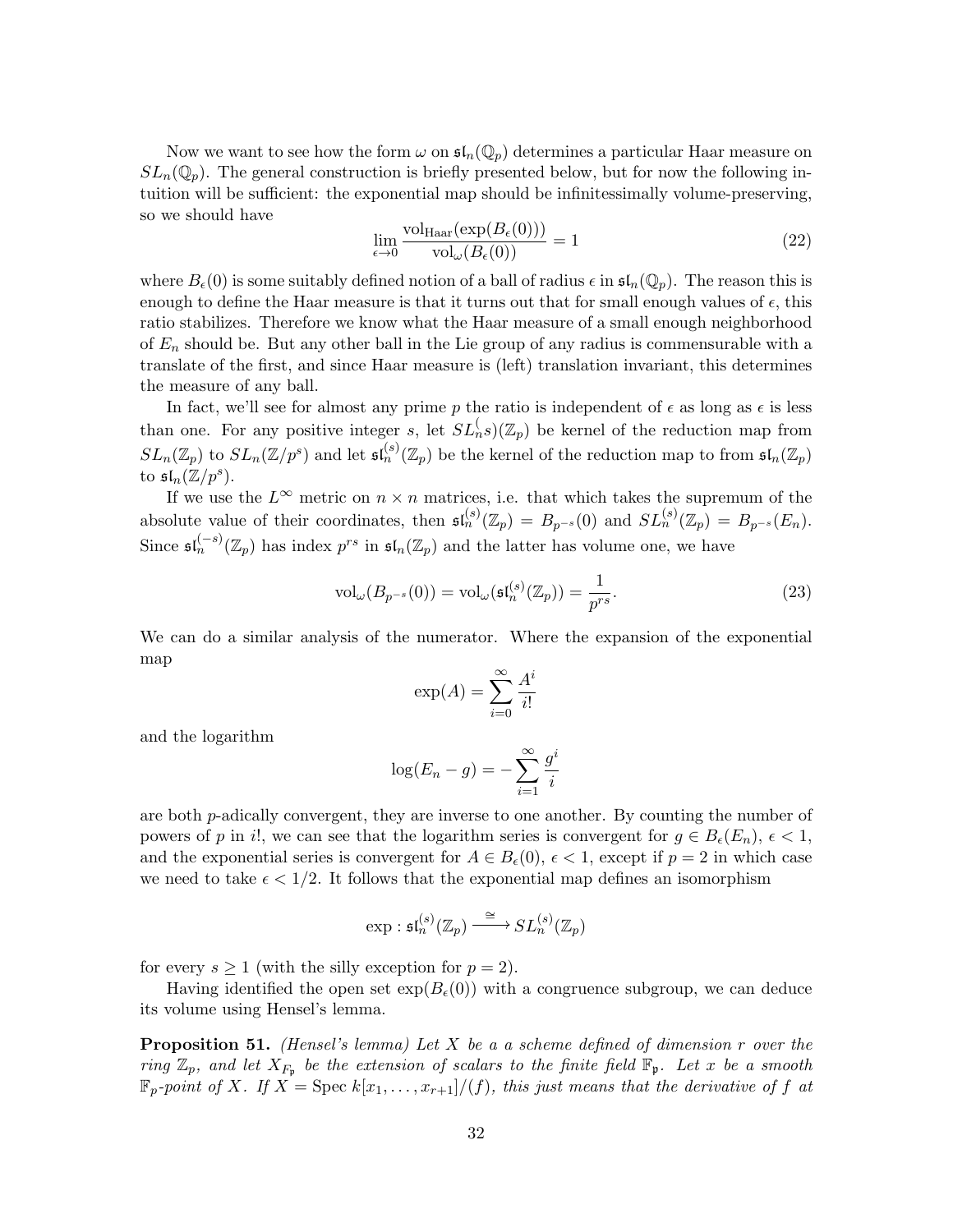x is not divisible by p. Then for any positive integer s, there are exactly  $p^{rs} \mathbb{Z}/p^s$ -points  $x^r$ of  $X_{F_p}$  lying over x in the sense that the diagram commutes:



Since  $SL_n$  is defined by the equation det = 1 and the coefficients of the determinant are all plus or minus one,  $SL_n$  is smooth at every prime p, so Hensel's lemma is applicable.

*Proof.* We'll do the case  $X = \text{Spec } k[x_1, \ldots, x_{r+1}]/(f)$ . Then we can think of a point  $x \in X$ as an  $r+1$ -dimensional vector. Suppose we have already lifted x to a point over  $\mathbb{Z}/p^s$ . The lifts of a point x from  $\mathbb{Z}/p^s$  to  $\mathbb{Z}/p^{s+1}$  are the solutions  $y \in (\mathbb{Z}/p)^{r+1}$  to

$$
f(x + p^r y) \cong 0 \mod p^{r+1}.
$$

You can check by hand that

$$
f(x + p^r y) \cong f(x) + f'(x)p^r y \mod p^{r+1}.
$$

Since x is a  $\mathbb{Z}/p^s$  point of X,  $f(x)$  is divisibly by  $p^s$  but not necessarily by  $p^{s+1}$ . But if  $f'(x)$  is not divisibly by p, then it is a surjective map from  $(\mathbb{Z}/p)^{r+1}$  to  $\mathbb{Z}/p$ , so no matter what  $f(x)$  is there are exactly  $p^r$  solutions for y. Iterating this lifting process s times gives the theorem.  $\Box$ 

If we take the limit as s goes to infinity, Hensel's lemma shows that every  $\mathbb{F}_p$  point of X is the reduction of many  $\mathbb{Z}_p$  points of X. In fact, it says how many. Namely, the number of lifts of x from  $\mathbb{Z}/p^s$  to  $\mathbb{Z}/p^{s+1}$  is exactly the index

$$
[SL_n^{(s)}(\mathbb{Z}_p):SL_n^{(s+1)}(\mathbb{Z}_p)].
$$

Therefore, as epsilon decreases from  $p^{-s}$  to  $p^{-(s+1)}$ , the numerator of Equation (22) decreases by a factor of  $p^r$ . This is the same factor by which the denominator decreases, so in this sense the ratio is stable for  $\epsilon < 1$ . This determines the Haar measure on  $SL_n(\mathbb{Q}_p)$ and shows that the volume of  $SL_n(\mathbb{Z}_p)$  is given by

$$
\mathrm{vol}_{\mathrm{Haar}}(SL_n(\mathbb{Z}_p)) = \frac{|SL_n(\mathbb{Z}/p)|}{\mathrm{vol}_{Haar}(SL_n^{(1)}(\mathbb{Z}_p))} = \frac{|SL_n(\mathbb{Z}/p)|}{p^r}.
$$

A priori if  $p = 2$  we only know that this works for  $SL_n^{(2)}(\mathbb{Z}_2)$ , but you can easily check that even for  $p = 2$  it actually works for  $SL_n^{(1)}$ .

This shows that our normalized count of points mod  $p$  really is a  $p$ -adic volume, so we can restate Equation (21) as

$$
\text{vol}_{\omega}(SL_n(\mathbb{Z})\backslash SL_n(\mathbb{R}))\prod_p \text{vol}_{\omega}(SL_n(\mathbb{Z}_p)) = 1
$$
\n(24)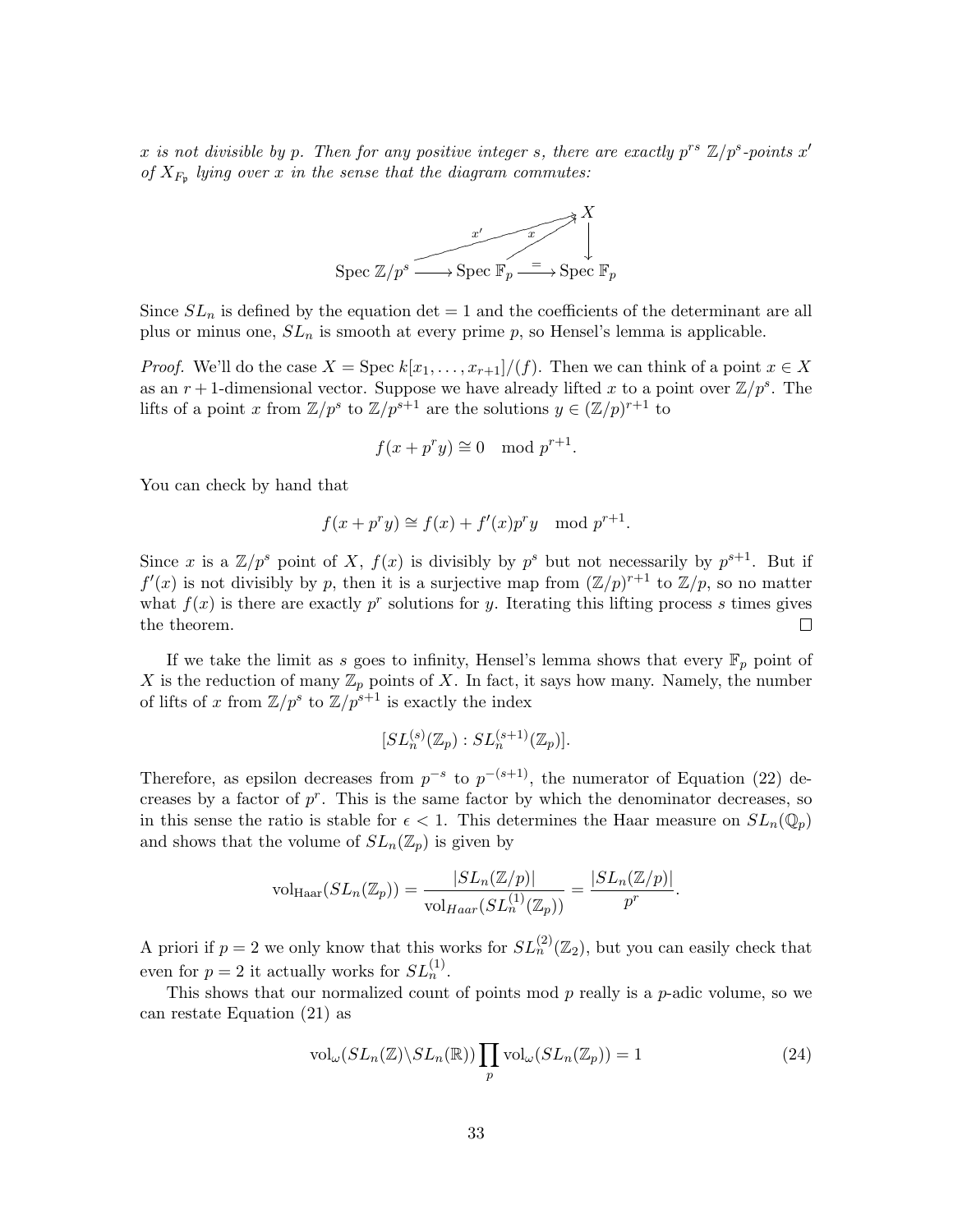### 2.4 Adeles and Tamagawa numbers

In this section we will see how to generalize formula  $(24)$  to groups other than  $SL_2$ . Because the number theory involved gets rapidly more complicated, we'll state most theorems without proofs. We'll see that there is an analog of this formula for any semisimple linear algebraic group  $\mathbf{G}$ , but not for any arithmetic subgroup. This is where it becomes important that one work with group schemes over  $\mathcal{O}_k$ ; in our case for simplicity we restrict further to arithmetic subgroups that are of the form  $\mathbf{G}(\mathcal{O}_k)$  for some representation of  $\mathbf{G}$  on  $k^n$ .

Recall that if  $\mathbf{G} \to GL_n$  is a representation of a group  $\mathbf{G}$  defined over k, we define

$$
\mathbf{G}(\mathcal{O}_k) = \mathbf{G}(k) \cap GL_n(\mathcal{O}_k).
$$

As we did for  $SL_n$ , for any prime ideal  $\mathfrak{p} \subset k$ , define  $\mathbf{G}(\mathcal{O}_{\mathfrak{p}})$  to be the stabilizer of the lattice  $\mathcal{O}_{\mathfrak{p}}^n \subset k_{\mathfrak{p}}^n.$ 

The representation of G also lets us define the variety  $G_{\mathbb{F}_p}$  over the finite field  $\mathbb{F}_p$ . Since we're avoiding group schemes, we'll do this by hand. The image of  $G$  in  $GL_n$  is the vanishing locus of finitely many polynomials  $f_1, \ldots, f_d$  over k. Since the image contains the point  $E_n$ , we can assume that every polynomial  $f_i$  has integral coefficients by rescaling about  $E_n$ . Then we define the variety  $\mathbf{G}_{\mathbb{F}_p}$  to be

$$
\operatorname{Spec} \mathbb{F}_p[x_{11},\ldots,x_{nn}]/(f_1,\ldots,f_d).
$$

We only defined linear algebraic groups over fields of characteristic zero, so we won't concern ourselves with the question of whether  $\mathbf{G}_{\mathbb{F}_p}$  is a linear algebraic group. But since  $\mathbf{G}$  is a smooth variety over k, an argument using the resultant shows that it  $\mathbf{G}_{\mathbb{F}_p}$  is a smooth variety for all but finitely many primes. For primes at which it's smooth, Hensel's lemma applies and we can use the same argument as for  $SL_n$  to show that

$$
\text{vol}_{\text{Haar}}\mathbf{G}(\mathcal{O}_{\mathfrak{p}}) = \frac{|G(\mathbb{F}_{\mathfrak{p}})|}{N(\mathfrak{p})^{\dim(\mathbf{G})}} \text{ vol}_{\omega} \mathfrak{g}(\mathcal{O}_{\mathfrak{p}}).
$$
(25)

where  $\mathfrak{g}(\mathcal{O}_{\mathfrak{p}})$  stabilizer of  $\mathcal{O}_{\mathfrak{p}}^n$  in  $\mathfrak{g}(k_{\mathfrak{p}})$ . At the exceptional primes, however, this doesn't work

**Example 52.** The algebraic group  $SL_1(D_{2,3})$  over Q is smooth over every prime except for 2 and 3 with respect to the matrix representation (3). It's defined by the equation

$$
w^2 - 2x^2 - 3y^2 + 6z^2 = 1
$$

along with some unimportant linear equations defining the algebra  $D_{2,3}$  as a subalgebra of the matrix algebra  $M_4$ . The point  $[1, 1, 0, 0]$  is a point on this variety modulo 2, but there is no point modulo 4 lying over it.

However, it turns out that even at these bad primes, the limit (22) stabilizes over even smaller balls and so we can still construct a Haar measure on  $\mathbf{G}(k_{p})$  from a form on its Lie algebra  $\mathfrak{g}(k_{\mathfrak{p}})$ . We just need to take a small enough  $\epsilon$ . As we did for  $SL_n^{(s)}(\mathbb{Z}_p)$ , define  $\mathbf{G}^{(s)}(\mathcal{O}_{\mathfrak{p}})$  to be the kernel of the reduction map from  $\mathbf{G}(\mathcal{O}_{\mathfrak{p}})$  to  $\mathbf{G}(\mathcal{O}_{\mathfrak{p}}/\mathfrak{p}^s)$ .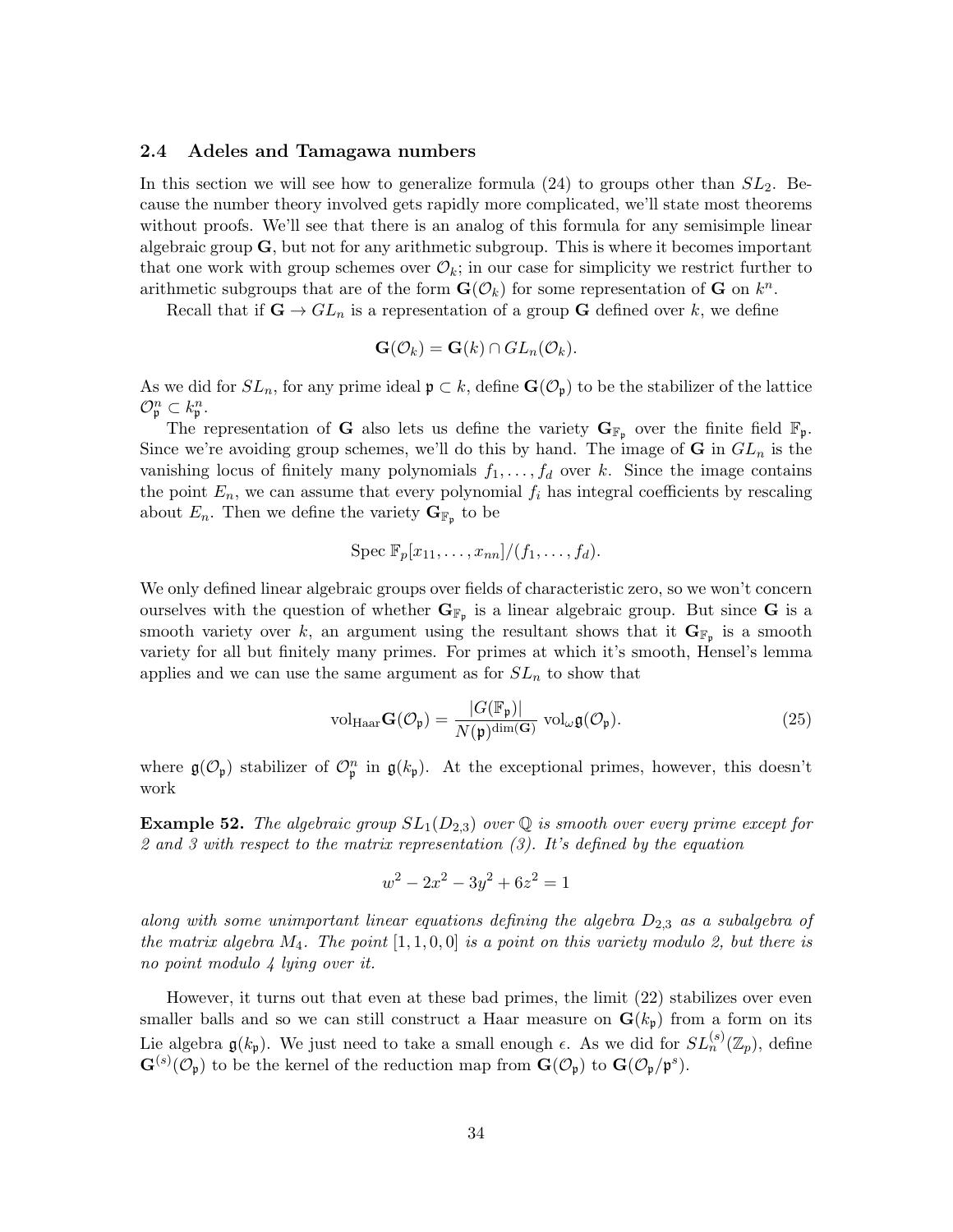**Theorem 53.** ([17], Theorem 9.2) At any prime p, there exists an  $s_0$  such that for any  $s \geq s_0$ 

$$
\mathrm{vol}_{Haar} \mathbf{G}^{(s)}(\mathcal{O}_{\mathfrak{p}}) = N(\mathfrak{p})^{-sdim(\mathbf{G})} \mathrm{vol}_{\omega} \mathfrak{g}(\mathcal{O}_{\mathfrak{p}})
$$

and therefore

$$
\text{vol}_{Haar} \mathbf{G}(\mathcal{O}_p) = \frac{|\mathbf{G}(\mathcal{O}_p)/\mathbf{G}^{(s)}(\mathcal{O}_p)|}{N(\mathfrak{p})^{\text{sdim}(\mathbf{G})}} \text{ vol}_{\omega} \mathfrak{g}(\mathcal{O}_p). \tag{26}
$$

Note that although  $\mathbf{G}(\mathcal{O}_p)/\mathbf{G}^{(s)}(\mathcal{O}_p)$  maps to  $\mathbf{G}_{\mathbb{F}_p}(\mathcal{O}/p^s)$ , Example (52) shows that this map is not necessarily surjective, so unlike in the smooth case, we can't replace the numerator with  $|\mathbf{G}_{\mathbb{F}_p}(\mathcal{O}/p^s)|$ . This is unfortunate because it's much easier to calculate the size of  $\mathbf{G}_{\mathbb{F}_p}(\mathcal{O}/p^s)$  than of this quotient.

Proof. This is more a discussion of the ideas than an actual proof. First, the expansions for logarithm and exponential show that for s large enough,

$$
\exp(\mathfrak{g}^{(s)}(\mathcal{O}_{\mathfrak{p}})) = \mathbf{G}^{(s)}(\mathcal{O}_{\mathfrak{p}}).
$$

But without Hensel's lemma, we need a better definition of the Haar measure on G. We detour briefly into the general construction of the Haar measure from a top form.

Let K be a p-adic field. A function  $K^n \to K$  is analytic if can be written locally as a convergent power series. A K-analytic manifold is defined by an atlas of charts to  $K<sup>n</sup>$ whose transition functions are K-analytic. The linear algebraic group  $\mathbf{G}(k_{\mathfrak{p}})$  is a  $k_{\mathfrak{p}}$  analytic manifold.

K-analytic functions are differentiable in the sense that they are locally approximated by linear maps. Once you have derivatives, tangent spaces and differential forms make sense too, since we can define them in terms of how they transform under the transition maps between charts. For example a top form on a K-analytic manifold  $M$  is an object that transforms by the rule

$$
\varphi^*(f dt_1 \wedge \cdots \wedge dt_n) = f \det \frac{\partial \varphi_i}{\partial x_j} dt_1 \wedge \cdots \wedge dt_n.
$$

where  $dt_1 \wedge \cdots \wedge dt_n$  stands for the volume form on  $K^n$  and f is a K-analytic function. In the real setting, a top form  $\omega$  determines a measure by integrating against the absolute value of  $\omega$ . The following proposition shows that this makes sense over a K-analytic manifold M as well.

**Proposition 54.** [7] Let U and V be open subsets of  $K^n$  and let  $\varphi$  be a bi-analytic isomorphism from U to V. If  $f: V \to \mathbb{C}$  is measurable, then

$$
\int_{V} f d\mu_{V} = \int_{U} f(\varphi) \left| \det \left( \frac{\partial \varphi_{i}}{\partial x_{j}}(x) \right) \right|_{K} d\mu_{U}.
$$

Namely, we can define the integral of a top form by pulling it back to a chart in  $K<sup>n</sup>$ , and this proposition shows that it doesn't matter which chart we pull back to.

Now we return to our linear algebraic group **G**. Since the group  $\mathbf{G}(k_p)$  is a  $k_p$ -analytic manifold, top forms on it determine measures. A top form on  $g(k_p)$  determines a unique left-invariant top form on  $\mathbf{G}(k_{p})$ , and we take the measure corresponding to this form.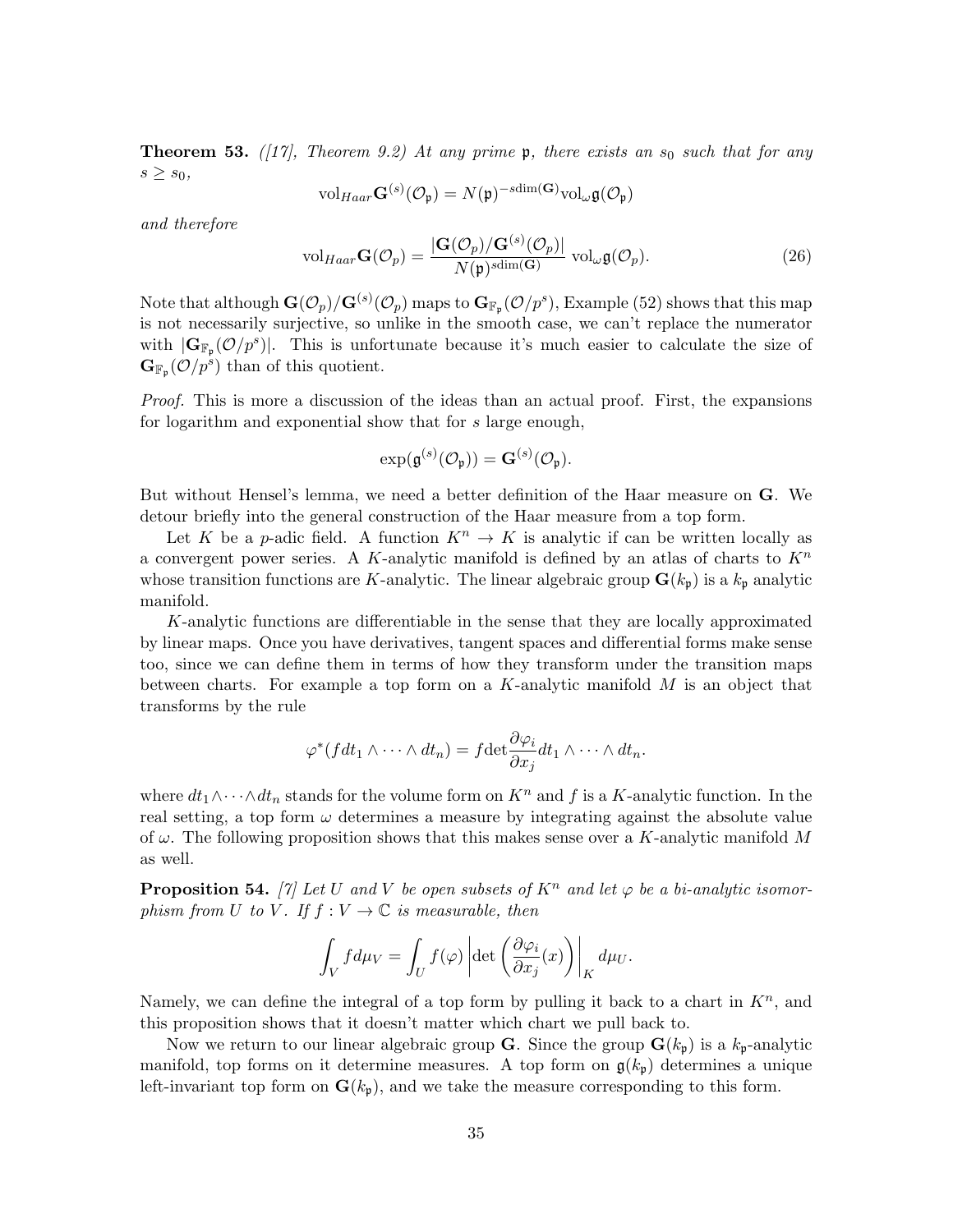Now to compute the volume of  $\mathbf{G}^{(s)}(\mathcal{O}_{\mathfrak{p}}) = \exp(\mathfrak{g}^{(s)}(\mathcal{O}_{\mathfrak{p}}))$  the proposition shows that we just need to integrate the absolute value of the determinant of the derivative of the exponential map over  $\mathfrak{g}^{(s)}(\mathcal{O}_p)$ . The following lemma of Poincare and Schur shows that for large enough s, the absolute value of this determinant is one.

**Proposition 55.** Let A and X be vectors in  $\mathfrak{g}(\mathbb{Q}_p)$  and let B be the linear transformation adA of  $\mathfrak{g}(\mathbb{Q}_p)$ .

$$
\frac{d}{dt}\bigg|_{t=0} \exp(A+tX) = \exp(A) \sum_{j=0}^{\infty} \frac{B^j}{(j+1)!} X
$$

Since the top form on  $\bf{G}$  is left invariant, the Jacobian determinant is just

$$
\det\left(\sum_{j=0}^{\infty}\frac{B^j}{(j+1)!}\right).
$$

If  $A \in \mathfrak{g}^{(s)}(\mathbb{Z}_p)$  for s large enough, then the absolute value of this determinant is one. Therefore, for s large enough, the volume of  $\mathbf{G}^{(s)}(\mathcal{O}_{\mathfrak{p}})$  is the same as the volume of  $\mathfrak{g}^{(s)}(\mathcal{O}_{p}),$ which proves the theorem.

Given any semisimple linear algebraic group with a representation, and a top form on its Lie algebra, we have formulas (25) and (26) for the p-adic volumes at its points of good reduction and bad reduction respectively. If we fix a top form  $\omega$  on the Lie algebra defined over  $k$ , then we can normalize all the **p**-adic Haar measures uniformly. Remember, we want to eventually be multiplying the different **p**-adic volumes together. We hope that the resulting infinite product converges. We point out that convergence is independent of our choice of the representation and our choice of  $\omega$  since changing either of these only affects finitely many primes. In particular, whatever the lattice  $\mathfrak{g}(\mathcal{O}_k)$  and the volume form, the quantity  $\mathrm{vol}_{\omega} \mathfrak{g}(\mathcal{O}_n)$  will be equal to one for all but finitely many primes. Therefore, the question of convergence is settled affirmatively by the following theorem.

**Theorem 56.** ([17], Theorem 6.4) For any semisimple linear algebraic group  $G$  over a number field k, the product

$$
\prod_{\mathfrak{p} \text{ prime}} \frac{|\mathbf{G}(\mathbb{F}_{\mathfrak{p}})|}{N(\mathfrak{p})^{-\dim \mathbf{G}}}
$$

is convergent.

This shows that for any representation and for any volume form  $\omega$ ,

$$
\prod_{\mathfrak{p} \text{ prime}} \mathrm{vol}_\omega(\mathbf{G}(\mathcal{O}_\mathfrak{p}))
$$

is convergent. Of course, the value still depends both on the representation and the choice of  $\omega$ . However, it turns out that this is only because we forgot to include the infinite places. In fact if we look at all places simultaneously, both infinite and finite, we can get a number which depends only on the linear algebraic group  $\bf{G}$  itself. To see this, we introduce the adeles.

 $\Box$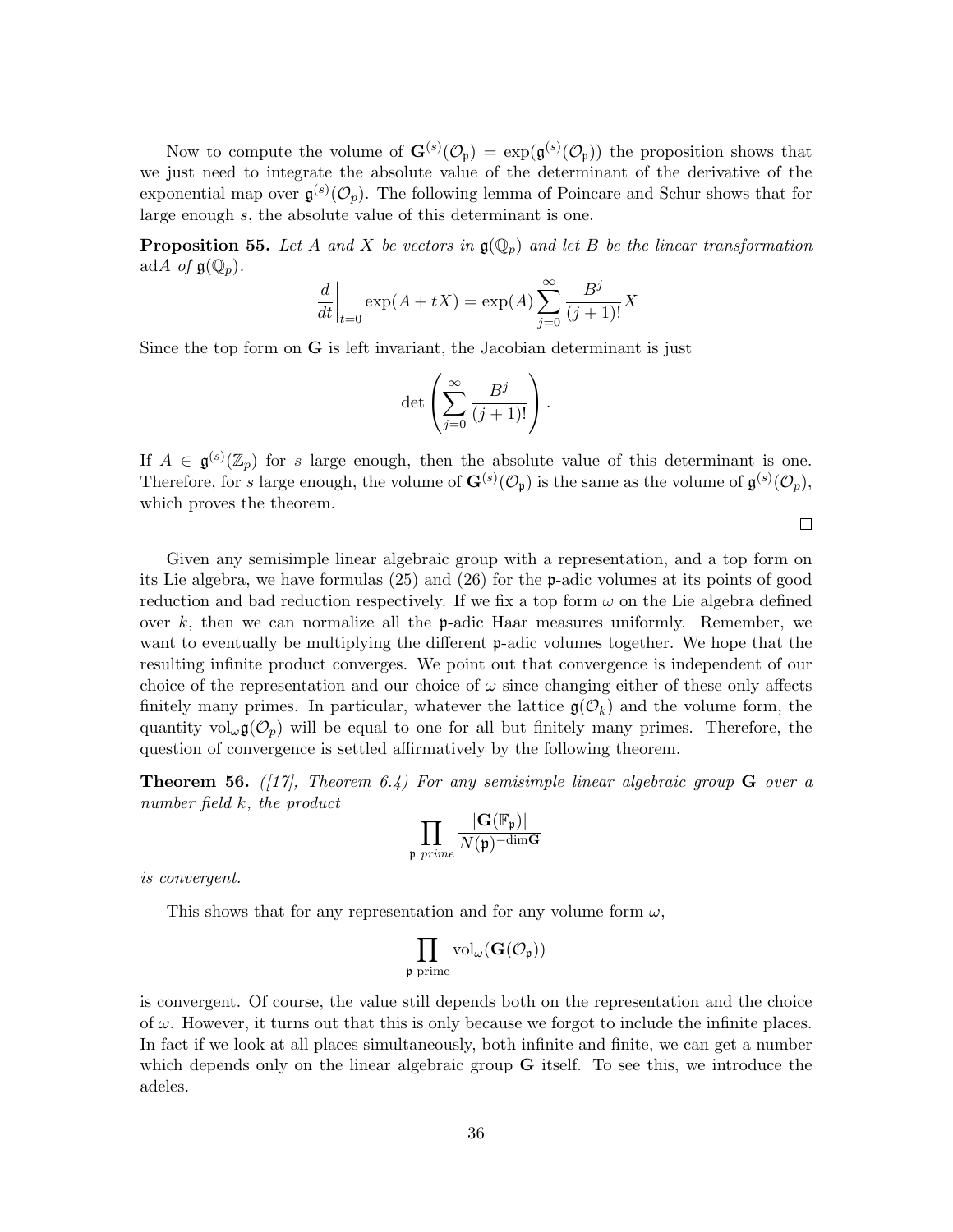Let k be a number field, and let  $\mathbb P$  be the set of all places of k, both infinite and finite. Let S be a finite set of places which contains the set  $\mathbb{P}^{\infty}$  of infinite places. If  $\sigma$  is a place of k, denote the corresponding completion of k by  $k^{\sigma}$ , so if  $\sigma$  is infinite then  $k^{\sigma}$  is either R or C and if  $\sigma = \sigma_{\mathfrak{p}}$  is a finite place, then  $k^{\sigma}$  is  $k_{\mathfrak{p}}$ . Define

$$
A_S := \prod_{\sigma \in S} k^{\sigma} \prod_{\sigma_{\mathfrak{p}} \notin S} \mathcal{O}_{\mathfrak{p}}
$$

and define the adeles of k to be the colimit

$$
A_k := \varinjlim_S A_S
$$

When the field is understood, we will also refer to this simply as  $A$ . The ring  $A$  splits as a product  $A^{\infty} \times A^f$  where

$$
A^\infty:=\prod_{\sigma\in\mathbb{P}^\infty}k^\sigma
$$

are the 'infinite adeles' and

$$
A^{\sigma} := \prod_{\mathfrak{p} \text{ prime}}' k_{\mathfrak{p}}
$$

are the 'finite adeles.' Here  $\prod'$  is shorthand for the colimit of the products where all but finitely many terms are required to be integral.

Each completion of  $k$  comes with an absolute value, which induces a topology. Although the infinite product of the absolute values does not extend to an absolute value on the adeles, we can always take products and colimits of topological spaces. Since the addition and multiplication is continuous in each completion, it is in the adeles as well. Therefore the adeles are a topological ring. Furthermore, since each completion is locally compact, the adeles are locally compact. An observation that we will use often is that a local basis for the topology is given by products of open sets in each completion, where all but finitely many of the open sets are equal to  $\mathcal{O}_{p}$ .

Another important fact is that the product of the measures on each completion defines a Haar measure on the adeles. The only condition that requires checking is that the product measure is finite on compact sets, and this follows from the normalization that the p-adic measure of each ring of integer  $\mathcal{O}_{\mathfrak{p}}$  is one.

Since any element of k lies in  $\mathcal{O}_{\mathfrak{p}}$  for all but finitely many  $\mathfrak{p}$ , the field k embeds into its ring of adeles. With respect to the topology on  $A_k$ , the image of k is discrete. Indeed, we have

$$
k\cap A_{\mathbb{P}^\infty}\cong \mathcal{O}_k
$$

where  $A_{\mathbb{P}^\infty}$  is the open set  $A^\infty \times \prod_{\mathfrak{p}} \mathcal{O}_{\mathfrak{p}}$  as defined above. We have already seen that  $\mathcal{O}_k$ sits discretely inside  $\mathbb{A}^{\infty}$ , so certainly  $k \cap A_{\mathbb{P}^{\infty}}$  is discrete inside  $A_{\mathbb{P}^{\infty}}$ . Since k is a subgroup of the adeles, and any one element is isolated, it follows that  $k$  is discrete.

In fact, we showed that  $\mathcal{O}_k$  was a lattice inside  $A^{\infty}$ , the covolume of which was  $\sqrt{\Delta_k}$ . It's natural now to ask whether  $k$  is a lattice in the adeles and if so what its covolume is. We can answer this using the following observation.

**Proposition 57.** The projection of  $k$  to the finite adeles is dense.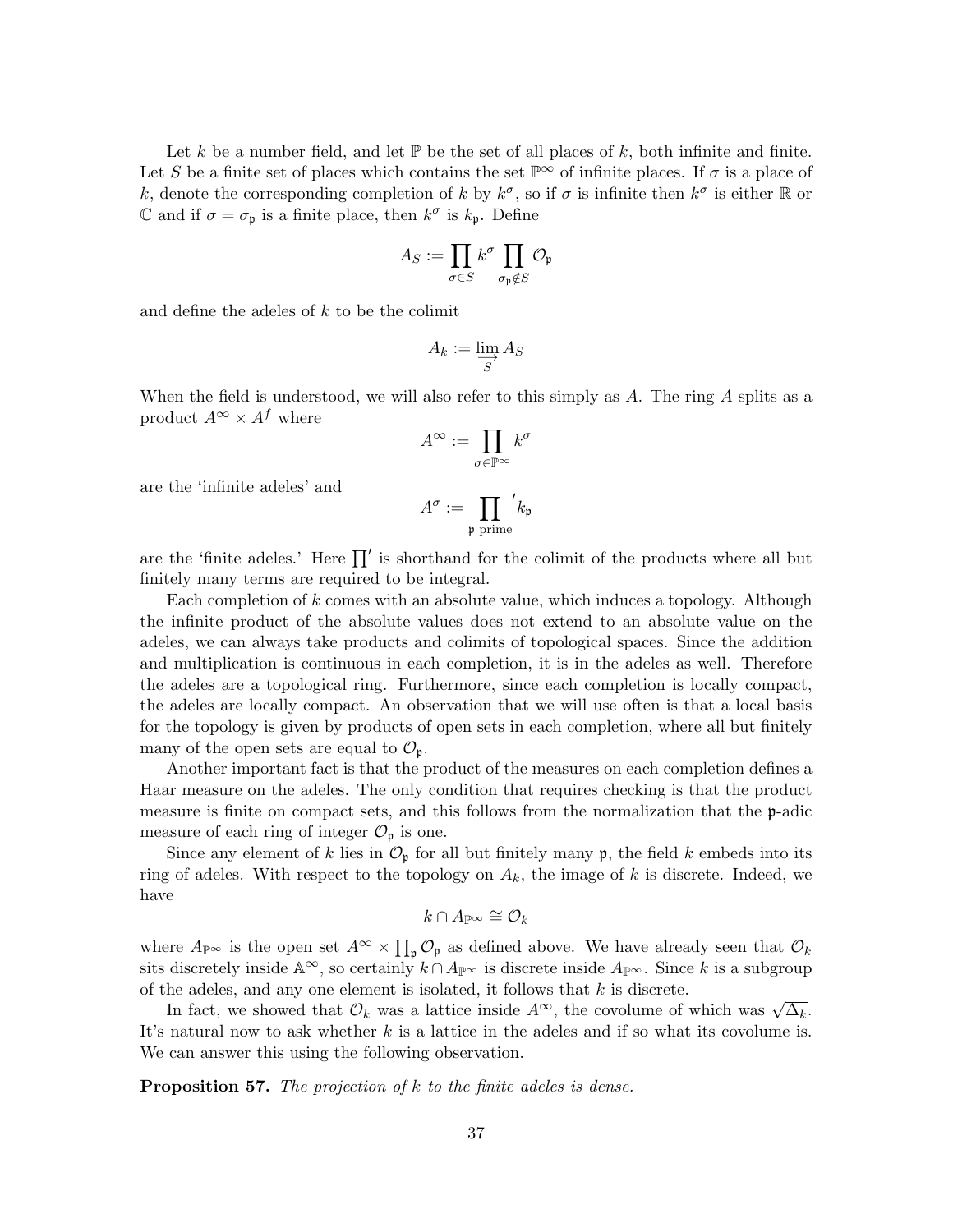*Proof.* An open subset of  $k_p$  is determined by a congruence condition modulo some power of  $p$ . Since a basis of the topology of the finite adeles is given by the product of open sets, all but finitely many of which are  $\mathcal{O}_p$ , this proposition is equivalent to showing that if we specify some finite set of congruence conditions, we can find a rational number that satisfies them. Hence, this proposition is a reformulation of the Chinese remainder theorem.  $\Box$ 

Since  $A_{\mathbb{P}^\infty}$  is open, this proposition shows that for any adele  $a \in A$ , k intersects  $a + A_{\mathbb{P}^\infty}$ nontrivially. In other words,

$$
A=k\cdot A_{\mathbb{P}^\infty}
$$

Therefore,

$$
k\backslash A=(k\cap A_{\mathbb{P}^\infty})\backslash A_{\mathbb{P}^\infty}=\mathcal{O}_k\backslash A_{\mathbb{P}^\infty}
$$

This maps to  $\mathcal{O}_k \backslash A^\infty$  with kernel  $A^c$ . Since  $A^c$  has volume one, the pushforward of this measure to  $A^{\infty}$  is the standard measure on  $A^{\infty}$ . Therefore,

$$
\text{vol}(k \backslash A) = \text{vol}(\mathcal{O}_k \backslash A^\infty) = \sqrt{\Delta_k}.
$$

Now suppose that G is a group defined over k. Note that the  $\text{Res}_{k/\mathbb{Q}}G(\mathbb{R})=G(k\otimes_{\mathbb{Q}}$  $\mathbb{R}$  =  $\mathbf{G}(A^{\infty})$ . The theorem of Borel and Harish-Chandra (44) showed that  $\mathbf{G}(\mathcal{O}_k)$  is a lattice inside of  $\mathbf{G}(A^{\infty})$ . The example of the discriminant above shows that if we want to find a group in which  $\mathbf{G}(k)$  is a lattice, we should try  $\mathbf{G}(A)$ . Since the adeles are locally compact with measure, groups defined over the adeles also have a Haar measure. We would like to say that this Haar measure is just the product of the Haar measures at each place, but we need to check that the product measure is finite on compact sets. In fact, this is true by Theorem (56). This theorem shows that the topology of  $\mathbf{G}(\mathbb{A})$  is generated by open sets of finite measure; since any compact set can be covered by finitely many of these, any compact set has finite measure.

The great thing about the Haar measure on  $\mathbf{G}(A)$  is that defining it in this way specifies it canonically, not up to a multiplicative constant. Indeed, suppose instead of starting with the top form  $\omega$  on  $\mathfrak{g}$ , we had started with the top form  $t\omega$  for  $t \in k$ . Then the measure at each place changes by the corresponding absolute value of t. So the measure on  $G(A)$ changes by the product of the absolute values of  $t$  with respect to each place. Taking the product over the infinite places, you get what we've been calling  $N(t)$ . At the finite places, you get by definition

$$
\prod_{\mathfrak{p}} N(\mathfrak{p})^{-\nu_{\mathfrak{p}}(t)} = N(\prod_{\mathfrak{p}} \mathfrak{p}^{-\nu_{\mathfrak{p}}(t)}) = N(t^{-1})
$$

Therefore, even though the Haar measure at each place changes, their product, the adelic Haar measure, does not depend on the choice of volume form!

Therefore, the quantity

$$
\text{vol}(\mathbf{G}(k)\backslash\mathbf{G}(\mathbb{A}))
$$

which may a priori be infinite, depends neither on any representation of  **nor on the choice** which may a priori be immute, depends neither on any representation of G nor on the choice<br>of top form on  $\mathfrak{g}$ . We saw that if G is the additive group, then this quantity is exactly  $\sqrt{\Delta_k}$ . Therefore if we define

$$
\tau_k(\mathbf{G}) = \Delta_k^{-\frac{\dim \mathbf{G}}{2}} \text{vol}(\mathbf{G}(k) \backslash \mathbf{G}(\mathbb{A})) \tag{27}
$$

then for any field k,  $\tau_k$  of the additive group is one.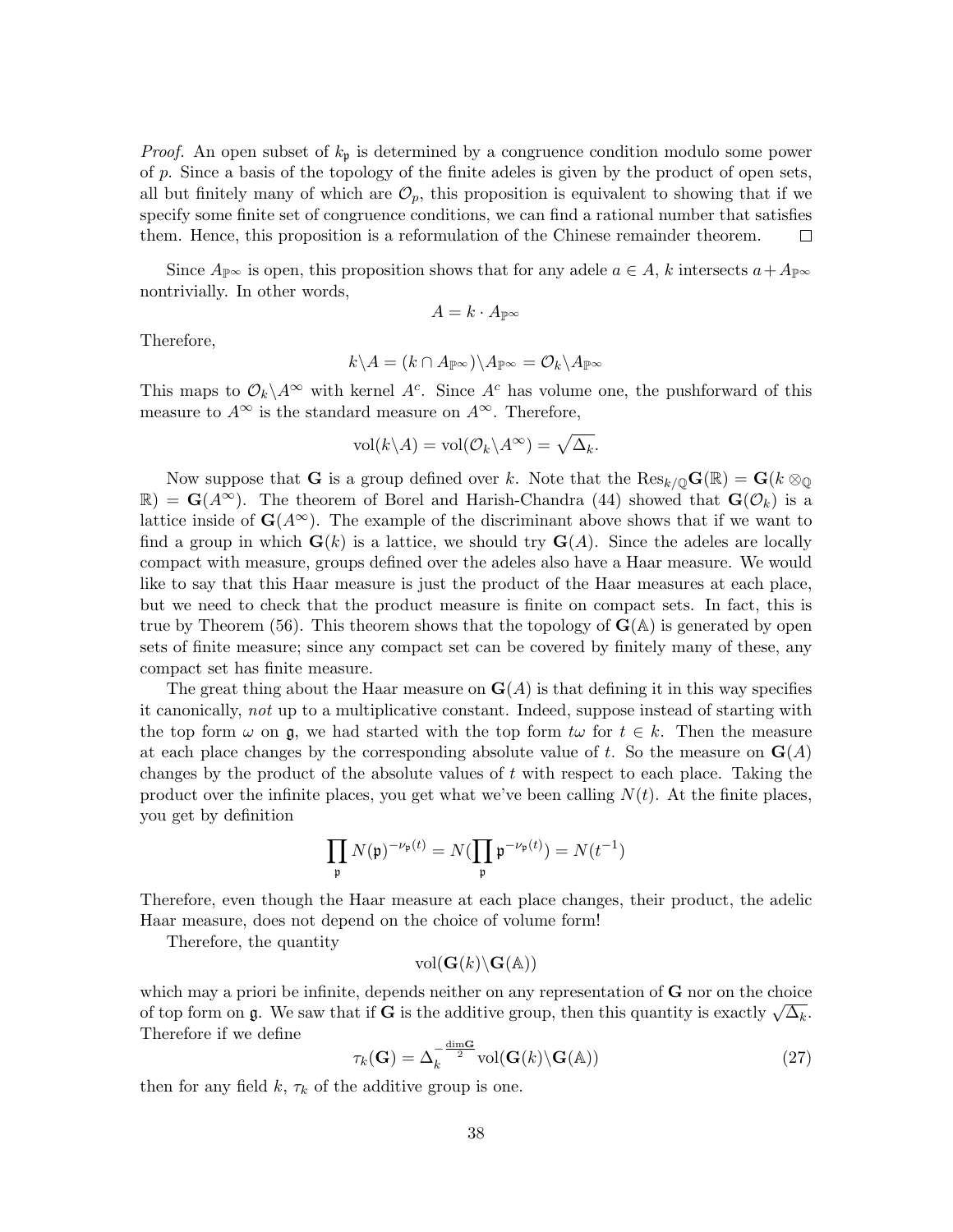**Definition 58.** If **G** is a semisimple linear algebraic group defined over k, then  $\tau_k$  as defined by Equation (27) is the Tamagawa number of  $G$  with respect to k.

**Remark 59.** The normalization of the Tamagawa number by the discriminant of k also gives it the natural property

$$
\tau_k {\rm Res}_{L/k} {\bf G} = \tau_L {\bf G}
$$

for any group **G** defined over L. Hence it makes sense to define  $\tau(G)$  without reference to the field.

We're very close to being able to interpret Equation (21) as the statement that the Tamagawa number of  $SL_n$  is one. In order to do that, we need one more major theorem.

**Theorem 60.** (Strong approximation, weak version) Let  $G$  be a simply connected semisimple linear algebraic group such that  $\mathbf{G}(\mathbb{R})$  is not compact. Then the projection of  $\mathbf{G}(k)$  to  $G(A^f)$  is dense.

A fairly elementary proof for  $SL_n$  is given in the notes [3]. Note that Proposition (57) is strong approximation for the additive group.

Since  $SL_n$  is defined over Z, we have no problem defining  $SL_n(A_{\mathbb{P}^{\infty}})$ , which is equal to

$$
SL_n(\mathbb{R})\times \prod_p SL_n(\mathbb{Z}_p)
$$

This is an open subgroup of  $SL_n(A)$ , so strong approximation implies that

$$
SL_n(A) = SL_n(k) \cdot SL_n(A_{\mathbb{P}^\infty}).
$$

Therefore,

$$
SL_n(\mathbb{Q})\backslash SL_n(A) = (SL_n(\mathbb{Q}) \cap SL_n(A_{\mathbb{P}^\infty})\backslash SL_n(A_{\mathbb{P}^\infty})
$$
  
= 
$$
SL_n(\mathbb{Z})\backslash SL_n(A_{\mathbb{P}^\infty})
$$

Now fixing our standard volume form  $\omega$ , so that we can talk about the volume of each component, we have

$$
\text{vol}(SL_n(\mathbb{Q})\backslash SL_n(A_{\mathbb{Q}})) = \text{vol}_{\omega}(SL_n(\mathbb{Z})\backslash SL_n(\mathbb{R})) \cdot \prod_p \text{vol}_{\omega}SL_n(\mathbb{Z}_p).
$$

The discriminant of Q is one, so is exactly the Tamagawa number. Therefore, after all that work we've finally managed to interpret our magic formula as the statement that the Tamagawa number of  $SL_n$  is one. Perhaps this gives no more indication of why it is true, but the next theorem shows that it puts the group  $SL_n$  in good company.

Theorem 61. (Weil conjecture on Tamagawa numbers) If G is a connected, simply connected semisimple group then  $\tau(\mathbf{G}) = 1$ .

This theorem was proved in many stages by lots of different people; the final case of the proof was settled in 1989. It ultimately involves reducing to the case of Chevalley groups proved by Langlands.

**Remark 62.** If G is not simply connected, there is also a fairly simple formula for  $\tau(G)$ , but it includes some cohomological terms that take a minute to define [17]. It's pretty immediate from Borel and Harish-Chandras theorem that  $\tau(G)$  is always finite. More interestingly, it's always rational.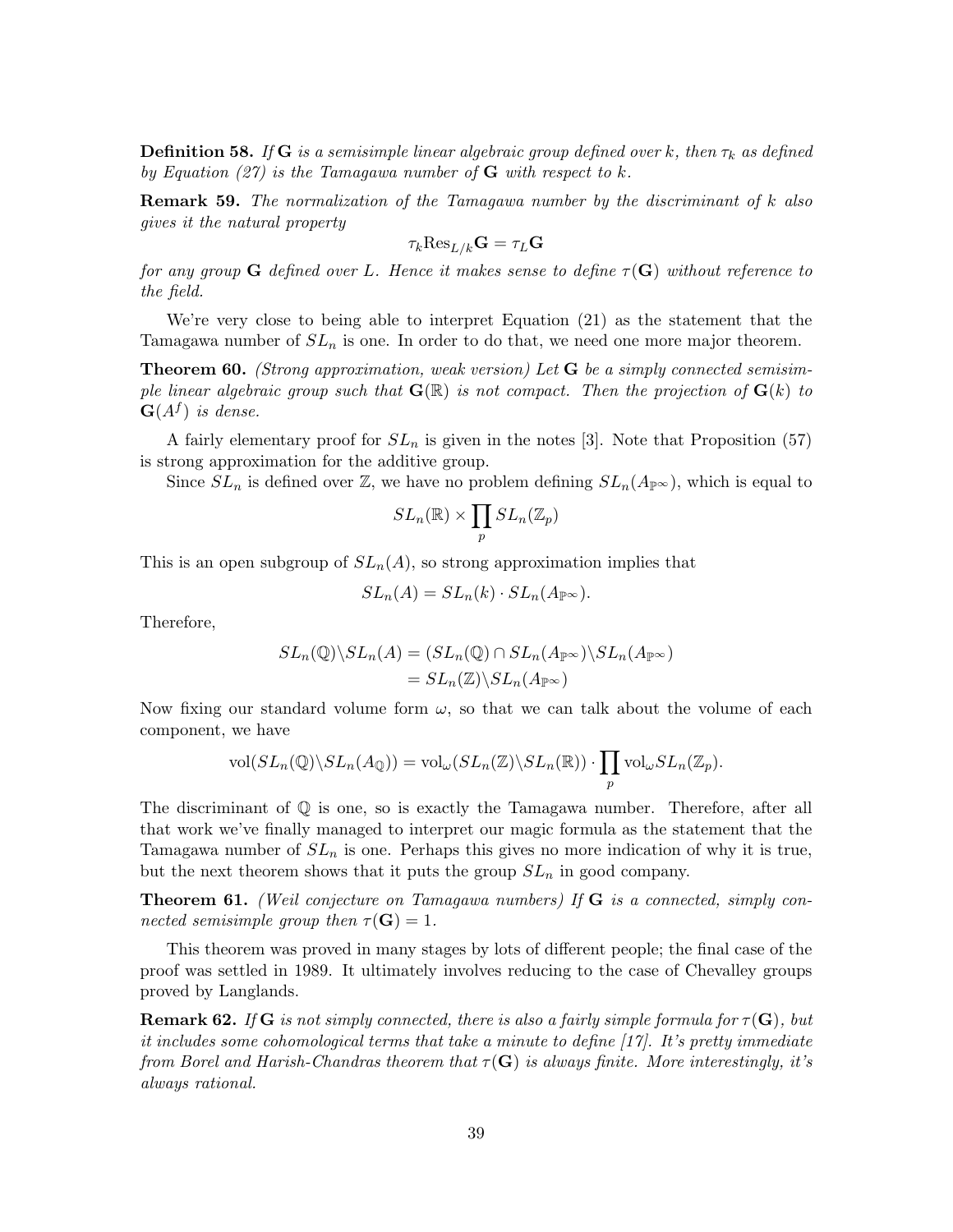### 2.5 Covolumes of arithmetic Fuchsian and Kleinian groups

In this final section, we combine our study of the arithmetic subgroups of  $SL<sub>2</sub>$  with the deep result on Tamagawa numbers in the previous section to give a formula for the covolumes of arithmetic lattices in  $SL_2(\mathbb{R})$  and  $SL_2(\mathbb{C})$ . A discrete subgroup of  $SL_2(\mathbb{R})$  is called Fuchsian and a discrete subgroup of  $SL_2(\mathbb{C})$  is called Kleinian. The only difference between the two cases is whether or not our field  $k$  has a complex place, and so we'll be able to do both the real case and the complex case at the same time.

We will find the covolume of one arithmetic subgroup in each commensurability class. By our classification of the k-forms of  $SL_2$  (Section 1.4), the commensurability classes of arithmetic groups are in bijection with pairs  $(k, S)$  where k is a totally real number field and  $S$  is a finite set of places of  $k$  of even cardinality containing all but one of the infinite places. In each commensurability class we would like to pick an arithmetic subgroup which will make the calculation the easiest.

In fact, there is a natural choice. Let  $D$  be the quaternion algebra ramified at the set S of places of k. An order M is an  $\mathcal{O}_k$ -lattice in D which is also a ring with identity. It's not hard to show that every order in  $D$  is contained in a maximal order. We can also define an order of the localization  $D_{\mathfrak{p}}$  to be an  $\mathcal{O}_{\mathfrak{p}}$ -lattice which is also a ring with identity, and similarly every order in  $D<sub>p</sub>$  is contained in a maximal order. The following proposition relates these.

**Proposition 63.** ([10], Corollary 6.2.8) An order M in D is maximal if and only if  $M_p$  is maximal in  $D_{\mathfrak{p}}$  for each prime  $\mathfrak{p}$  in k.

Now let  $G = SL_1(D)$  be the corresponding algebraic group over k. The order M determines an arithmetic subgroup  $\mathbf{G}(\mathcal{O}_k) \subset \mathbf{G}(k)$ , namely the set of points that stabilize M. For each prime p, we also have the group  $\mathbf{G}(\mathcal{O}_{\mathfrak{p}}) \subset \mathbf{G}(k_{\mathfrak{p}})$  stabilizing  $M_{\mathfrak{p}}$ . If an element of  $\mathbf{G}(k)$  stabilizes M, then certainly it stabilizes  $M_{\mathfrak{p}}$  for every p, and the converse is true as well. In other words, if we define

$$
\mathbf{G}(A_{\mathbb{P}^\infty}):=\mathbf{G}(A^\infty)\times\prod_\mathfrak{p}\mathbf{G}(\mathcal{O}_\mathfrak{p})
$$

then  $\mathbf{G}(\mathcal{O}_k) = \mathbf{G}(k) \cap \mathbf{G}(A_{\mathbb{P}^\infty})$ . Now since  $SL_1(D)$  is simply connected, strong approximation holds, so we can mimic the calculation of the Tamagawa number of  $SL_2$ :

$$
\text{vol}(\mathbf{G}(k)\backslash\mathbf{G}(A)) = \text{vol}(\mathbf{G}(k)\backslash(\mathbf{G}(k)\cdot\mathbf{G}(A_{\mathbb{P}^{\infty}})))
$$
  
= 
$$
\text{vol}(\mathbf{G}(\mathcal{O}_{k})\backslash\mathbf{G}(A_{\mathbb{P}^{\infty}}))
$$
  
= 
$$
\text{vol}_{\omega}(\mathbf{G}(\mathcal{O}_{k})\backslash\mathbf{G}(A^{\infty}))\cdot\prod_{\mathfrak{p}}\text{vol}_{\omega}(\mathbf{G}(\mathcal{O}_{\mathfrak{p}}))
$$

where we've made a choice of the volume form  $\omega$  on  $\mathfrak{g}(k)$ .

Now there's a question about the normalization of  $\omega$  that I haven't quite figured out. It seems natural to choose  $\omega$  to be the volume form that gives the lattice  $\mathfrak{g}(\mathcal{O}_k)$  volume  $\sqrt{\Delta_k}$ . The Lie algebra g is just the purely imaginary quaternions. But I can't quite relate this to the choice of measure that Maclachlan and Reid make in [10]. The important thing is to be able in the end to relate the measure to the standard measure on  $SL_2(\mathbb{R})$ .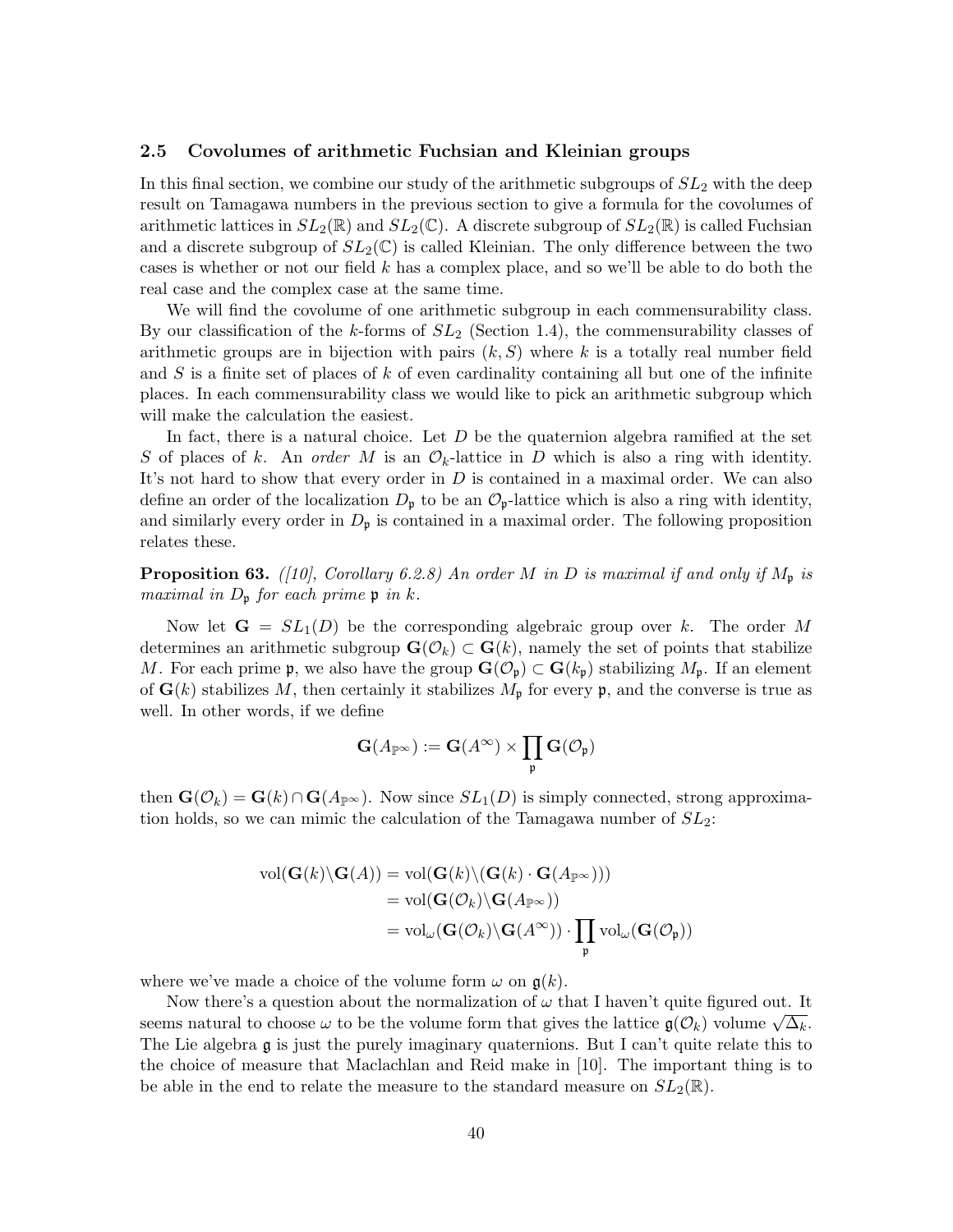In any case, Maclachlan and Reid calculate the local volumes with respect to their measure, and get the following results:

**Proposition 64.** ([10], Lemma 7.5.3) Let  $\text{Ram}_f(D)$  denote the set of finite places at which D ramifies. Choose a maximal order in D with respect to which we define the groups  $SL_1(D)(\mathcal{O}_{\mathfrak{p}})$ . Then

$$
\text{vol}_{\omega}(SL_1(D)(\mathcal{O}_{\mathfrak{p}})) = \begin{cases} 1 - N(\mathfrak{p})^{-2} & \text{if } \mathfrak{p} \notin \text{Ram}_f(D) \\ (1 - N(\mathfrak{p})^{-2})(N(\mathfrak{p}) - 1)^{-1} & \text{if } \mathfrak{p} \in \text{Ram}_f(D) \end{cases} \tag{28}
$$

Also,  $\mathbf{G}(A^{\infty}) = SL_2(\mathbb{R}) \times SU(2) \times \cdot \times SU(2)$ , so

$$
\text{vol}(\mathbf{G}(\mathcal{O}_k)\backslash\mathbf{G}(A^\infty)=\text{vol}(\mathbf{G}(\mathcal{O}_k)\backslash SL_2(\mathbb{R}))\cdot \text{vol}(SU(2))^n.
$$

At any ramified infinite place, they have

$$
vol_{\omega}(SU(2)) = 4\pi^2
$$
\n(29)

Putting together Equations (28) and (29) with the theorem that  $\tau(G) = 1$  finally yields a formula for the covolume of the arithmetic subgroup.

**Theorem 65.** Let  $F = \mathbb{R}$  or  $\mathbb{C}$ . Let k be a number field that has one place  $\sigma_0$  in F and exactly s other infinite places, all in  $\mathbb R$ . Let D be a quaternion algebra over k which ramifies at all infinite places other than  $\sigma_0$ . Let  $M \subset D$  be a maximal order, and let  $SL_1(D)(\mathcal{O}_k)$ be the arithmetic subgroup of  $SL_1(D)(k)$  which preserves M. Then

$$
\text{vol}(SL_1(D)(\mathcal{O}_k)\backslash SL_2(F)) = \frac{|\Delta_k|^{3/2}\zeta_k(2)\prod_{\mathfrak{p}\in\text{Ram}_f(D)}(N(\mathfrak{p})-1)}{(4\pi^2)^s}
$$

This is with respect to the standard volume form on  $SL_2(F)$ . We can now translate this formula into a formula for the volume of the corresponding locally symmetric space. We'll do the real case. We recall that the standard volume form on  $SL_2(\mathbb{R})$  was that which gave the lattice  $SL_2(\mathbb{Z})$  covolume one. A basis for this lattice is given by

$$
E := \left[ \begin{array}{cc} 0 & -1 \\ 1 & 0 \end{array} \right] \quad F := \left[ \begin{array}{cc} 0 & 1 \\ 0 & 0 \end{array} \right] \quad G := \left[ \begin{array}{cc} 1 & 0 \\ 0 & -1 \end{array} \right]
$$

The subalgebra  $Lie(SO(2))$  is the span on E, so F and G give a basis for the tangent space to the symmetric space  $SL_2(\mathbb{R})/SO(2) \cong H^2$ . We want to compute the volume of  $\Gamma \backslash H^2$ with respect to the volume form of the metric of curvature -1, which determines a form  $\omega_{H^2}$ . We need to divide by the volume of  $SO(2)$  with respect to the form  $\omega_{SO(2)}$  such that

$$
1 = \omega_{SL_2}(E, F, G) = \omega_{SO(2)}(E)\omega_{H^2}(F, G)
$$

So we need to explicitly write down  $\omega_{H^2}$  as an element of

$$
T_p H^2 = \text{Lie}(SL_2(\mathbb{R})) / \text{Lie}(SO(2)).
$$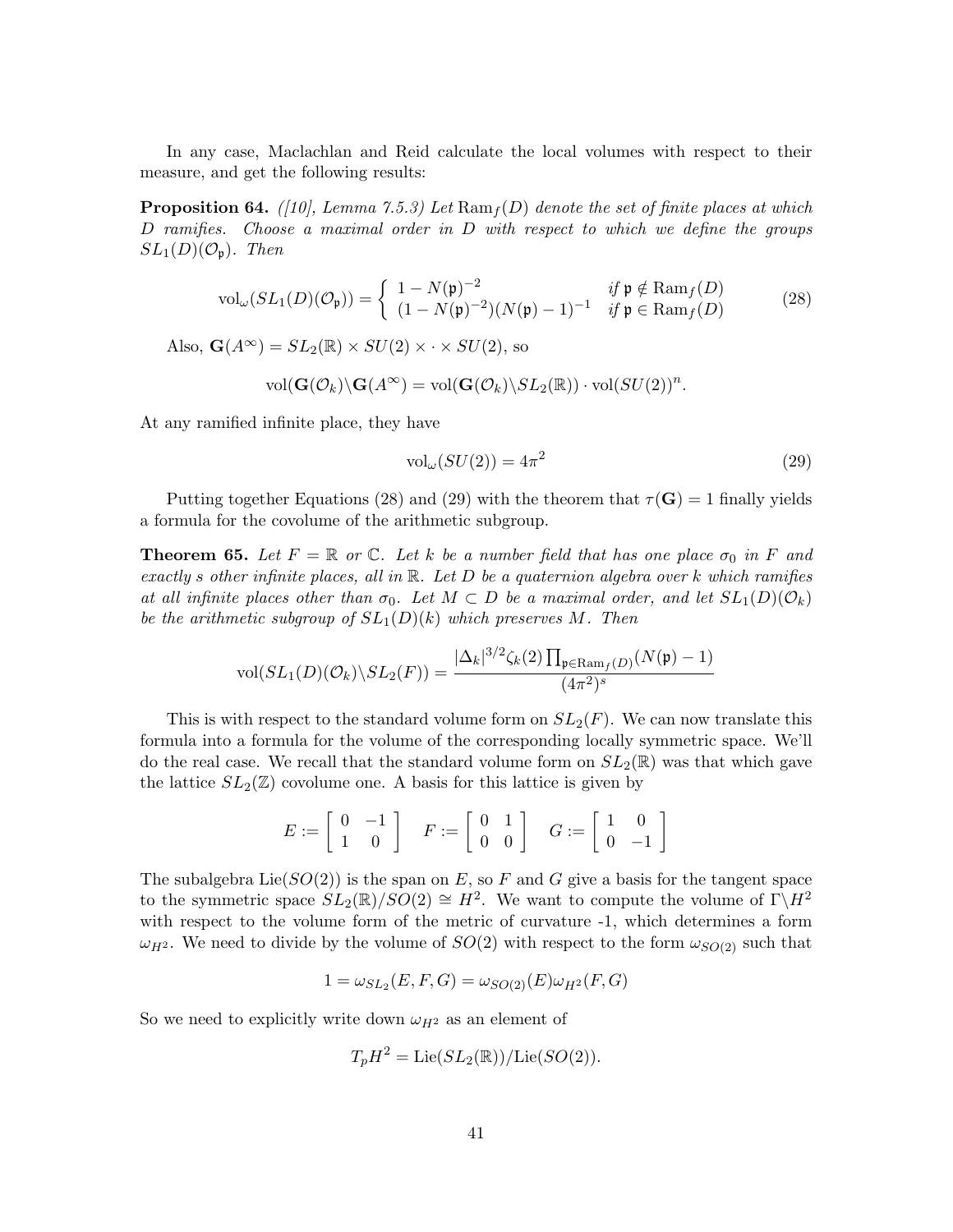To figure out  $\omega_{H^2}(F, G)$ , we could use the standard formulas for the curvature of a Riemannian submersion, but instead we'll start with the perhaps more familiar fact that the hyperbolic metric on  $H^2$  is given by

$$
g_{\rm hyp} = \frac{dx^2 + dy^2}{y^2}
$$

where  $x = \text{Re}(z)$  and  $y = \text{Im}(z)$ . Recall also that  $SL_2(\mathbb{R})$  acts on  $H^2$  by the formula

$$
\left[\begin{array}{cc} a & b \\ c & d \end{array}\right] \cdot z = \frac{az+b}{cz+d}
$$

and the stabilizer of the point i is  $SO(2)$ . Let  $\rho$  be the pushforward map from Lie $(SL_2(\mathbb{R}))$ to  $T_iH^2$ . Then

$$
\rho(F) = \frac{d}{dt}|_{t=0} \exp(tF) \cdot i = \frac{d}{dt}\frac{i+t}{1} = 1
$$
\n(30)

$$
\rho(G) = \frac{d}{dt}|_{t=0} \exp(tG) \cdot i = \frac{d}{dt}\frac{e^{t}i}{e^{-t}} = 2i
$$
\n(31)

Therefore,  $\omega_{H^2}(F, G) = 2$ , so  $\omega_{SO(2)}(E) = 1/2$ . The volume of  $SO(2)$  with respect to this volume form is  $\pi$ .

It follows that to translate the volume in Theorem (65) into hyperbolic volume we need to divide by  $\pi$  assuming the matrix  $\begin{bmatrix} -1 & 0 \\ 0 & 1 \end{bmatrix}$  $0 -1$  is in the arithmetic subgroup (otherwise we divide by  $\pi/2$ ).

In the case of  $SL_2(\mathbb{C})$ , the corresponding symmetric space  $SL_2(\mathbb{C})/SU(2)$  is hyperbolic 3-space. We can compute this volume the same way, using  $\mathbb{Z}[i]$ . This is only a little harder.

The last chapter of [10] summarizes some theorems that can be deduced from this formula. Here's one with some number theory significance that I'm still curious about. We remarked at the beginning that for  $H^2$ , in contrast with  $H^3$ , the Gauss-Bonnet theorem lets us translate statements about volume into statements about Euler characteristic. The problem is that the Euler form is identically zero on  $H^3$ .

Recall the Gauss Bonnet theorem for a closed surface  $\Sigma$ :

$$
\chi(\Sigma) = \frac{1}{4\pi} \int_{\Sigma} k
$$

Our locally symmetric spaces are not always closed surfaces, but this isn't a problem. If  $\Sigma$ is a hyperbolic surface with cusps, then truncating each cusp with a curve that is nearly geodesic and taking the limit as that curve goes to infinity shows that Gauss-Bonnet still holds. In fact, Harder showed that this is more generally

**Theorem 66.** [6] Let G be a semisimple Lie group, and let X be the corresponding symmetric space. Let  $\omega_X$  be the Euler form of X. If  $\Gamma$  is an arithmetic subgroup of G, then

$$
\int_{\Gamma\backslash X}\omega_X=\chi\Gamma
$$

In particular, this holds even if  $\Gamma \backslash X$  is noncompact.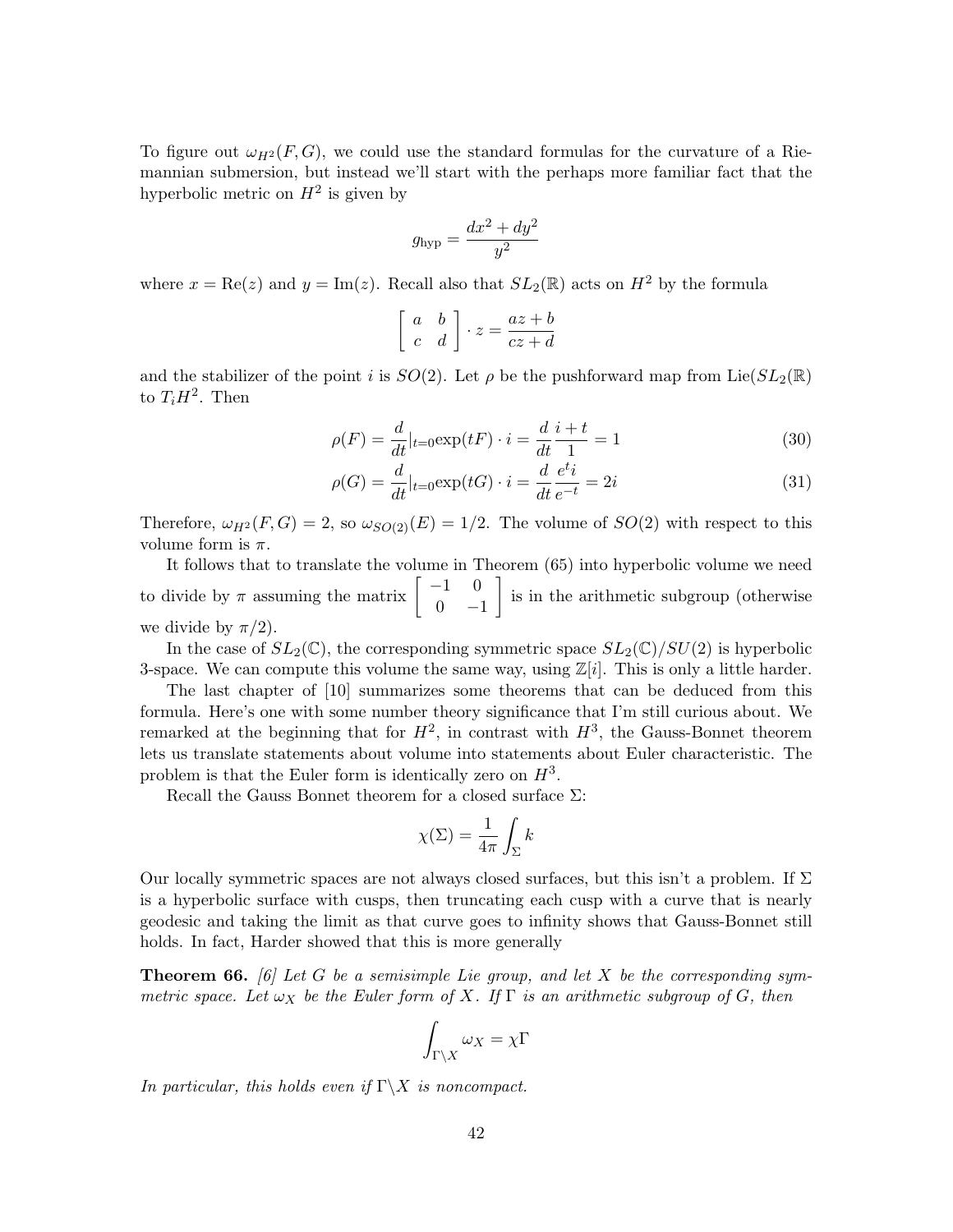So one corollary of our volume formula is that if  $k$  is a totally real field then the following quantity is always rational:

$$
\frac{\Delta_k^{\frac{1}{2}} \zeta_k(2)}{(4\pi^2)^{[k:\mathbb{Q}]}}
$$
\n(32)

There is an interesting coincidence that I'm curious how to explain. The functional equation for the zeta function of a number field says the following. Define

$$
\Gamma_{\mathbb{R}}(s) = \pi^{-s/2} \Gamma(s/2); \quad \Gamma_{\mathbb{C}}(s) = 2(2\pi)^{-s} \Gamma(s).
$$

and

$$
\Lambda_k(s) = |\Delta_k|^{s/2} \Gamma_{\mathbb{R}}(s)^{r_1} \Gamma_{\mathbb{C}}(s)^{r_2} \zeta_k(s).
$$

Then

$$
\Lambda_k(s) = \Lambda_k(1-s).
$$

Applying the functional equation to the quantity (32) shows that this is equivalent to the statement that  $\zeta(-1)$  is rational. I don't know why the normalization of the Euler class should involve the same irrational part as the functional equation.

### References

- [1] A. BOREL, *Linear algebraic groups*. Springer, 1991.
- [2] A. Borel and Harish-Chandra, Arithmetic subgroups of algebraic groups. Annals of Math. Vol. 75, No. 3, 1962.
- [3] B. CASSELMAN, Automorphic forms for  $SL_2$ : Classical and adelic automorphic forms. Available at http://www.math.ubc.ca/∼cass/research/pdf/Classical.pdf.
- [4] R. Fricke and F. Klein, Vorlesungen ber die Thoerie der automorphen Funktionen, in: B.G. Teubner Verlagsgesellschaft, Stuttgart, 1890.
- [5] P. GARRETT, Volume of  $SL_n(\mathbb{Z})\backslash SL_n(\mathbb{R})$  and  $Sp_n(\mathbb{Z})\backslash Sp_n(\mathbb{R})$ . Available at http://www.math.umn.edu/∼garrett/m/v/volumes.pdf.
- [6] G. Harder, A Gauss-Bonnet formula for discrete arithmetically defined groups. Ann. Sci. Ec. Norm. Sup. Vol. 4, Iss. 3, 1971.
- [7] J. Igusa Introduction to the theory of local zeta functions. Studies in Advanced Mathematics 14, 2000.
- [8] L. Kramer Two-transitive Lie groups. J. Reine Angew. Math. 563, 2003.
- [9] R. Langlands, The volume of the fundamental domain for some arithmetical subgroups of Chevalley groups. Proc. Sym. Pure Math., 9, AMS, 1966.
- [10] C. MACLACHLAN AND A. REID, *The arithmetic of hyperbolic 3-manifolds*. Springer, New York, 2003.